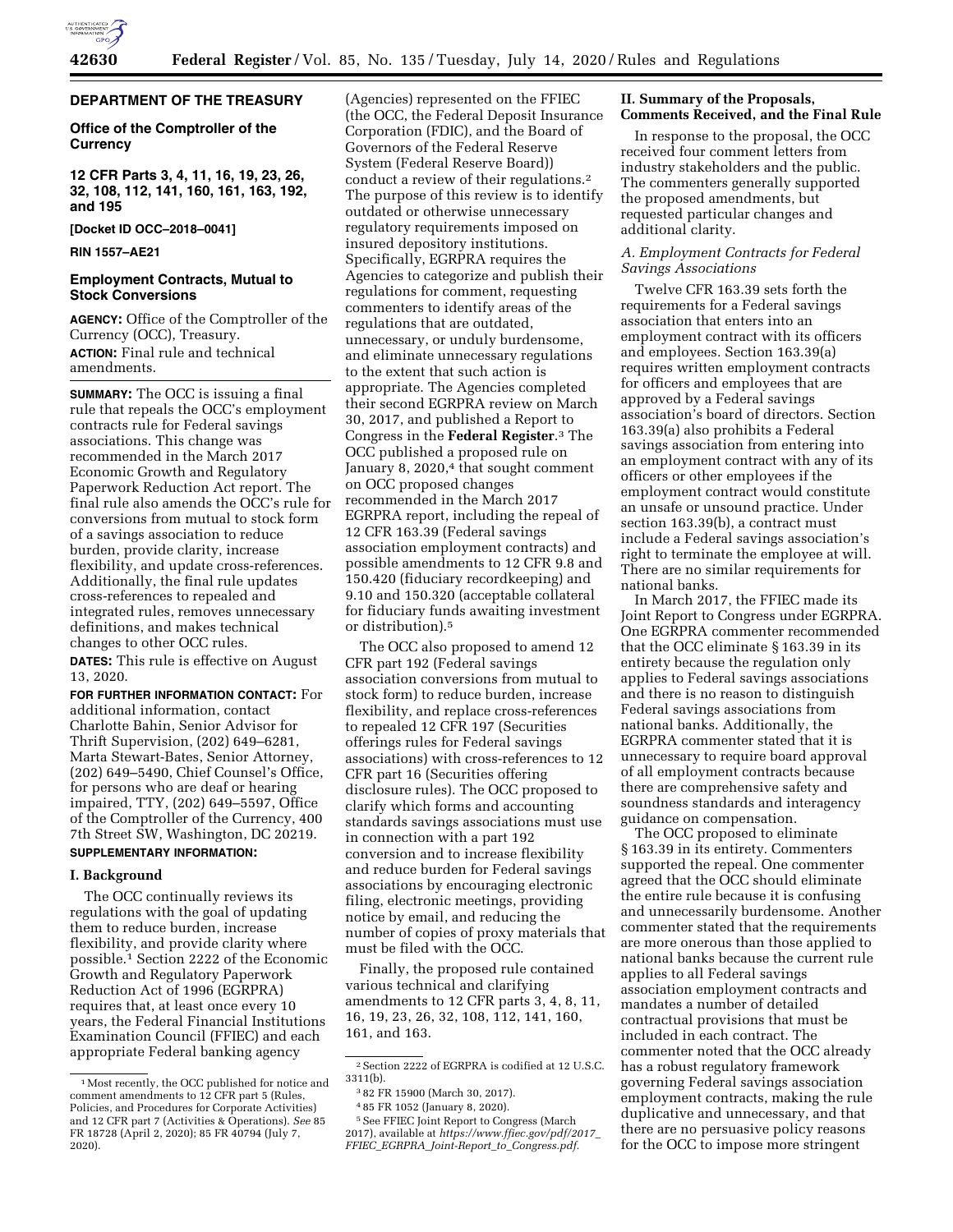regulatory requirements on the employment contracts of Federal savings associations as opposed to national banks. The commenter stated that the current rule increases a Federal savings association's litigation risks and limits its ability to tailor its compensation programs in ways that best suit its size and complexity.

The OCC is repealing 12 CFR 163.39 in its entirety. The repeal provides for consistent treatment of Federal savings associations and national banks with respect to employment contracts and compensation. The OCC believes that the current framework of rules and guidance on compensation and employment contracts, independent of § 163.39, is adequate to address and safeguard against unsafe and unsound employment and compensation practices for Federal savings associations. Federal savings associations, like national banks, are subject to the safety and soundness standards of 12 U.S.C. 1818; 12 CFR part 30, the prohibition on unsafe and unsound compensation in appendix A to part 30; the prompt corrective action restrictions on compensation to senior executive officers in 12 CFR 6.6(a)(3) and section 38 of the Federal Deposit Insurance Act (FDIA); and are informed by the 2010 Interagency Guidance on Sound Incentive Compensation Policies. Moreover, the boards of directors at national banks and Federal savings associations have oversight responsibilities for compensation, benefits arrangements, and employment contracts for their executive officers and employees.

The repeal of § 163.39 also reduces burden and increases flexibility for Federal savings associations by eliminating the requirement for written contracts that the board of directors must approve, although Federal savings associations are not prohibited from voluntarily using those procedures for their employment contracts. It is a good corporate governance practice to have agreements relating to employment and compensation in writing and that the board, or committee thereof, review and approve those agreements. The repeal of § 163.39 does not alter any other obligation with regard to employment agreements entered into by a Federal savings association. For example, if there are other laws and regulations that apply to a Federal savings association regarding employment contracts, the repeal of § 163.39 does not affect the application of those laws.

# *B. Fiduciary Recordkeeping*

12 CFR part 9 sets forth the standards that apply to national bank fiduciary

activities. Twelve CFR part 150 sets forth the standards that apply to the fiduciary activities of Federal savings associations. Sections 9.8 and 150.420 contain requirements for the documentation and retention of records for fiduciary accounts at national banks and Federal savings associations, respectively. Sections 9.8(b) and 150.420 require national banks and Federal savings associations to retain fiduciary account records for a period of three years from the later of the termination of the account or the termination of any litigation relating to the account. During the 2017 EGRPRA process, a commenter recommended that the OCC amend 12 CFR 9.8(b) to require the retention of documents for a ''necessary period'' or to refer to applicable State law on the retention of documents, instead of the current threeyear requirement. The commenter explained that three years may be inadequate to protect beneficiaries in some situations, such as a suit filed by a beneficiary against a predecessor trustee more than three years after an account is closed but before a State statute of limitations has run.

In the proposal, the OCC requested comment on whether to amend §§ 9.8(b) and 150.420 to require a national bank or Federal savings association to retain fiduciary account records for the later of three years from the termination of account, three years from the termination of any litigation relating to the account, or the minimum period required by applicable fiduciary State law. The OCC noted that this approach could place additional burdens on institutions by increasing the number of years an institution would be required to retain records, and because this approach may require institutions to monitor changes to states' fiduciary laws. The OCC received no comments in response and declines to amend §§ 9.8(b) and 150.420. The OCC notes that nothing in §§ 9.8(b) and 150.420 prohibits financial institutions from holding fiduciary account records longer than the three-year period.

# *C. Acceptable Collateral for Self-Deposited Trust Funds*

Under 12 U.S.C. 92a(d), 12 CFR 9.10(b)(1), 12 U.S.C. 1464(n)(3), and 12 CFR 150.310, a national bank or Federal savings association may deposit trust funds awaiting investment or distribution in the commercial, savings, or other department of the bank, unless prohibited by applicable law. To the extent the funds are not insured by the Federal Deposit Insurance Corporation (FDIC), the national bank or Federal savings association must set aside U.S.

bonds or other securities and assets designated by the OCC as collateral for the deposit. Sections 9.10(b)(2) and 150.320 list acceptable collateral types for national banks and Federal savings associations, respectively. During the notice and comment period for the 2017 EGRPRA report, one commenter suggested an expansion of the § 9.10(b)(2) list of acceptable collateral for fiduciary funds to allow for other instruments that provide similar protection from loss.

In the proposed rule, the OCC requested comment on whether to expand the list of acceptable collateral in §§ 9.10(b)(2) and 150.320 to include additional types of instruments. The OCC received one comment in response. The commenter requested that the OCC expand the list of acceptable collateral to include Federal Home Loan Bank (FHLB) letters of credit. The same commenter also requested that, with respect to surety bonds as an acceptable form of collateral, the OCC remove the phrase ''unless prohibited by applicable law'' from 12 CFR 9.10(b)(2)(iv) and 150.320(d) because the phrase requires institutions to conduct burdensome 50 state surveys to ensure compliance. The OCC plans to take these comments into consideration in any future proposal to revise the OCC's fiduciary rules.

# *D. Amendments to Securities Offering Disclosure Rules*

Twelve CFR 16.8 provides an exemption from the registration and prospectus requirements for offers and sales of national bank- or Federal savings association-issued securities that satisfy the requirements of SEC Regulation A (17 CFR part 230) (General rules and regulations, Securities Act of 1933). The SEC's Form 1–A, the offering statement required by Regulation A, requires audited financial statements for certain offerings. However, a national bank or Federal savings association in organization does not have an operating history and cannot generate detailed financial statements that require an audit. The audited financial statements of a national bank or Federal savings association in organization typically do not add materially to the information already available to the OCC through the chartering process. The OCC proposed to amend § 16.15(e) to clarify that a national bank or Federal savings association in organization is not required to include audited financial statements as part of its offering statement for the issuance of securities pursuant to § 16.8, unless the OCC determines otherwise.

Twelve CFR 16.17 sets forth the filing requirements and inspection of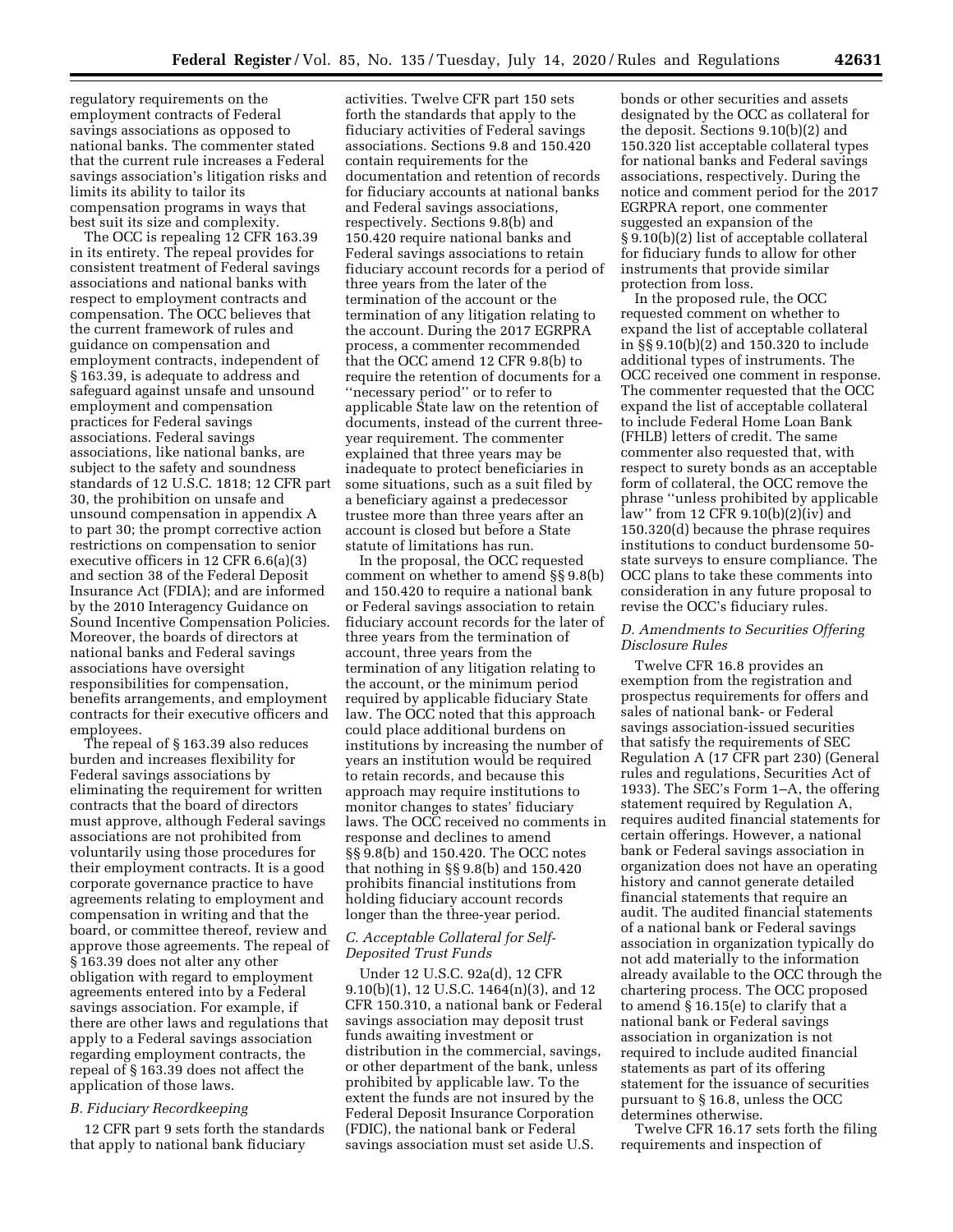documents for securities offerings. The OCC proposed to add a sentence to § 16.17(b) to clarify that all registration statements, offering documents, amendments, notices, or other documents relating to a mutual to stock conversion pursuant to 12 CFR part 192 must be filed with the appropriate OCC licensing office and not the Securities and Corporate Practices Division of the OCC.

The OCC received one comment in support of the amendments to the securities offering disclosure rules in §§ 16.15 and 16.17. The OCC is finalizing those amendments as proposed.

# *E. Removal, Suspension, or Debarment of Independent Public Accountants*

Section 36(g)(4)(A) of the FDIA (12 U.S.C. 1831m(g)(4)(A)) provides that the FDIC or an appropriate Federal banking agency may remove, suspend, or bar an independent public accountant, upon a showing of good cause, from performing audit services required by section 36. The OCC's implementing rules for insured national banks and insured Federal branches of foreign banks are set forth in subpart P to 12 CFR part 19. The former Office of Thrift Supervision (OTS) implemented section 36(g)(4) with respect to insured savings associations at 12 CFR 513.8, and these rules are substantively identical to subpart P. However, when republishing the former OTS rules as OCC rules pursuant to Title III of the Dodd-Frank Wall Street Reform and Consumer Protection Act (Dodd-Frank Act), the OCC inadvertently did not republish 12 CFR 513.8 nor amend subpart P of part 19 to apply to Federal savings associations. In the proposed rule, the OCC proposed amendments that would correct that error by amending subpart P to also apply to insured Federal savings associations.

In addition, the OCC proposed several clarifying amendments to subpart P. First, the OCC proposed amending § 19.243(b)(2), which provides that hearings will be conducted in the same manner as other hearings under the Uniform Rules of Practice and Procedure (12 CFR part 19, subpart A), by adding a cross-reference to the specific rules and limitations for subpart P hearings set forth in § 19.243(c)(4). Second, the OCC proposed a clarifying change to  $\S 19.243(c)(3)$ , which currently states that an accountant or firm immediately suspended from performing audit services may, within 10 calendar days after service of the notice of immediate suspension, file a petition to stay the immediate suspension with the OCC and that, if no

petition is filed, the immediate suspension will remain in effect. The OCC proposed to clarify that if the accountant or firm has not filed a petition within 10 calendar days, they have waived their right to file a petition. The OCC also proposed to revise § 19.243(c)(3) (petition for stay of immediate suspension) to add a crossreference to § 19.243(c)(2), which sets forth the rules for when the OCC may lift an immediate suspension. Third, the OCC proposed to amend § 19.243(c)(4), which provides that upon request of a stay petition, the Comptroller must designate a presiding officer who must fix a place and time for the hearing that is not more than 10 calendar days after receipt of the petition, unless extended by the OCC at the request of petitioner. The amendment provides that a later hearing date may occur only if permitted by the OCC, and, therefore, the request for an extension would not receive automatic approval. This change would allow the OCC some discretion as to how far into the future a hearing may take place. Fourth, the OCC proposed a technical correction to subpart P by adding ''insured Federal branches of foreign banks'' where appropriate and removing references to Federal ''agencies.'' Section 36(g)(4) of the FDIA only applies to insured depository institutions and no insured Federal agencies exist. Finally, the OCC proposed to replace the word ''shall'' with "must," "will," or other appropriate language, which is the recommended drafting style of the **Federal Register**.

The OCC received one comment on the proposed amendments to subpart P of part 19. The commenter supports the application of subpart P of part 19 to Federal savings associations. The commenter also supports the clarifying amendments to subpart P of part 19 that provide more detailed procedures for the removal, suspension, or debarment of an independent public accountant. With respect to the proposed amendment to § 192.243(c)(4) that would give the OCC 10 days to hold a stay petition hearing (unless the presiding officer allows further time requested by the petitioner), the commenter urges the OCC to exercise reasonable judgment in each circumstance. Therefore, the OCC finalizes the amendments to subpart P of part 19 as proposed. Under both the current rule and the amended rule, the presiding officer is expected to exercise reasonable judgment in their discretion to determine whether to allow further time requested by the petitioner in § 192.243(c)(4).

# *F. Definitions of Loans to Small Businesses and Loans to Small Farms in Lending Limits Rules*

The OCC proposed to revise the definitions of ''small business loans'' and ''small farm loans or extensions of credit'' in 12 CFR 32.2(cc) and (dd) of the lending limits rule to align the definitions with the language of the Call Report instructions. The revisions to § 32.2(dd) clarify that the \$500,000 limit contained within the ''loans to small farms'' definition in the Call Report instructions does not apply for purposes of the supplemental lending limit program.

The OCC received one comment on the proposed changes. The commenter encouraged the OCC to work collaboratively with other federal agencies on the definitions of a ''small business'' and a ''small farm'' so that there is greater consistency across all prudential financial regulators and regulations. The commenter believes this will assist banks as they lend to these segments of the economy. The commenter recommended that the definitions in the Call Report should also be consistent with the definitions adopted. The commenter filed a corresponding letter in response to the Federal banking agencies' request for comment 6 on ways to modify the current requirements for reporting data on loans to small businesses and small farms in the Call Report.

Because the OCC did not propose to amend the definitions of ''small businesses'' and ''small farms'' in the proposal and because this final rule is not an interagency rulemaking, the OCC is unable to make the changes recommended by the commenter in this final rule. However, the federal banking agencies received and are considering the corresponding comment letter submitted in response to the agencies' request for comment on ways to modify the current requirements for reporting data on loans to small businesses and small farms in the Call Report.

Therefore, the OCC is finalizing the changes to § 32.2(cc) and (dd) and making the technical change of replacing the terms ''small business loans'' and ''small farm loans or extensions of credit'' with the terms ''loans to small businesses'' and ''loans or extensions of credit to small farms,'' respectively, to conform with the Call Report instructions. These technical changes are made to §§ 32.2(cc), 32.2(dd), 32.7(a)(1), 32.7(a)(2), and 32.7(d).

<sup>6</sup> 84 FR 55687 (October 17, 2019).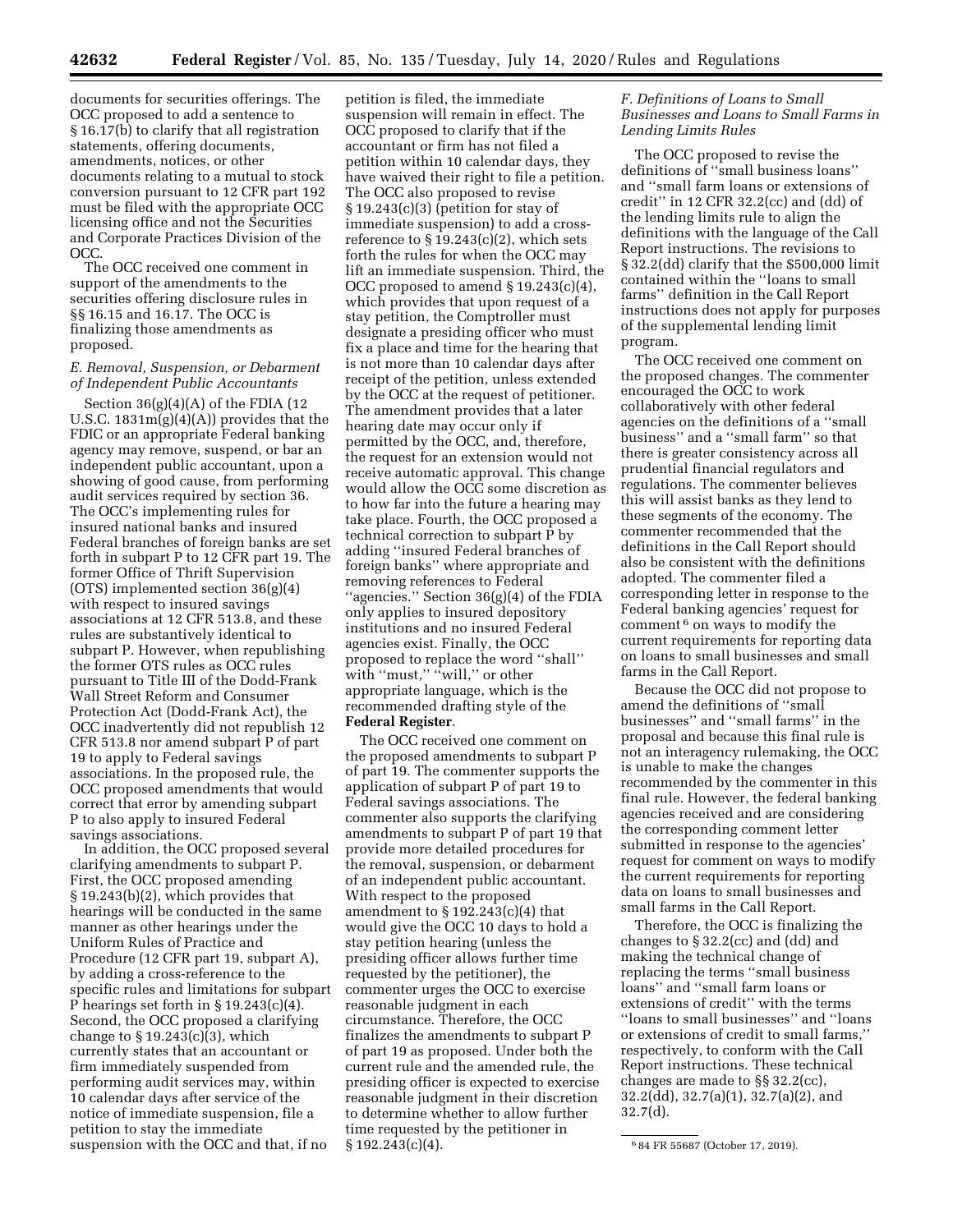# *G. Savings Association Conversions From Mutual to Stock Form*

The OCC proposed amendments to 12 CFR part 192, which governs how a savings association may convert from mutual to stock form of ownership under standard and voluntary supervisory conversions. The amendments reduce burden, provide clarity, and increase flexibility for savings associations and make several technical amendments. Unless otherwise noted, part 192 applies to both Federal and State savings associations.

*Forms.* The OCC proposed to amend § 192.5(b) to clarify that a savings association must use the forms prescribed under part 192 and 12 CFR part 16 (the securities offering disclosure rules for Federal savings associations and national banks), including the applicable form for a registration statement under § 16.15. Use of the registration forms required by § 16.15 is currently the standard industry practice, and should not increase burden on savings associations. The OCC also proposed to clarify the accounting guidance and requirements used in the preparation and filing of these forms, financial statements, and related financial data under part 192. The accounting guidance and requirements that applied to part 192 conversions and proxy materials were repealed in 2017.7 New § 192.5(d) would provide that the institution must prepare and present the form and content of financial statements and related financial data in a filing under part 192 in accordance with U.S. Generally Accepted Accounting Principles (GAAP), pursuant to 12 U.S.C. 1463(b)(2)(A), and other applicable accounting guidance and requirements as specified by the OCC in the relevant mutual to stock conversion forms required under § 192.5(b). The OCC notes that it is currently revising its forms under part 192, including Form AC (Application for Conversion); Form PS (Proxy Statement); Form OC (Offering Circular); and Form OF (Order Form), to conform with these amendments to part 192.

The OCC proposed a technical change to this section by defining ''OCC'' as the Office of the Comptroller of the Currency in the text of § 192.5(b).

The OCC received one comment on the proposed changes to § 192.5. The commenter supports the proposed changes to § 192.5 that would specify which forms a Federal savings association must use when converting from mutual to stock form because the changes would increase clarity. The OCC is finalizing the amendments to § 192.5 as proposed.

*Electronic filing and computation of time.* The OCC proposed a new § 192.7 to encourage the electronic filing of all part 192 applications, notices, or other documents through *[http://](http://www.banknet.gov) [www.banknet.gov,](http://www.banknet.gov)* consistent with other licensing-related filings<sup>8</sup> and a new § 192.8 to clarify the computation of time under part 192 when the last day of a time period falls on a Saturday, Sunday, or Federal holiday. Specifically, in computing the time period, the OCC would exclude the day of the act or event (*e.g.,* the date an application is received by the OCC) from when the period begins to run. When the last day of a time period is a Saturday, Sunday, or Federal holiday, the time period would run until the end of the next day that is not a Saturday, Sunday, or Federal holiday. This amendment makes the computation of time under part 192 consistent with the computation of time rule that applies to corporate activities and transactions pursuant to 12 CFR part 5.9

The OCC received one comment in support of the additions of new §§ 192.7 and 192.8. The OCC is finalizing §§ 192.7 and 192.8 as proposed.

*Definitions.* In § 192.25, the OCC proposed to add definitions of ''community offering,'' ''offering circular,'' and ''voluntary supervisory conversion,'' because these terms are currently undefined in part 192. The proposal defined ''community offering'' as the offering to sell to members of the general public in the savings association's community the securities not subscribed for in the subscription offering and provides that the community offering may occur concurrently with the subscription offering and any syndicated community offering or upon conclusion of the subscription offering. The proposal defined ''offering circular'' as the securities offering materials for the conversion. The proposal defined ''voluntary supervisory conversion'' as a mutual to stock conversion for a savings association that is unable to complete a standard mutual to stock conversion under subpart A to part 192 and that meets the eligibility requirements of § 192.625.

The OCC also proposed to add several definitions to § 192.25 that are currently included in 12 CFR part 141 (Definition for regulations affecting Federal savings associations), and 12 CFR part 161

(Definitions for regulations affecting all savings associations). Although the definitions in parts 141 and 161 apply to part 192, the OCC believes that it is more appropriate, for clarity and as an aid to the reader, to include these definitions in part 192 than in a separate rule. Specifically, the proposal would add the definition of: (1) ''appropriate Federal banking agency" from § 161.7, which is defined in section 3 of the FDIA (12 U.S.C. 1813(q)); (2) ''demand accounts'' from § 161.16, as meaning non-interest-bearing demand deposits that are subject to check or to withdrawal or transfer on negotiable or transferable order to the savings association and that are permitted to be issued by statute, regulation, or otherwise and are payable on demand; (3) ''Federal savings association'' from § 141.11, which means a Federal savings association or Federal savings bank chartered under section 5 of the Home Owners' Loan Act (HOLA) (12 U.S.C. 1464); (4) "savings account" from § 161.42, which means any withdrawable account, including a demand account, except this term does not mean a tax and loan account, a note account, a United States Treasury general account, or a United States Treasury time deposit-open account; and (5) ''savings association'' from § 161.43, which means a savings association as defined in section 3 of the FDIA (12 U.S.C. 1813(b)(1)). In addition, the OCC proposed to add the definition of ''state'' to mean any State of the United States, the District of Columbia, any territory of the United States, Puerto Rico, Guam, American Samoa, the Trust Territory of the Pacific Islands, the Virgin Islands, and the Northern Mariana Islands. This definition would be the same as the definition in § 161.50 as amended by this rule, discussed below.

Finally, the OCC proposed to add a definition of ''state savings association,'' defined to have the same definition as in section 3 of the FDIA (12 U.S.C. 1813(b)(3)). This definition is not included in parts 141 or 161. However, the OCC believes it would be helpful to define this term in part 192 because the proposed rule adds the definitions of other related terms.

The OCC received one comment on the amendments to § 192.25. The commenter supports the definitions of ''community offering'' and ''offering circular'' in § 192.25 because the commenter believes the definitions reflect common sense and clarity. However, the commenter believes that the definition of ''voluntary supervisory conversion'' is incomplete because it does not specify what is needed to

<sup>7</sup>*See* 82 FR 8082 (January 23, 2017).

<sup>8</sup>*See* 12 CFR 5.2(d).

<sup>9</sup>*See* 12 CFR 5.12.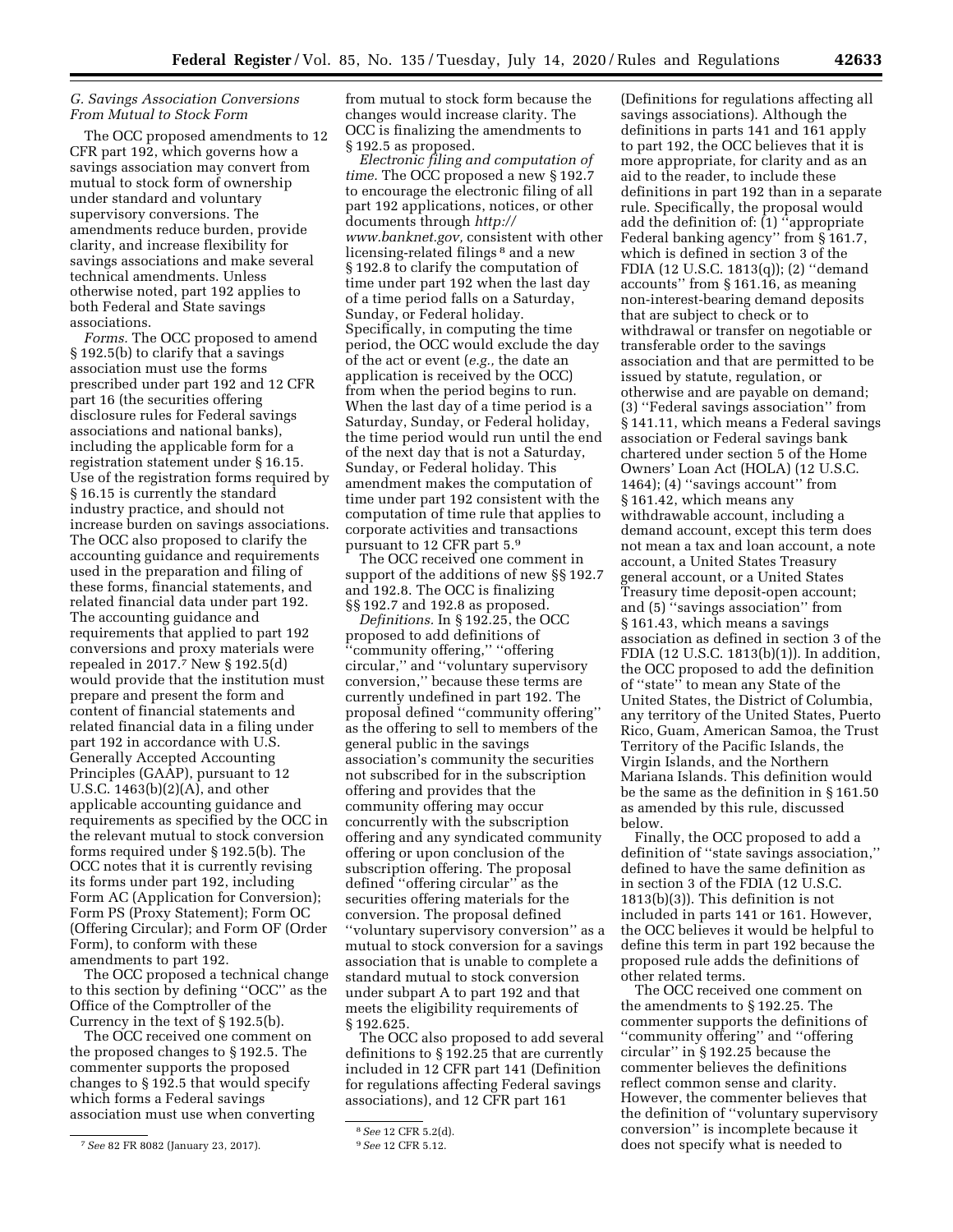qualify for a voluntary supervisory conversion. The commenter believes that it would be more helpful to have a definition of the term that also includes the full eligibility requirements for a voluntary supervisory conversion. In the interest of keeping the definition concise, the OCC believes the crossreference to § 192.625 in the definition of ''voluntary supervisory conversion'' to be sufficient, as the cross-reference directs the reader to the subpart of part 192 that specifies the eligibility requirements for this type of conversion. Therefore, the OCC is finalizing the amendments to § 192.25 as proposed.

*Prior to conversion.* Twelve CFR 192.100 (Preparing for a conversion) requires that a savings association's board, or subcommittee of the board, meet with the appropriate Federal banking agency before adopting its plan of conversion. The OCC proposed to increase flexibility by allowing in person or electronic board meetings for purposes of § 192.100. The OCC also proposed to amend § 192.115 (Review of business plan by the appropriate Federal banking agency) to clarify that the business plan must be filed as a confidential exhibit to Form AC (Application for Conversion).

The OCC received one comment in support of the proposed changes to §§ 192.100 and 192.115. The OCC is finalizing the amendments to §§ 192.100 and 192.115 as proposed.

*Plan of conversion.* Twelve CFR 192.135 (Notifying members of plan of conversion) requires that a savings association promptly notify its members that its board of directors adopted a plan of conversion and that a copy of the plan is available for the members' inspection in its home office and its branch offices. The savings association must make this notice by mailing a letter to each member or by publishing a notice in the local newspaper in every local community where the savings association has an office. The savings association may also issue a press release. The OCC proposed to increase flexibility and reduce burden by allowing a savings association to email a letter with a notification of the plan of conversion instead of mailing a letter to its members who receive electronic communication. The amendment also allows a savings association to make the press release available on its website.

The OCC received one comment in support of its proposed changes to § 192.135. The OCC is finalizing the amendments to § 192.135 as proposed.

*Rejection of application for conversion.* Twelve CFR 192.150 (Information required in an application for conversion) provides that the

appropriate Federal banking agency will not accept for filing, and will return, any application for conversion that is executed improperly, materially deficient, substantially incomplete, or that provides for unreasonable conversion expenses. The OCC proposed to amend § 192.150(b) to permit, rather than require, the appropriate Federal banking agency to return any application for conversion that is executed improperly, materially deficient, substantially incomplete, or that provides for unreasonable conversion expenses. A materially deficient or substantially incomplete application may not always be returned, especially if it is submitted electronically as a PDF document or if there are supervisory or enforcement reasons to retain the application.

The OCC received one comment in support of its proposed changes to § 192.150. The OCC finalizes the amendments to § 192.150 as proposed.

*Notice of filing of application and comment process.* Twelve CFR 192.185 sets forth the process for commenters to submit public comments on an application for conversion. Section 192.185 currently requires a commenter to file the original and one copy of any comments on an application for conversion with the appropriate OCC licensing office. The OCC proposed to amend § 192.185 to require the commenter to file only one copy of the comment instead of both an original and copy of any comments with the appropriate OCC licensing office.

The OCC received one comment on the amendment to § 192.185. The commenter supports the proposed change because it eliminates unnecessary paperwork. The OCC finalizes the amendment to § 192.185 as proposed.

*Proxy solicitation.* Twelve CFR 192.275 requires a savings association to file seven copies of its revised proxy materials and related documents as an amendment to its application for conversion. The OCC proposed to revise § 192.275 to reduce burden for savings associations by requiring the filing of only one copy of these materials with the OCC. The OCC also proposed to amend § 192.275(c) to remove the requirement that four copies of the revised proxy solicitation materials be marked to clearly indicate the changes from the prior filing. Instead, the savings association would need to file only one copy of the revised proxy solicitation materials that clearly indicates the changes.

The OCC received one comment on the proposed amendments to § 192.275. The commenter believes the

amendments would eliminate unnecessary paperwork. The OCC is finalizing the amendments to § 192.275 as proposed.

*Offering circular requirements.*  Twelve CFR 192.300 currently requires a Federal savings association to file its offering circular with the Securities and Corporate Practices Division of the OCC and that a State savings association file its offering circular with the appropriate FDIC region in compliance with part 192 and Form OC, and, where applicable, part 197. The OCC proposed to amend § 192.300 to replace the crossreference to repealed part 197 with a more specific cross-reference to the applicable SEC registration statement form required under 12 CFR 16.15. Additionally, the OCC proposed to clarify that a Federal savings association must file its offering circular with the appropriate OCC licensing office, not the Securities and Corporate Practices Division.

As a corresponding change, the OCC proposed to amend § 16.17 (Filing requirements and inspection of documents) to clarify that all registration statements, offering documents, amendments, notices, or other documents relating to a mutual to stock conversion pursuant to part 192 must be filed with the appropriate OCC licensing office.

The OCC proposed to amend §§ 192.305(b) and (c), 192.310(a), and 192.310(b) to clarify that the SEC, not the ''appropriate Federal banking agency,'' declares Federal savings association holding company offering circulars effective in mutual to stock conversions under part 192.

The OCC received one comment on the amendments to §§ 192.300, 192.305, and 192.310 and no comments on the amendment to § 16.17. The commenter supports the proposed changes to § 192.300 that would specify where the offering circular must be filed and what forms must be included because the changes will reduce the potential for confusion. The same commenter also supports the clarifications in §§ 192.305(b), (c), 192.310(a), and 192.310(b). The OCC finalizes the amendments to §§ 192.300, 192.305, 192.310, and 16.17 as proposed.

*Offers and sales of stock.* Section 192.340(d) states that any person who is found to have violated the restrictions in § 192.340(b) may face prosecution or other legal action. To clarify and make consistent the actions that may result from engaging in any of the prohibited activities listed in § 192.340, the OCC proposed to amend § 192.340(d) to state that persons engaged in any of the activities listed in § 192.340(a) and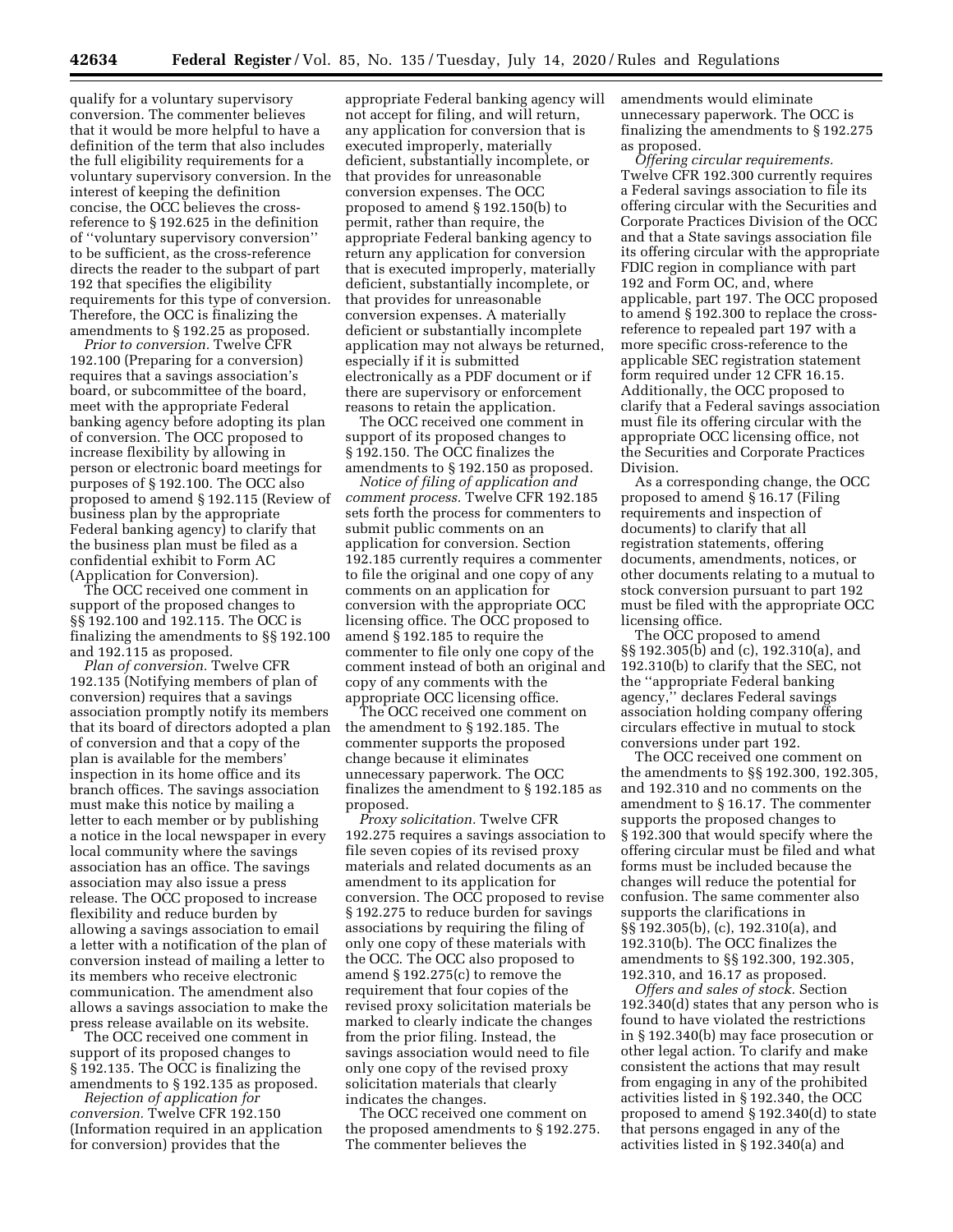§ 192.340(b) may be subject to enforcement actions, civil money penalties, or criminal prosecution.

The OCC received one comment on the amendment to § 192.340. The commenter disagrees with the proposed changes to § 192.340(d) that impose sanctions for violating the conversion share restrictions found in § 192.340(a) and (b). The commenter believes that the OCC already has broad powers to seek an enforcement action and that the proposed changes are unnecessary. The OCC is finalizing the amendment to § 192.340 as proposed because the change clarifies the variety of tools available to address violations of §§ 192.340(a) and (b).

*Priority of accounts.* Twelve CFR 192.430 describes the requirements for charter amendments, charter cancellations, and new charters that apply to a savings association conducting a conversion under part 192. The OCC proposed to add a new paragraph in § 192.430 to require that, in any conversion pursuant to this section that involves a mutual holding company, the charter of each resulting subsidiary savings association of the holding company must contain a provision, specified in § 192.430(d), indicating that the claims of depositors of the savings association have the same priority as the claims of general creditors of the savings association not having priority (other than any priority arising or resulting from consensual subordination) over other general creditors of the association. The former OTS regulation for mutual holding companies, 12 CFR 575.9(b) (2011), originally required the inclusion of a similar priority of accounts provision in the charters of subsidiary savings associations of mutual holding companies, regardless of whether the subsidiary had a State or Federal charter. When promulgating 12 CFR 575.9(b), the OTS stated that the purpose of the priority of accounts provision was to ensure that claims of depositors of the insured institution were not relegated to a lower priority because the deposits confer membership rights in the association's mutual holding company.10 However, after the enactment of the Dodd-Frank Act, which transferred the holding company regulations of the former OTS to the Federal Reserve Board,<sup>11</sup> the Federal Reserve Board republished 12 CFR 575.9(b) as a Federal Reserve Board regulation without including this charter requirement because it related to savings associations and not mutual holding companies.12 The OCC believes that the priority of accounts provision in the former OTS regulation protected member rights, and the amendment reinstates this charter requirement for all savings association subsidiaries of a mutual holding company.13

The OCC received one comment on the addition of new paragraph (d) to § 192.430. The commenter is uncertain that the addition regarding priority of accounts is necessary. While the commenter acknowledges that the OCC may view the addition as protective of depositor rights, the commenter also believes that the FDIC rules for conservatorship and receivership would govern any asset distribution. Because the FDIC has the definitive role, the commenter believes that it is not clear that the new language on priority of accounts is needed. Further, the commenter suggests that if the OCC includes the new priority of accounts language in § 192.430(d), it also adds a proviso that recognizes that the rights of depositors are ''subject to any applicable legal and regulatory requirements affecting depositors' rights.'' In response, the OCC notes that, notwithstanding this priority of accounts provision, if a savings association is placed in conservatorship or receivership, its assets would be distributed in accordance with the FDIA, 12 U.S.C. 1811, *et seq.,* and the depositor preference provisions of section 11(d)(11) of the FDIA, 12 U.S.C. 1821(d)(11). The OCC believes the addition of the priority of accounts provision is crucial to protecting members' rights by ensuring that claims of depositors of the insured institution are not relegated to a lower priority because the deposits confer membership rights in the association's mutual holding company. For these reasons, the OCC is finalizing § 192.430(d) as proposed.

*Liquidation account.* A liquidation account represents the potential interest of all the savings association's eligible account holders and supplemental eligible account holders in the savings association's net worth at the time of conversion. A liquidation sub-account represents the potential interest of each individual eligible account holder and supplemental account holder in the

liquidation account. Twelve CFR 192.460 sets forth how a savings association determines the initial balances of liquidation sub-accounts. The OCC proposed to revise § 192.460(a)(1) to provide that a savings association must calculate the initial liquidation sub-account balance of each eligible and supplemental eligible account holder at the time of the conversion. Because current § 192.460 does not explain when a savings association must perform the calculation, this amendment clarifies that the initial liquidation sub-accounts must be calculated at the time of the conversion.

Section 192.460(a)(1) provides the calculation for a savings account held by an eligible account holder, which is to multiply the initial balance of the liquidation account by a fraction that has as its numerator the qualifying deposit in the savings account expressed in dollars on the eligibility record date and as its denominator the total qualifying deposits of all eligible account holders on the eligibility record date. Section 192.460(a)(2) provides the same calculation for a savings account held by a supplemental eligible account holder, except that the eligibility record date is replaced with the supplemental eligibility record date. However, the denominator used for the calculation of the initial sub-account balances for both eligible account holders and supplemental eligible account holders is incorrect because the denominator in the current regulation does not include both the deposits of eligible account holders and the deposits of the supplemental eligible account holders. This results in both eligible account holders and supplemental account holders having a greater claim than their appropriate portion of the liquidation account.

The amendments correct this error by inserting language in § 192.460 similar to that in the previous OTS regulation, renumbering the § 192.460(a)(1) and (a)(2) calculations to be in § 192.460(a)(2) and (a)(3), making the denominator in the fractions in § 192.460(a)(2) and (a)(3) the total subaccount balances of eligible account holders *and* supplemental eligible account holders as calculated in proposed revised § 192.460(a)(5). As proposed, § 192.460(a)(5) provides that the denominator for calculating the initial sub-account balance of each eligible and supplemental eligible account holder is the sum of the numerator calculations in § 192.460(a)(2) through (a)(4). These changes make clear that the eligible account holders and the supplemental

<sup>10</sup>*See* 56 FR 1126, 1133 (January 11, 1991). 11Section 312(b)(1), Public Law 111–203. 121 Stat. 1376 (July 21, 2010).

<sup>12</sup>*See* 76 FR 56508, 56523 (September 13, 2011) (''[This section] contains the provisions from section 575.9 concerning charters, as revised to delete unnecessary provisions specific to savings associations and to reflect the change in supervisory authority.'') *See also,* 12 CFR 239.13.

<sup>13</sup>Twelve CFR 5.21 requires all Federal mutual savings association charters to include this priority of accounts provision.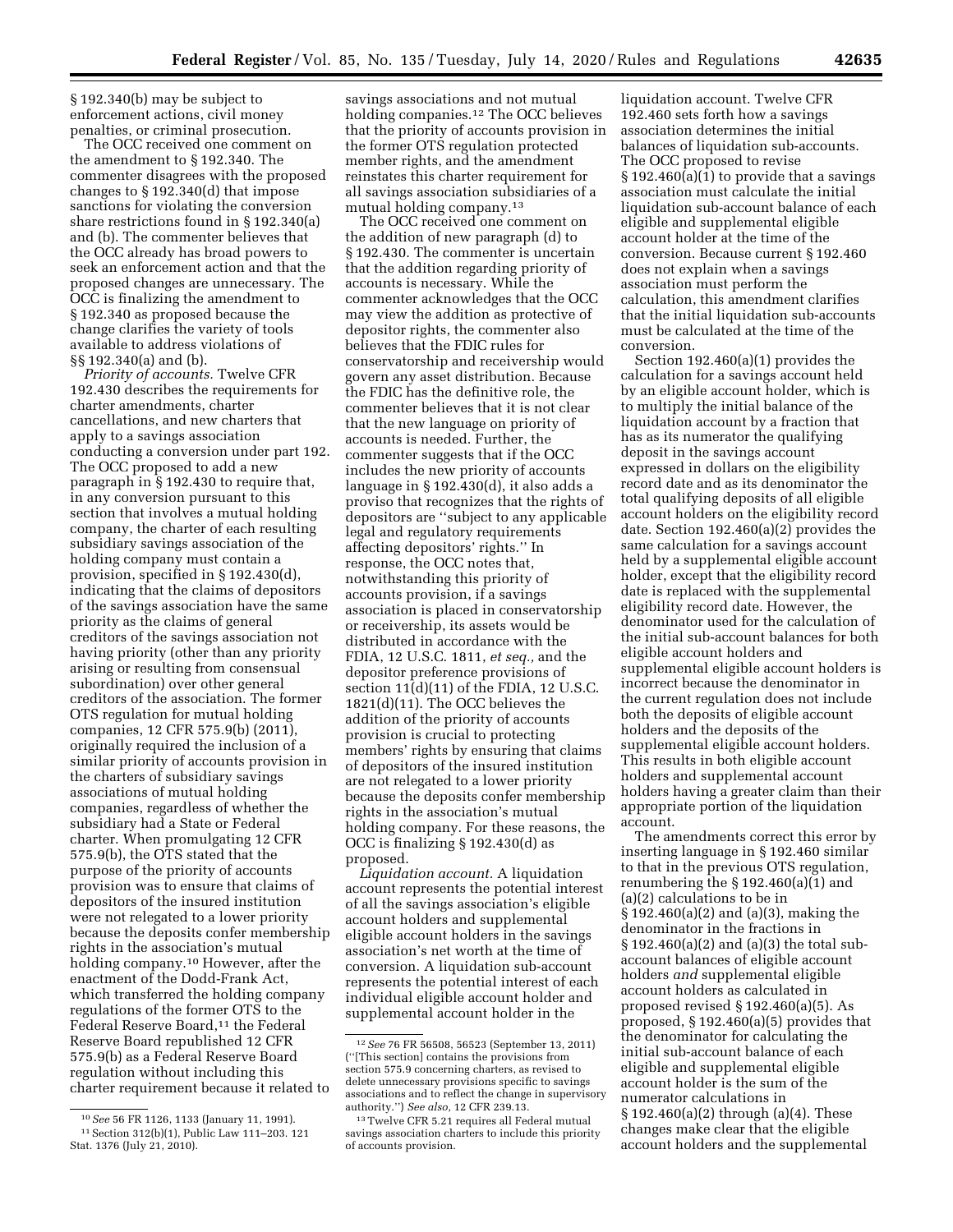eligible account holders would be allocated their proportionate shares of the liquidation account (the association's net worth, as defined in 12 CFR 192.455).

In addition, the 2002 OTS amendments to the liquidation account provision inadvertently removed language that addressed savings accounts that increased in value between the eligible record date and the supplemental eligibility record date.<sup>14</sup> As a result, the current regulation does not address accounts that increased in value between the two dates. Therefore, the OCC proposed to add language in  $\S 192.460(a)(4)$  providing that for a savings account held on both the eligibility record date and the supplemental eligibility record date, the amount of the qualifying deposit for calculating the sub-account is the higher account balance of the savings account on either the eligibility record date or the supplemental eligibility record date. The initial sub-account is calculated by multiplying the liquidation account balance by the following fraction: The numerator is the higher amount of the qualifying deposit in the savings account on either the eligibility record date or the supplemental eligibility record date and the denominator is the calculation in proposed § 192.460(a)(5).

The OCC invited comment on whether the proposed changes to § 192.460 help to clarify the computation of liquidation sub-account balances, asking specifically whether commenters have any alternative methods for clarifying these computations. The OCC received one comment in response. The commenter requested that, with respect to the calculation of the initial balance of liquidation sub-accounts and required adjustments in §§ 192.460 and 192.470, the OCC provide a more detailed explanation as to how the calculation of sub-accounts prohibits sub-account increases. The commenter believes that the statements in §§ 192.460(b) and 192.470(b) that a Federal savings

association may not increase the balance of liquidation sub-accounts are insufficient to prevent confusion. The commenter appears to suggest that the statements should instead be included in the calculation formulas set forth in §§ 192.460(a) and 192.470(a).

In response to the comment, § 192.470(a)(1) is revised to clarify that the liquidation sub-account balance must not be increased and to provide that a savings association must reduce the balance of an eligible account holder's or supplemental eligible account holder's sub-account if the deposit balance in the account holder's savings account at the close of business on any annual closing date (ACD) 15 falls below the lesser of: (i) The deposit balance in the account holder's savings account as of the relevant eligibility record date; or (ii) the deposit balance in the account holder's savings account as of its lowest balance as of any subsequent ACD. Also, § 192.470(a)(2) is revised to clarify that the proportionate reduction in the liquidation sub-account must be made from its balance at the time of conversion and to provide that the reduction in the account holder's liquidation sub-account from its balance at the time of conversion must be proportionate to the reduction in the account holder's savings account from its balance at the time of conversion. In addition, § 192.470(e) is revised to clarify that, if there is a complete liquidation, the savings association must provide the account holder of a liquidation sub-account with a liquidation distribution in the amount of the account holder's remaining liquidation sub-account balance.

For example, at the time of conversion, the account holder's savings account balance is \$10,000 and the account holder's liquidation subaccount balance is \$1,000. At ACD 1, if the savings account balance is \$8,000, then the liquidation sub-account balance is proportionately reduced from \$1,000 by 20 percent to \$800. At ACD 2, if the savings account balance is \$9,000, then the liquidation sub-account balance is \$800. At ACD 3, if the savings account balance is \$5,000, then the liquidation sub-account balance is proportionately reduced from \$1,000 by 50 percent to \$500.

*Contributions to charitable organizations.* Twelve CFR 192.550 permits a savings association to contribute some of its conversion shares or proceeds to a charitable organization, provided certain requirements are met.

One of these requirements, set forth at 12 CFR 192.575(a)(3), is that the charitable organization must annually provide the appropriate Federal banking agency with a copy of the annual report that it submitted to the IRS. The OCC proposed to remove this requirement because it is often not used and, if necessary, the OCC may obtain it from the IRS or request it directly from the charitable organization.

The OCC received one comment in support of removal of paragraph (a)(3) in § 192.575 and finalizes the amendment as proposed.

*Prohibition on self-dealing for charitable organizations.* 12 CFR 192.575 (Other requirements for charitable organizations) provides that a charitable organization may not engage in self-dealing. The OCC proposed to amend § 192.575(a) to provide that a charitable organization *must* not engage in self-dealing, to emphasize the prohibition on self-dealing. The OCC also proposed to move the requirement that the charitable organization comply with all laws necessary to maintain its tax-exempt status under the Internal Revenue Code to a new paragraph (a)(5) in § 192.575.

The OCC received no comments on the proposed amendments to § 192.575(a) and finalizes the amendments as proposed.

*Voluntary supervisory conversions.*  Section 192.600 describes the purposes of subpart B to part 192, which governs voluntary supervisory mutual to stock conversions. A voluntary supervisory conversion is a transaction to recapitalize an eligible mutual savings association where the association's members have no rights of approval or participation and no rights to the continuance of any legal or beneficial ownership interest in the converted association pursuant to a plan of voluntary supervisory conversion approved by a majority of the board of directors of the converting savings association. The OCC proposed new language in § 192.600 to clarify that a voluntary supervisory mutual to stock conversion would be appropriate when the appropriate Federal banking agency and, in the case of a State-chartered savings association, the appropriate State banking regulator, determines that the savings association has demonstrated that it is unable to complete a standard mutual to stock conversion under subpart A to part 192.

Section 192.650 sets forth the information required to be included in a plan of voluntary supervisory conversion. Among other things, current § 192.650 requires the savings association's name and address; the

<sup>14</sup>*See* 67 FR 52009 (August 9, 2002). The pre-2002 OTS regulation at 12 CFR 563b.3(f)(4) stated ''The initial subaccount balance for a savings account held by an eligible account holder and/or supplemental eligible account holder shall be determined by multiplying the opening balance in the liquidation account by a fraction of which the numerator is the amount of qualifying deposits in such savings account on the eligibility record date and/or the supplemental eligibility record date and the denominator is the total amount of qualifying deposits of all eligible account holders and supplemental eligible account holders in the converting savings association on such dates. For savings accounts in existence at both dates, separate subaccounts shall be determined on the basis of the qualifying deposits in such saving accounts on such record dates

<sup>15</sup>For purposes of § 192.470, the annual closing date (ACD) is the end of the savings association's fiscal year.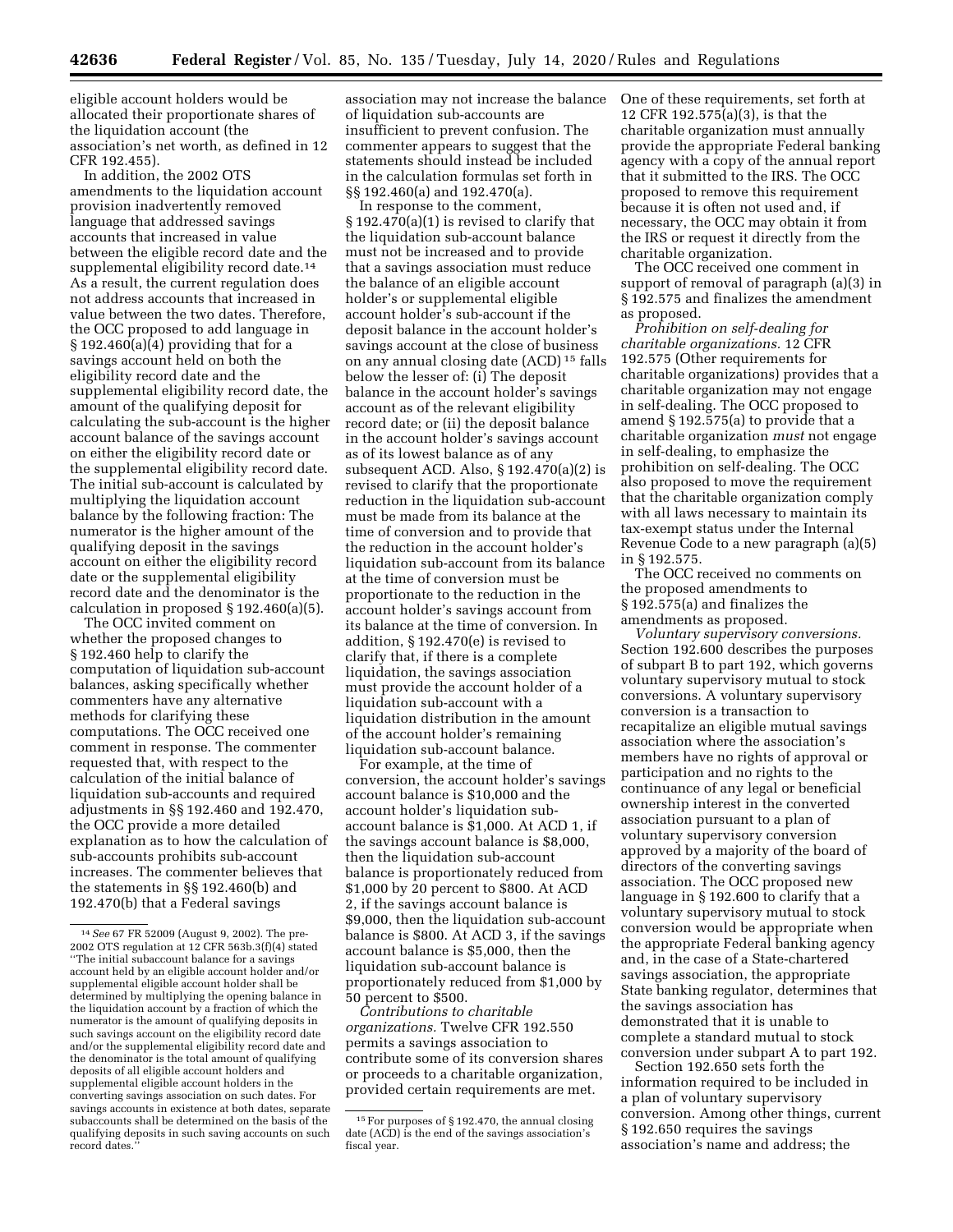name, address, date and place of birth, and social security number of each proposed purchaser of conversion shares. The OCC proposed to remove the personal identifying information from the plan of voluntary supervisory conversion (*i.e.,* the name, address, date and place of birth, and social security number of each proposed purchaser of conversion shares) as the OCC does not believe the inclusion of such information is necessary or appropriate. The plan is a publicly available document and the OCC believes that requiring this information raises privacy concerns. The OCC also proposed to amend § 192.650 to remove from the plan of voluntary supervisory conversion the title, per-unit par value, number, and per-unit and aggregate offering price of shares that the savings association will issue; and the number and percentage of shares that each investor will purchase. The OCC does not find this information to be necessary in the plan of voluntary supervisory conversion. In addition, the OCC proposed to move the information required in the plan by § 192.650(e) (the aggregate number and percentage of shares that each director, officer, and any affiliates or associates of the director or officer will purchase) to the application for voluntary supervisory conversion in § 192.660(d)(5). The OCC believes this information more appropriately belongs in the application, rather than the plan, because the OCC reviews these proposed purchases during the application review process and because the proposed purchases may change during the review of the application. As a result, under revised § 192.650, a plan for voluntary supervisory conversion would be required to contain a complete description of the proposed voluntary supervisory conversion that also describes plans for any liquidation account and certified copies of all resolutions relating to the conversion adopted by the savings association's board of directors.

Twelve CFR 192.660 specifies the information a savings association must include in its application for voluntary supervisory conversion. To assist in its review of these applications, the OCC proposed to require the application to contain some additional information. As described in the preceding paragraph, the OCC proposed to relocate the information contained in current § 192.650(e) (the aggregate number and percentage of shares that each director, officer, and any affiliates or associates of the director or officer will purchase) to § 192.660(d)(5). The OCC proposed to

add a new § 192.660(e)(3) to require that the voluntary supervisory conversion application include any securities offering circular and other securities disclosure materials that the savings association has prepared to use in connection with the proposed voluntary supervisory conversion. In addition, the OCC proposed to require that the application include a statement indicating the role in the successor savings association each director, officer, and affiliate of the savings association or associate of the director or officer will have after the conversion. The OCC finds that information on the role that each director, officer, affiliate, and associate will have after the conversion to be necessary for consideration of the decision factors in § 192.670(c) and (d).16 Finally, the OCC proposed to require as part of this application any other information requested by the OCC, as authorized by law.

The OCC received one comment letter on subpart B of part 192 concerning voluntary supervisory conversions. As a general matter, the commenter believes that the policy objectives of this subpart are confusing and that it could benefit from further review and consultation with industry stakeholders to clarify the goals of the subpart. The commenter urged the OCC to clearly state the policy objectives and goals of voluntary supervisory conversions and describe in general terms its expectations for the conversion.

The commenter also had several specific recommendations for subpart B of part 192 that are unrelated to the OCC's proposed amendments. First, the commenter states that it is not clear when a financial institution qualifies as ''significantly undercapitalized'' under § 192.625(a)(1). The commenter asserts that, in the past, the OTS tied the component to capital standards and Prompt Corrective Action (PCA). The commenter believes that the OCC should clarify whether PCA levels are a triggering event for a voluntary supervisory conversion and, if so, expressly cross-reference those provisions and state whether there will be PCA waivers or growth restrictions.

In response to the comment regarding PCA, the OCC may take into account the PCA levels and other capital standards when determining a savings association's eligibility for a voluntary supervisory conversion. However, the PCA levels are not the sole determinant of: A ''significantly undercapitalized'' or ''undercapitalized'' determination on eligibility under § 192.625(a)(1); a ''severe financial circumstances'' determination on eligibility under § 192.625(a)(2); and an ''adequately capitalized'' determination on viability after a voluntary supervisory conversion under § 192.625(b)(1). The PCA category is only one factor in making these decisions. Among other factors, these decisions may include the OCC assessing capital adequacy based on the savings association's risk profile and risk management.17 Therefore, the OCC declines to cross-reference the PCA provisions in § 192.625.

Second, the commenter asserts that the market supporting voluntary supervisory conversions is limited and that subordinated debt may be an alternative means to help an undercapitalized Federal savings association become adequately capitalized and viable. Because the OCC did not propose any subordinated debtrelated amendments in the proposed rule, the OCC declines to address this concern in the final rule.

Finally, the commenter believes that the provision in § 192.670(d) that generally limits employment contracts to one year for existing management of Federal savings associations that are undergoing voluntary supervisory conversions is in potential conflict with the provision in § 192.660(d)(5) which recognizes that directors, officers, and their affiliates and associates may participate in a voluntary supervisory conversion. The commenter is concerned that an officer with a oneyear contract is unlikely to make a significant investment in a Federal savings association. The OCC disagrees that § 192.670(d) and 192.660(d)(5) are in conflict. The OCC believes that it is not likely that the deciding factor for significant investment hinges on whether the officer's employment contract is limited to one year and that

<sup>16</sup>Under § 192.670(c) and (d), the appropriate Federal banking agency will generally approve a voluntary supervisory conversion application unless it determines the savings association or its acquiror, or the controlling parties or directors and officers of the savings association or its acquiror, have engaged in unsafe or unsound practices in connection with the voluntary supervisory conversion, or the savings association fails to justify an employment contract incidental to the conversion, or the employment contract will be an unsafe or unsound practice or represent a sale of control.

 $^{\rm 17}\!\!$  The PCA capital categories generally are not to be considered indications of capital adequacy under 12 CFR 3, the OCC's capital rules. For example, a bank that is well capitalized for the purposes of PCA may be found by the OCC to have inadequate capital for the purposes of 12 CFR 3. The OCC assesses capital adequacy based on the bank's risk profile relative to its risk management. *See* OCC Bulletin 2018–33, Prompt Corrective Action: Guidelines and Rescissions (September 28, 2018), available at *[https://www.occ.gov/news-issuances/](https://www.occ.gov/news-issuances/bulletins/2018/bulletin-2018-33.html)  [bulletins/2018/bulletin-2018-33.html.](https://www.occ.gov/news-issuances/bulletins/2018/bulletin-2018-33.html)*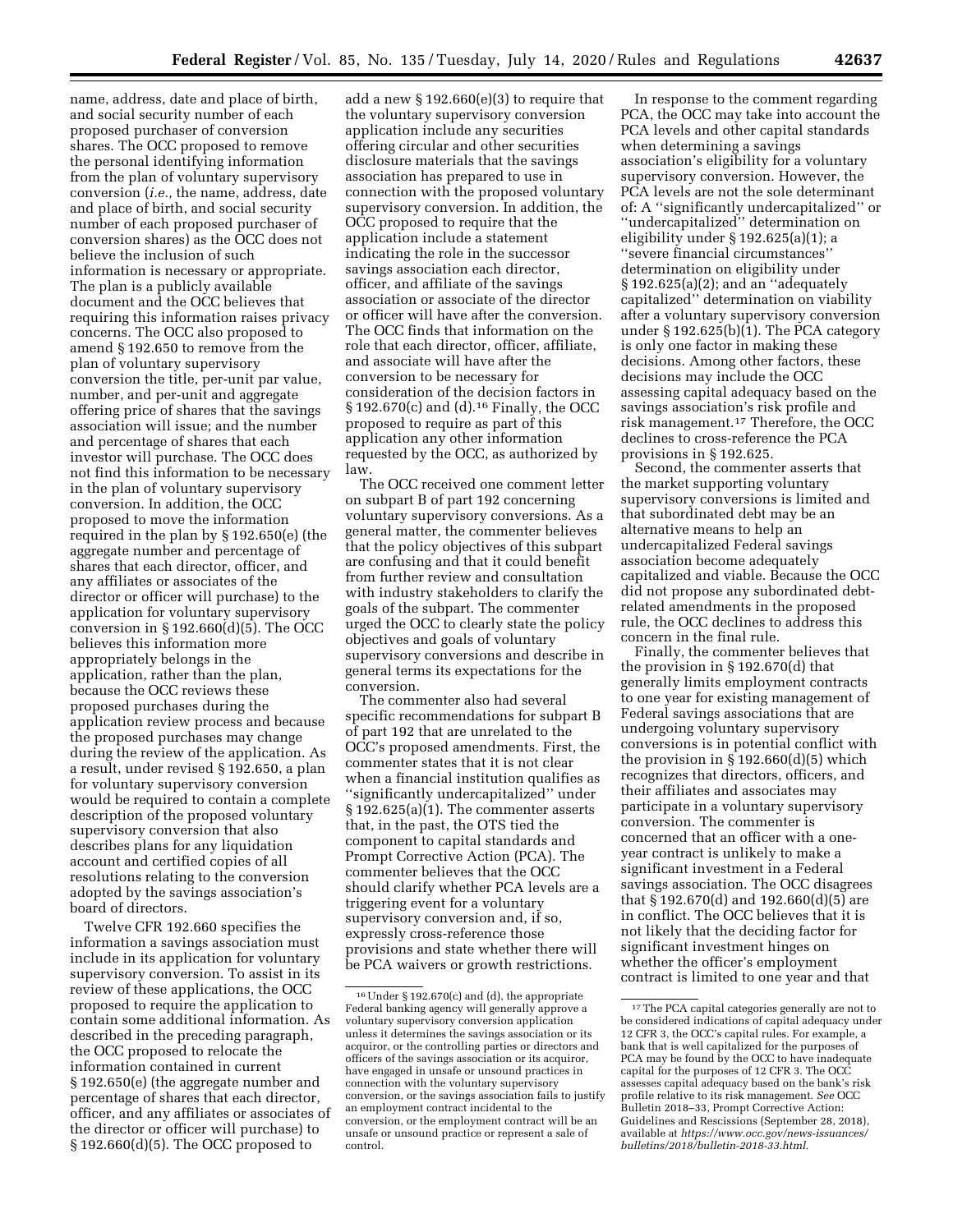there is no evidence of correlation between contract length and investment.

*Federal Home Loan Bank (FHLB) membership.* The OCC proposed to remove the references to FHLB membership in §§ 192.135(b)(12) and 192.660(g)(4) because Federal savings associations are no longer required to be members of the FHLB System.18 The existing provisions of part 192 that reference FHLB membership were drafted when FHLB System membership was required for Federal savings associations. Whether the Federal savings association retains FHLB membership has no impact on the OCC's consideration of an application for a voluntary supervisory conversion in § 192.660(g)(4), nor would it be of interest to members as part of the notice in § 192.135(b)(12).

The OCC received one comment in support of the removal of the references to FHLB membership in §§ 192.135 and 192.660 and finalizes these amendments as proposed.

*Technical amendments.* The OCC proposed several global technical changes to part 192. First, the OCC proposed to change the text of part 192 from the OTS question and answer format to the standard format of the national bank rules in 12 CFR parts 1 through 50. Second, the OCC proposed to add paragraph headings in compliance with **Federal Register**  guidelines. Third, the OCC proposed to clarify that calendar days are used for computations of time under part 192. Finally, the OCC proposed to replace cross-references to the repealed 12 CFR part 197 (2017) (Securities offering disclosure rules) with cross-references to the OCC rule that now applies to Federal savings associations, 12 CFR part 16.

Furthermore, the OCC proposed to make a number of technical changes to specific sections of part 192. First, the OCC proposed to amend § 192.200 to remove the cross-reference to the FDIC's repealed capital rules in subpart Z to 12 CFR part 390. In addition, the OCC proposed to remove from § 192.520(b) the cross-reference to 12 CFR part 167 and replace it with a cross-reference to integrated 12 CFR part 3. Finally, the OCC proposed to amend § 192.660 by replacing an outdated cross-reference to the Thrift Financial Report with the Call Report.

The OCC received one comment in support of the technical amendments to part 192 and finalizes the amendments as proposed.

# *H. Miscellaneous Technical Amendments*

The OCC proposed to amend subpart J to 12 CFR part 3 to correct an out-ofdate cross-reference. Currently, at 12 CFR 3.601(b), OCC regulations provide, in part, that a capital directive (*i.e.,* an order issued by the OCC to a national bank or Federal savings association to take certain actions to achieve and/or maintain a specified capital ratio) is enforceable in the same manner and to the same extent as a final cease and desist order as defined under 12 U.S.C. 1818(k). Because section 1818(k) has been repealed, the OCC proposed to amend § 3.601(b) to provide instead that a capital directive is enforceable under section 1818(i) in the same manner and to the same extent as an effective and outstanding cease and desist order issued pursuant to section 1818(b) that has become final. This revision is consistent with the OCC's existing authority as set forth under the International Lending Supervision Act at 12 U.S.C. 3907(b) and is not intended to have any substantive impact on the procedures for the enforcement of a capital directive.

The OCC proposed to amend 12 CFR 4.14(a)(9) to remove cross-references to 12 CFR parts 194 (2017) and 197, which have been repealed. The requirements in former parts 194 and 197 have been added to 12 CFR parts 11 and 16, respectively, and the cross-references to those parts have been added to  $§$  4.14(a)(9) accordingly.

The OCC proposed to amend 12 CFR  $4.34(c)(2), 4.37(a)(2)(ii), 108.6(d),$ 108.7(c) and (d), and 112.4 to change ''the OCC's Enforcement and Compliance Division'' to ''the OCC's Law Department.'' Similarly, the proposal would amend 12 CFR 11.3(a), 16.17(a) and (f), and 16.30(a) by removing the phrase ''the OCC's Securities and Corporate Practices Division'' and replacing it with ''the OCC's Law Department.''

The OCC proposed to amend 12 CFR 8.2 to change ''full service'' to ''fullservice.''

The OCC proposed to amend 12 CFR 23.6 to change an incorrect singular subject and verb to the correct plural subject and verb.

The OCC proposed to amend 12 CFR 26.6(b)(4) to correct a cross-reference. The cross-reference to  $\S 5.51(c)(6)$  is incorrect; the correct cross-reference is  $§ 5.51(c)(7)$ .

The OCC proposed to remove several definitions in the OCC's rules for Federal and State savings associations that are no longer necessary. These definitions are currently included in 12

CFR part 141 (Definition for regulations affecting Federal savings associations) and 12 CFR part 161 (Definitions for regulations affecting all savings associations). These definitions apply only to the OCC's rules in 12 CFR parts 100 through 195 that the former OTS originally issued and the OCC republished as OCC rules pursuant to the Dodd-Frank Act. Because the OCC has integrated and amended a number of these rules, many of the terms defined in parts 141 and 161 are no longer used in parts 100 through 195 and, therefore, these definitions are no longer necessary. Specifically, the OCC proposed to remove the definitions of "Act," "debit card," "improved nonresidential real estate,'' ''improved residential real estate,'' ''interim Federal savings association," "interim state savings association," "unimproved real estate,'' ''withdrawal value of a savings account,'' ''accountholder,'' ''audit period,'' ''land loan,'' ''low-rent housing,'' ''Money Market Deposit Accounts,'' ''Negotiable Order of Withdrawal (NOW) accounts,'' ''nonresidential construction loan,'' ''nonwithdrawable account,'' ''parent company,'' ''principal office,'' ''service corporation,'' and ''subordinated debt security.''

The OCC also proposed to amend the definition of ''state'' in 12 CFR 161.50 so that it is identical to the definition of this term in section 3 of the FDIA (12 U.S.C. 1813(a)(3)). Specifically, the definition includes any territory of the United States, American Samoa, the Trust Territory of the Pacific Islands, and the Northern Mariana Islands, in addition to a State, the District of Columbia, Guam, Puerto Rico, and the Virgin Islands.

The OCC proposed to amend 12 CFR 160.60(b)(3) to remove a cross-reference to the repealed 12 CFR 163.43 and replace it with 12 CFR 31.2. The rule also amends parts 160 and 163 to define ''OCC'' as the Office of the Comptroller of the Currency in the text of §§ 160.1 and 163.47 and to define ''FDIC'' as the Federal Deposit Insurance Corporation in § 163.80.

Finally, the OCC proposed to update the authority citation for 12 CFR 195.11(a) to include a citation to section 312 of the Dodd-Frank Act (12 U.S.C. 5412(b)(2)(B)).

The OCC received one comment in support of the miscellaneous, technical amendments and finalizes them as proposed.

<sup>18</sup> In 1999, HOLA was amended to no longer require Federal savings associations to become FHLB members. *See* 12 U.S.C. 1464(f); Public Law 106–102 section 603 (1999).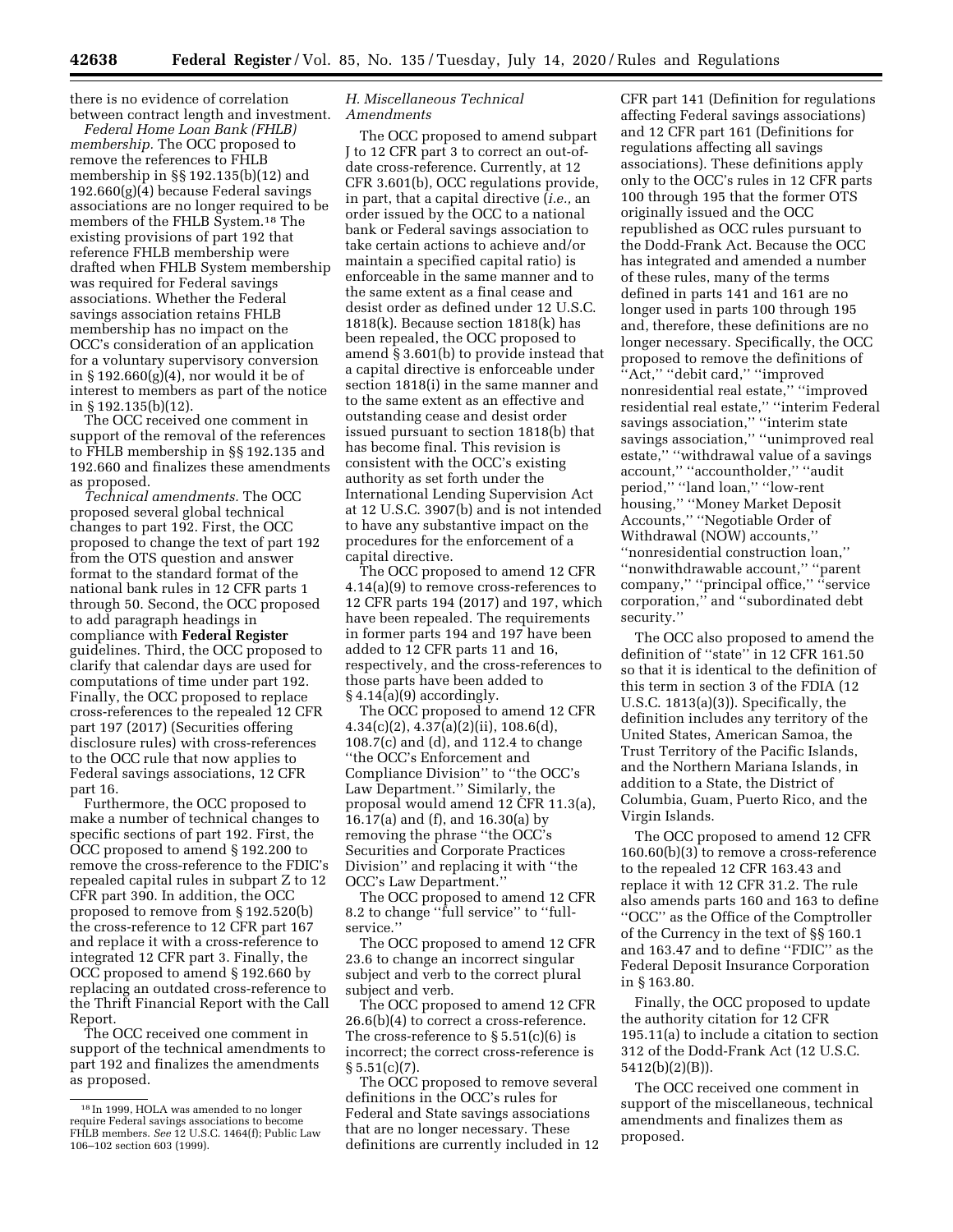# **III. Regulatory Analysis**  *Regulatory Flexibility Act*

The Regulatory Flexibility Act, 5 U.S.C. 601 *et seq.,* (RFA), requires an agency, in connection with a final rule, to prepare a final Regulatory Flexibility Analysis describing the impact of the rule on small entities (defined by the Small Business Administration (SBA) for purposes of the RFA to include commercial banks and savings institutions with total assets of \$600 million or less and trust companies with total revenue of \$41.5 million or less) or to certify that the final rule would not have a significant economic impact on a substantial number of small entities. The OCC currently supervises approximately 782 small entities, of which 258 are Federal savings associations.19 The final rule places one new mandate on Federal savings associations to submit additional information to the OCC as part of their voluntary supervisory conversion applications to convert from mutual to stock form pursuant to 12 CFR 192.660. Because the additional reporting requirement for Federal savings associations that are converting from mutual to stock form through a voluntary supervisory conversion would likely require minimal additional effort and cost relative to the overall cost of the conversion, the costs associated with this additional information would likely be *de minimis.* Therefore, the OCC certifies that the final rule would not have a significant economic impact on a substantial number of OCCsupervised small entities.

#### *Unfunded Mandates Reform Act of 1995*

Consistent with the Unfunded Mandates Reform Act, the OCC's review considers whether the mandates imposed by the final rule may result in an expenditure of \$100 million or more (currently \$154 million adjusted for inflation) by state, local, and tribal governments, or by the private sector, in any one year. The final rule places one new mandate on Federal savings associations to submit additional information to the OCC as part of their

voluntary supervisory conversion applications to convert from mutual to stock form pursuant to 12 CFR 192.660. This additional requirement for Federal savings associations to submit additional information to the OCC would likely require minimal effort and cost relative to the overall cost of the conversion. Therefore, we conclude that the final rule would not result in the expenditure of \$100 million or more annually (\$154 million adjusted for inflation) by state, local, and tribal governments, or by the private sector.

# *Paperwork Reduction Act*

Under the Paperwork Reduction Act of 1995,20 the OCC may not conduct or sponsor, and a person is not required to respond to, an information collection unless the information collection displays a valid OMB control number. The OCC submitted the information collection requirements contained in the final rule at the proposed rule stage. OMB filed a comment on the submission instructing the OCC to resubmit the collection at the final rule stage. Therefore, the OCC has submitted the information collection requirements imposed by the final rule to OMB for review.

The final rule adds a new  $§ 192.660(e)(3)$  to require that the voluntary supervisory conversion application include a statement indicating the role in the successor savings association each director, officer, and affiliate of the savings association or associate of the director or officer will have after the conversion. This burden for this requirement will be added to the existing information collection for OCC's Licensing Manual.

*Title:* Voluntary Supervisory Conversion Application: Successor Savings Association Roles.

*OMB Control No.:* 1557–NEW.

*Frequency of Response:* On occasion. *Affected Public:* Businesses or other for-profit organizations.

*Estimated Number of Respondents:* 1. *Estimated Burden per Respondent:* 2 hours.

*Estimated Total Annual Burden:* 2 hours.

In the proposed rule, the OCC invited comments on:

(a) Whether the collections of information are necessary for the proper performance of the functions of the OCC, including whether the information has practical utility;

(b) The accuracy of the OCC's estimates of the burden of the collections of information;

(c) Ways to enhance the quality, utility, and clarity of the information to be collected;

(d) Ways to minimize the burden of the collections on respondents, including through the use of automated collection techniques or other forms of information technology; and

(e) Estimates of capital or start-up costs and costs of operation, maintenance, and purchase of services to provide information.

The OCC received no comments on the information collection requirements.

# *Riegle Community Development and Regulatory Improvement Act of 1994*

Pursuant to section 302(a) of the Riegle Community Development and Regulatory Improvement Act (RCDRIA),21 in determining the effective date and administrative compliance requirements for new regulations that impose additional reporting, disclosure, or other requirements on IDIs, each Federal banking agency must consider, consistent with principles of safety and soundness and the public interest, any administrative burdens that such regulations would place on depository institutions, including small depository institutions, and customers of depository institutions, as well as the benefits of such regulations. In addition, section 302(b) of RCDRIA requires new regulations and amendments to regulations that impose additional reporting, disclosures, or other new requirements on IDIs generally to take effect on the first day of a calendar quarter that begins on or after the date on which the regulations are published in final form.22

In accordance with these provisions of RCDRIA, the OCC considered any administrative burdens, as well as benefits, that the final rule would place on IDIs and their customers in determining the effective date and administrative compliance requirements of the final rule. The final rule contains one new mandate for IDIs in the form of additional reporting requirements for voluntary supervisory conversion applications under 12 CFR 192.660(e)(3). Because the additional reporting requirements for Federal savings associations that are converting from mutual to stock form through a voluntary supervisory conversion would likely require minimal additional effort and cost relative to the overall cost of the conversion, we expect that the additional burden of collecting this information for the application will be *de minimis.* In conjunction with the

<sup>19</sup>The OCC bases its estimate of the number of small entities on the SBA's size thresholds for commercial banks and savings institutions, and trust companies, which are \$600 million and \$41.5 million, respectively. Consistent with the General Principles of Affiliation 13 CFR 121.103(a), the OCC counts the assets of affiliated financial institutions when determining if we should classify an OCCsupervised institution a small entity. The OCC uses December 31, 2018, to determine size because a ''financial institution's assets are determined by averaging the assets reported on its four quarterly financial statements for the preceding year.'' See footnote 8 of the U.S. Small Business Administration's *Table of Size Standards.* 20 44 U.S.C. 3501 *et seq.* 

<sup>21</sup> 12 U.S.C. 4802(a). 22 *Id.* at 4802(b).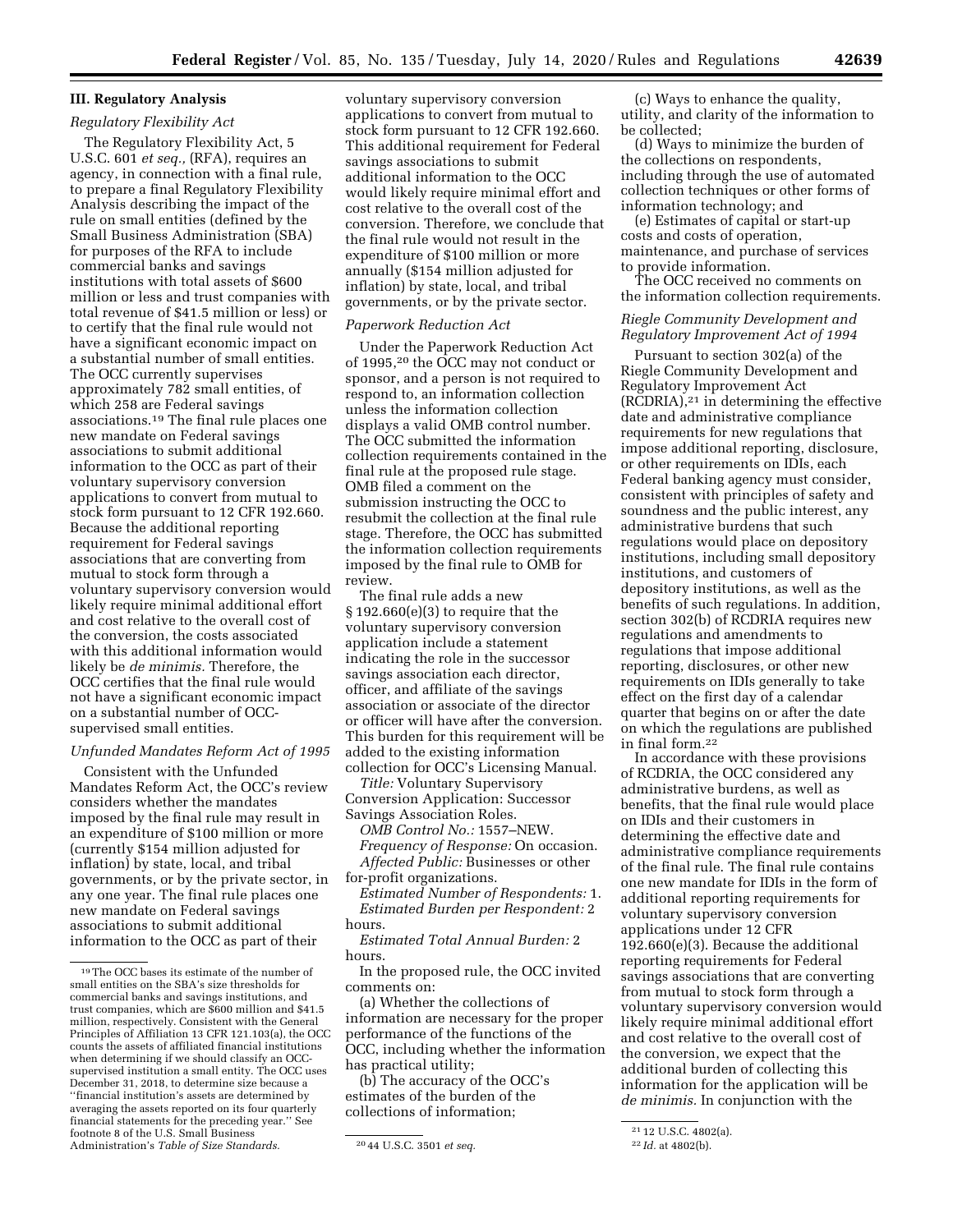requirements of RCDRIA, the final rule is effective on August 13, 2020.

## *Congressional Review Act*

For purposes of Congressional Review Act (CRA), the Office of Management and Budget (OMB) makes a determination as to whether a final rule constitutes a ''major'' rule.23 If a rule is deemed a ''major rule'' by the OMB, the CRA generally provides that the rule may not take effect until at least 60 days following its publication.24

The CRA defines a ''major rule'' as any rule that the Administrator of the Office of Information and Regulatory Affairs of the OMB finds has resulted in or is likely to result in (1) an annual effect on the economy of \$100,000,000 or more; (2) a major increase in costs or prices for consumers, individual industries, Federal, State, or local government agencies or geographic regions; or (3) significant adverse effects on competition, employment, investment, productivity, innovation, or on the ability of United States-based enterprises to compete with foreignbased enterprises in domestic and export markets.25 As required by the CRA, the OCC will submit the final rule and other appropriate reports to Congress and the Government Accountability Office for review.

# **List of Subjects**

# *12 CFR Part 3*

Administrative practice and procedure, Banks, banking, Federal Reserve System, Investments, National banks.

# *12 CFR Part 4*

Administrative practice and procedure, Freedom of Information, Individuals with disabilities, Minority businesses, Organization and functions (Government agencies), Reporting and recordkeeping requirements, Women.

#### *12 CFR Part 11*

Business information, National banks, Reporting and recordkeeping requirements, Securities.

# *12 CFR Part 16*

National banks, Reporting and recordkeeping requirements, Securities.

# *12 CFR Part 19*

Crime, Equal access to justice, Investigations, National banks, Penalties, Securities.

*12 CFR Part 23* 

Banks, banking, National banks, Reporting and recordkeeping requirements.

## *12 CFR Part 26*

Antitrust, Holding companies, National banks.

#### *12 CFR Part 32*

National banks, Reporting and recordkeeping requirements.

#### *12 CFR Part 108*

Administrative practice and procedure, Crime, Savings associations.

## *12 CFR Part 112*

Administrative practice and procedure, Investigations.

## *12 CFR Part 141*

Reporting and recordkeeping requirements, Savings associations.

#### *12 CFR Part 160*

Consumer protection, Investments, Manufactured homes, Mortgages, Reporting and recordkeeping requirements, Savings associations, Securities.

#### *12 CFR Part 161*

Administrative practice and procedure, Savings associations.

#### *12 CFR Part 163*

Accounting, Administrative practice and procedure, Advertising, Crime, Currency, Investments, Mortgages, Reporting and recordkeeping requirements, Savings associations.

### *12 CFR Part 192*

Reporting and recordkeeping requirements, Savings associations, Securities.

# *12 CFR Part 195*

Community development, Credit, Investments, Reporting and recordkeeping requirements, Savings associations.

*For the reasons set out in the preamble, the OCC amends 12 CFR chapter I as follows:* 

# **PART 3—CAPITAL ADEQUACY STANDARDS**

■ 1. The authority citation for part 3 continues to read as follows:

**Authority:** 12 U.S.C. 93a, 161, 1462, 1462a, 1463, 1464, 1818, 1828(n), 1828 note, 1831n note, 1835, 3907, 3909, and 5412(b)(2)(B).

#### **§ 3.2 [Amended]**

■ 2. Section 3.2 is amended in in paragraph (1) of the definition of

''Qualifying master netting agreement'' by adding ''and'' after ''counterparty;''. ■ 3. Section 3.601 is amended by revising paragraph (b) to read as follows:

#### **§ 3.601 Purpose and scope.**

\* \* \* \* \* (b) A directive issued under this rule, including a plan submitted under a directive, is enforceable under the provisions of 12 U.S.C. 1818(i) in the same manner and to the same extent as an effective and outstanding cease and desist order issued pursuant to 12 U.S.C. 1818(b) that has become final. Violation of a directive may result in assessment of civil money penalties in accordance with 12 U.S.C. 3909(d).

# **PART 4—ORGANIZATION AND FUNCTIONS, AVAILABILITY AND RELEASE OF INFORMATION, CONTRACTING OUTREACH PROGRAM, POST-EMPLOYMENT RESTRICTIONS FOR SENIOR EXAMINERS**

■ 4. The authority citation for part 4 continues to read as follows:

**Authority:** 5 U.S.C. 301, 552; 12 U.S.C. 1, 93a, 161, 481, 482, 484(a), 1442, 1462a, 1463, 1464 1817(a), 1818, 1820, 1821, 1831m, 1831p–1, 1831o, 1833e, 1867, 1951 *et seq.,*  2601 *et seq.,* 2801 *et seq.,* 2901 *et seq.,* 3101 *et seq.,* 3401 *et seq.,* 5321, 5412, 5414; 15 U.S.C. 77uu(b), 78q(c)(3); 18 U.S.C. 641, 1905, 1906; 29 U.S.C. 1204; 31 U.S.C. 5318(g)(2), 9701; 42 U.S.C. 3601; 44 U.S.C. 3506, 3510; E.O. 12600 (3 CFR, 1987 Comp., p. 235).

# **§ 4.14 [Amended]**

■ 5. Section 4.14 is amended in paragraph (a)(9) by removing the phrase ''parts 11, 16, 194 or 197 of this chapter'' and adding in its place ''part 11 or 16 of this chapter''.

# **§ 4.34 [Amended]**

■ 6. Section 4.34 is amended in paragraph (c)(2) by removing the phrase ''and Compliance''.

#### **§ 4.37 [Amended]**

■ 7. Section 4.37 is amended in paragraph (a)(2)(ii) by removing the phrase ''and Compliance''.

# **PART 11—SECURITIES EXCHANGE ACT DISCLOSURE RULES**

■ 8. The authority citation for part 11 continues to read as follows:

**Authority:** 12 U.S.C. 93a, 1462a, 1463, 1464 and 5412(b)(2)(B); 15 U.S.C. 78j–1(m), 78m, 78n, 78p, 78w, 78l, 7241, 7242, 7243, 7244, 7261, 7262, 7264, and 7265.

#### **§ 11.3 [Amended]**

■ 9. Section 11.3 is amended:

<sup>23</sup> 5 U.S.C. 801 *et seq.* 

<sup>24</sup> 5 U.S.C. 801(a)(3).

<sup>25</sup> 5 U.S.C. 804(2).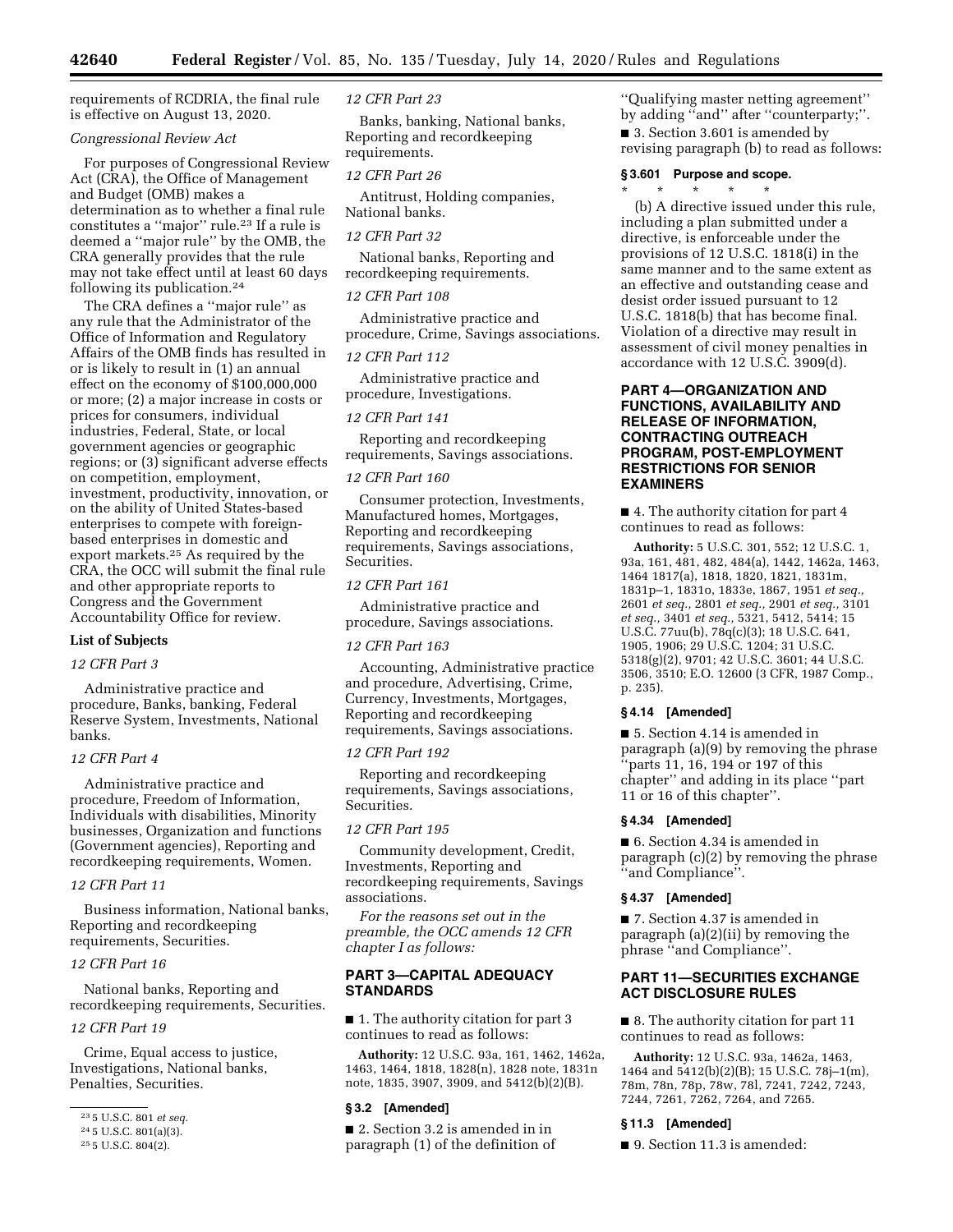$\blacksquare$  a. In paragraph (a)(1)(i) and the second sentence of paragraph (a)(1)(ii) by removing the phrase ''the Securities and Corporate Practices Division'' and by adding the phrase ''the OCC's Law Department'' in its place; and ■ b. In the first sentence of paragraph (a)(1)(ii) by removing the phrase ''the OCC's Securities and Corporate Practices Division'' and by adding the phrase ''the OCC's Law Department'' in its place.

# **PART 16—SECURITIES OFFERING DISCLOSURE RULES**

■ 10. The authority citation for part 16 continues to read as follows:

**Authority:** 12 U.S.C. 1 *et seq.,* 93a, 1462a, 1463, 1464, and 5412(b)(2)(B).

#### **§ 16.15 [Amended]**

■ 11. Section 16.15 is amended in paragraph (e) by adding the phrase ''or as part of its offering statement for the offer and sale of its securities pursuant to 12 CFR 16.8,'' after ''registration statement for the offer and sale of its securities,''.

■ 12. Section 16.17 is amended:

■ a. In paragraph (a), by removing the phrase ''the OCC's Securities and Corporate Practices Division'' and by adding the phrase ''the OCC's Law Department'' in its place;

■ b. In paragraph (b), by adding a sentence at the end; and

■ c. In the first and second sentences of paragraph (f), by removing the phrase ''the OCC's Securities and Corporate Practices Division'' and by adding the phrase ''the OCC's Law Department'' in its place.

The addition reads as follows:

## **§ 16.17 Filing requirements and inspection of documents.**

\* \* \* \* \* (b)  $*$   $*$   $*$  All registration statements, offering documents, amendments, notices, or other documents relating to a mutual to stock conversion pursuant to 12 CFR part 192 must be filed with the appropriate OCC licensing office at *[http://www.banknet.gov/.](http://www.banknet.gov/)* 

\* \* \* \* \*

#### **§ 16.30 [Amended]**

■ 13. Section 16.30 is amended in paragraph (a) by removing the phrase ''the OCC's Securities and Corporate Practices Division'' and by adding the phrase ''the OCC's Law Department'' in its place.

# **PART 19—RULES OF PRACTICE AND PROCEDURE**

■ 14. The authority citation for part 19 continues to read as follows:

**Authority:** 5 U.S.C. 504, 554–557; 12 U.S.C. 93(b), 93a, 164, 481, 504, 1817, 1818, 1820, 1831m, 1831o, 1832, 1884, 1972, 3102, 3108(a), 3110, 3909, and 4717; 15 U.S.C. 78(h) and (i), 78o–4(c), 78o–5, 78q–1, 78s, 78u, 78u–2, 78u–3, 78w, and 1639e; 28 U.S.C. 2461 note; 31 U.S.C. 330 and 5321; and 42 U.S.C. 4012a.

# **§ 19.241 [Amended]**

■ 15. Section 19.241 is amended by: ■ a. Removing the phrase "Federal Deposit Insurance Act (FDI Act)'' and adding in its place ''FDIA'';

■ b. Removing the phrase ''section 36 of the FDI Act'' and adding in its place ''section 36 of the FDIA''; and

■ c. Removing the phrase "insured national banks and Federal branches and agencies of foreign banks'' and adding in its place the phrase ''insured national banks, insured Federal savings associations, and insured Federal branches of foreign banks''.

#### **§ 19.242 [Amended]**

■ 16. Section 19.242 is amended: ■ a. By removing the word "shall" in

the introductory text; and

■ b. In paragraph (b), by adding ''(12 U.S.C. 1831m)'' after the phrase ''section 36 of the FDIA''.

■ 17. Section 19.243 is amended: ■ a. In paragraph (a)(1) introductory text, by adding ''(12 U.S.C. 1831m)'' after ''section 36 of the FDIA''; ■ b. In paragraph (a)(1) introductory

text, by adding the phrase '', insured Federal savings associations, or insured Federal branches of foreign banks'' after the phrase ''national banks'';

 $\blacksquare$  c. In paragraphs (a)(1)(vi) and (vii), by removing the word ''state'' and adding the word ''State'' in its place;

■ d. In paragraph (a)(3), by removing the phrase ''particular national bank or class of national banks'' and adding in its place the phrase ''particular insured national bank, insured Federal savings association, or insured Federal branch of a foreign bank or class of insured national banks, insured Federal savings associations, or insured Federal branches of foreign banks'';

 $\blacksquare$  e. In paragraph (b)(2) by:

■ i. Removing the word ''shall'' and adding in its place the word ''will''; and ■ ii. Adding the phrase ", subject to the limitations in  $\S 19.243(c)(4)$ " at the end of the second sentence;

■ f. In paragraph (c)(1) introductory text, by adding the phrase ", insured Federal savings associations, or insured Federal branches of foreign banks'' after the phrase ''national banks'';

■ g. In paragraph (c)(3), by revising the last sentence;

 $\blacksquare$  h. In paragraph (c)(4) by:

■ i. Removing the phrase "who shall fix a place'' in the first sentence and adding in its place the phrase ''who will fix a place'';

■ ii. Removing the phrase "unless" extended'' in the first sentence and adding in its place the phrase ''unless further time is allowed by the presiding officer'';

■ iii. Removing the phrase "there shall be no discovery'' in the last sentence and adding in its place the phrase ''there will be no discovery''; and

■ iv. Removing the phrase ''of this part shall apply'' and adding in its place ''of this part apply'';

 $\blacksquare$  i. In paragraph (c)(5), by removing the word ''shall'' in the first sentence and adding in its place the word ''will''; and ■ j. In paragraph (c)(6), by removing the word ''shall'' wherever it appears and adding in its place the word ''will''.

The revision reads as follows:

#### **§ 19.243 Removal, suspension, or debarment.**

- \* \* \* \* \*
- (c) \* \* \*

 $(3)$  \* \* \* If no petition is filed within 10 calendar days, the right to a petition is waived and the immediate suspension remains in effect pursuant to paragraph (c)(2).

\* \* \* \* \*

- 18. Section 19.244 is amended:
- a. By revising the section heading;

■ b. In paragraph (a) introductory text, by adding the phrase '', insured Federal savings associations, or insured Federal branches of foreign banks'' after the phrase ''national banks'';

 $\blacksquare$  c. In paragraph (a)(1) by:

■ i. Adding the word "former" before

the phrase ''Office of Thrift Supervision''; and

■ ii. Adding "(12 U.S.C. 1831m)" after the phrase ''section 36 of the FDIA'';

■ d. In paragraph (b) by:

■ i. Adding the word "insured" before the phrase ''national banks'';

■ ii. Adding the phrase ", insured Federal savings associations, or insured Federal branches of foreign banks'' after the phrase ''national banks''; and ■ iii. Removing the word "shall" and

adding in its place the word ''must''.

The revision reads as follows:

**§ 19.244 Automatic removal, suspension, or debarment.** 

# **§ 19.245 [Amended]**

\* \* \* \* \*

- 19. Section 19.245 is amended:
- a. By adding a comma after the word
- ''suspension'' in the section heading;

■ b. In paragraph (a), by removing the word ''shall'' and adding in its place the word ''will'';

■ c. In paragraph (b) introductory text by: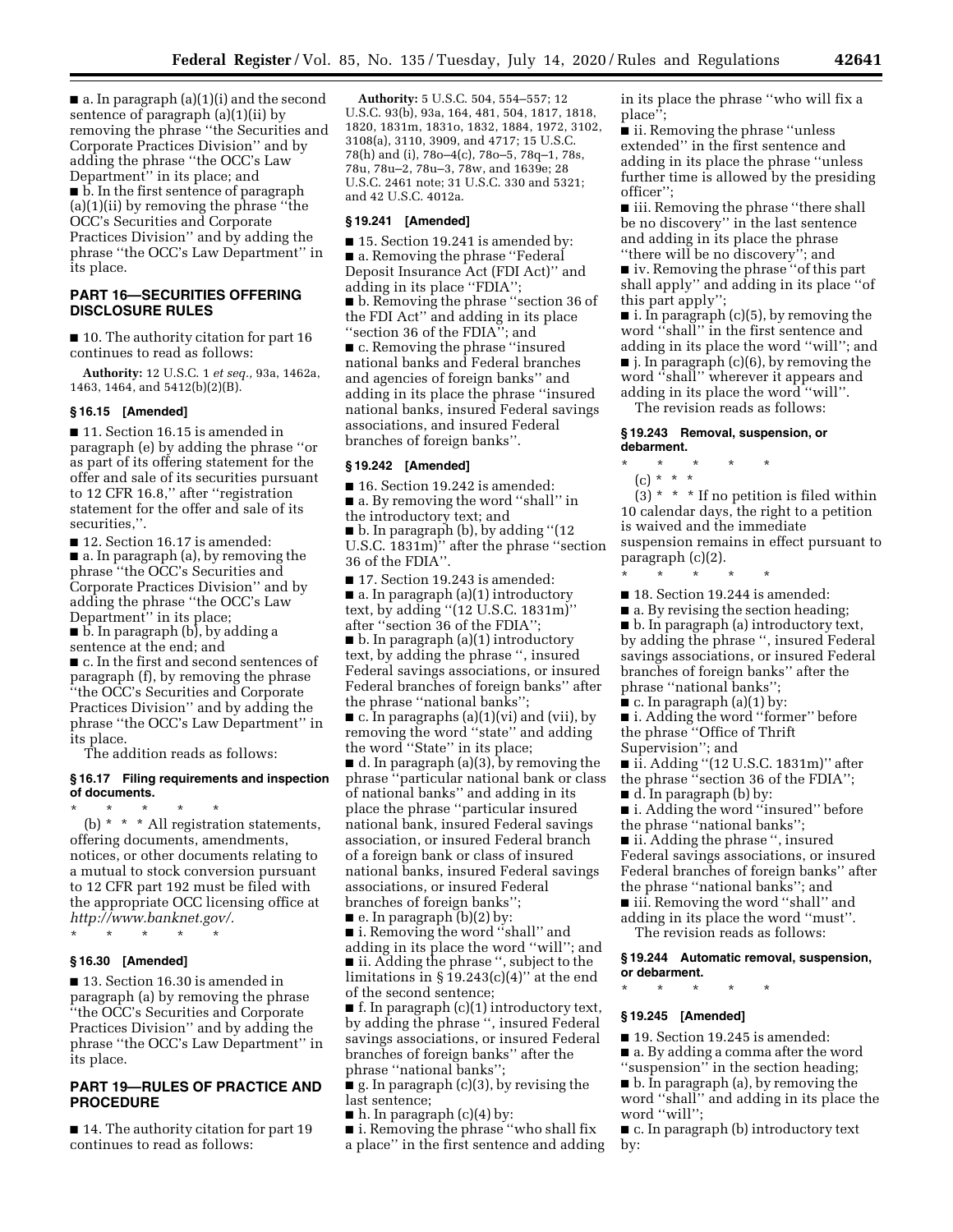■ i. Adding the word "insured" before the phrase ''national bank''; and ■ ii. Adding the phrase ", insured Federal savings association, or insured Federal branch of a foreign bank'' after the phrase ''national bank''; ■ d. In paragraph (b)(1), by removing

''§ 19.243(a)(1)(vi) through (a)(1)(vii) or § 19.244(a)(2) through (a)(3)'' and adding in its place " $\S 19.243(a)(1)(vi)$ through (vii) or § 19.244(a)(2) and (3)''; ■ e. In paragraph (b)(2), by removing the phrase ''Sarbanes-Oxley Act)'' and adding in its place the phrase ''Sarbanes-Oxley Act''; and

■ f. In paragraph (c), by removing the word ''shall'' and adding in its place the word ''must''.

#### **§ 19.246 [Amended]**

■ 20. Section 19.246 is amended: ■ a. In paragraph (a), by removing the word ''shall'' and adding in its place the word ''must''; and

■ b. In paragraph (b):

■ i. By removing the phrase "shall bear" wherever it appears and adding in its place the word ''bears''; and ■ ii. In the penultimate and last sentences, by removing the word ''shall'' and adding in its place the word ''will''.

# **PART 23—LEASING**

■ 21. The authority citation for part 23 continues to read as follows:

**Authority:** 12 U.S.C. 1 *et seq.,* 24(Seventh), 24(Tenth), and 93a.

#### **§ 23.6 [Amended]**

■ 22. Section 23.6 is amended by: ■ a. Removing the word "lease" before the phrase ''entered into pursuant to this part'' and adding in its place the word ''leases''; and

■ b. Removing the word "is" before the phrase ''subject to the lending limits prescribed'' and adding in its place the word ''are''.

# **PART 26—MANAGEMENT INTERLOCKS**

■ 23. The authority citation for part 26 continues to read as follows:

**Authority:** 12 U.S.C. 1, 93a, 1462a, 1463, 1464, 3201–3208, 5412(b)(2)(B).

## **§ 26.6 [Amended]**

■ 24. Section 26.6 is amended in paragraph (b)(4) by removing  $``5.51(c)(6)"$  and adding in its place  $"5.51(c)(7)"$ .

# **PART 32—LENDING LIMITS**

■ 25. The authority citation for part 32 continues to read as follows:

**Authority:** 12 U.S.C. 1 *et seq.,* 12 U.S.C. 84, 93a, 1462a, 1463, 1464(u), 5412(b)(2)(B), and 15 U.S.C. 1639h.

■ 26. Section 32.2 is amended by revising paragraphs (cc) and (dd) to read as follows:

# **§ 32.2 Definitions.**

\* \* \* \* \* (cc) *Loans to small businesses* means loans or extensions of credit ''secured by nonfarm nonresidential properties'' or ''commercial and industrial loans'' as defined in the instructions for preparation of the Consolidated Report of Condition and Income.

(dd) *Loans or extensions of credit to small farms* means ''loans secured by farmland'' or ''loans to finance agricultural production and other loans to farmers'' as defined in the instructions for preparation of the Consolidated Report of Condition and Income.

\* \* \* \* \* ■ 27. Section 32.7 is amended by revising the section heading and paragraphs (a) and (d) to read as follows:

#### **§ 32.7 Residential real estate loans, loans to small businesses, and loans or extensions of credit to small farms (**''**Supplemental Lending Limits Program**''**).**

(a) *Residential real estate, loans to small businesses, and loans or extensions of credit to small farms.* (1) In addition to the amount that a national bank or savings association may lend to one borrower under § 32.3, an eligible national bank or eligible savings association may make residential real estate loans or extensions of credit to one borrower in the lesser of the following two amounts: 10 percent of its capital and surplus; or the percent of its capital and surplus, in excess of 15 percent, that a State bank or savings association is permitted to lend under the State lending limit that is available for residential real estate loans or unsecured loans in the State where the main office of the national bank or savings association is located. Any such loan or extension of credit must be secured by a perfected first-lien security interest in 1–4 family real estate in an amount that does not exceed 80 percent of the appraised value of the collateral at the time the loan or extension of credit is made.

(2) In addition to the amount that a national bank or savings association may lend to one borrower under § 32.3, an eligible national bank or eligible savings association may make loans to small businesses to one borrower in the lesser of the following two amounts: 10 percent of its capital and surplus; or the percent of its capital and surplus, in

excess of 15 percent, that a State bank is permitted to lend under the state lending limit that is available for loans to small businesses or unsecured loans in the state where the main office of the national bank or home office of the savings association is located.

(3) In addition to the amount that a national bank or savings association may lend to one borrower under § 32.3, an eligible national bank or eligible savings association may make loans or extensions of credit to small farms to one borrower in the lesser of the following two amounts: 10 percent of its capital and surplus; or the percent of its capital and surplus, in excess of 15 percent, that a State bank or savings association is permitted to lend under the State lending limit that is available for loans or extensions of credit to small farms or unsecured loans in the State where the main office of the national bank or savings association is located. \* \* \* \* \*

(d) *Discretionary termination of authority.* The appropriate supervisory office may rescind a bank's or savings association's authority to use the supplemental lending limits in paragraphs  $(a)(1)$ ,  $(2)$ , and  $(3)$  of this section based upon concerns about credit quality, undue concentrations in the bank's or savings association's portfolio of residential real estate, loans to small businesses, or loans or extensions of credit to small farms, or concerns about the bank's or savings association's overall credit risk management systems and controls. The bank or savings association must cease making new loans or extensions of credit in reliance on the supplemental lending limits upon receipt of written notice from the appropriate supervisory office that its authority has been rescinded.

\* \* \* \* \*

# **PART 108—REMOVALS, SUSPENSIONS, AND PROHIBITIONS WHERE A CRIME IS CHARGED OR PROVEN**

■ 28. The authority citation for part 108 continues to read as follows:

**Authority:** 12 U.S.C. 1464, 1818, 5412(b)(2)(B).

#### **§ 108.6 [Amended]**

■ 29. Section 108.6 is amended in paragraph (d) by removing the phrase ''and Compliance''.

#### **§ 108.7 [Amended]**

■ 30. Section 108.7 is amended in the first sentence of paragraph (c) and in paragraph (d) by removing the phrase ''and Compliance''.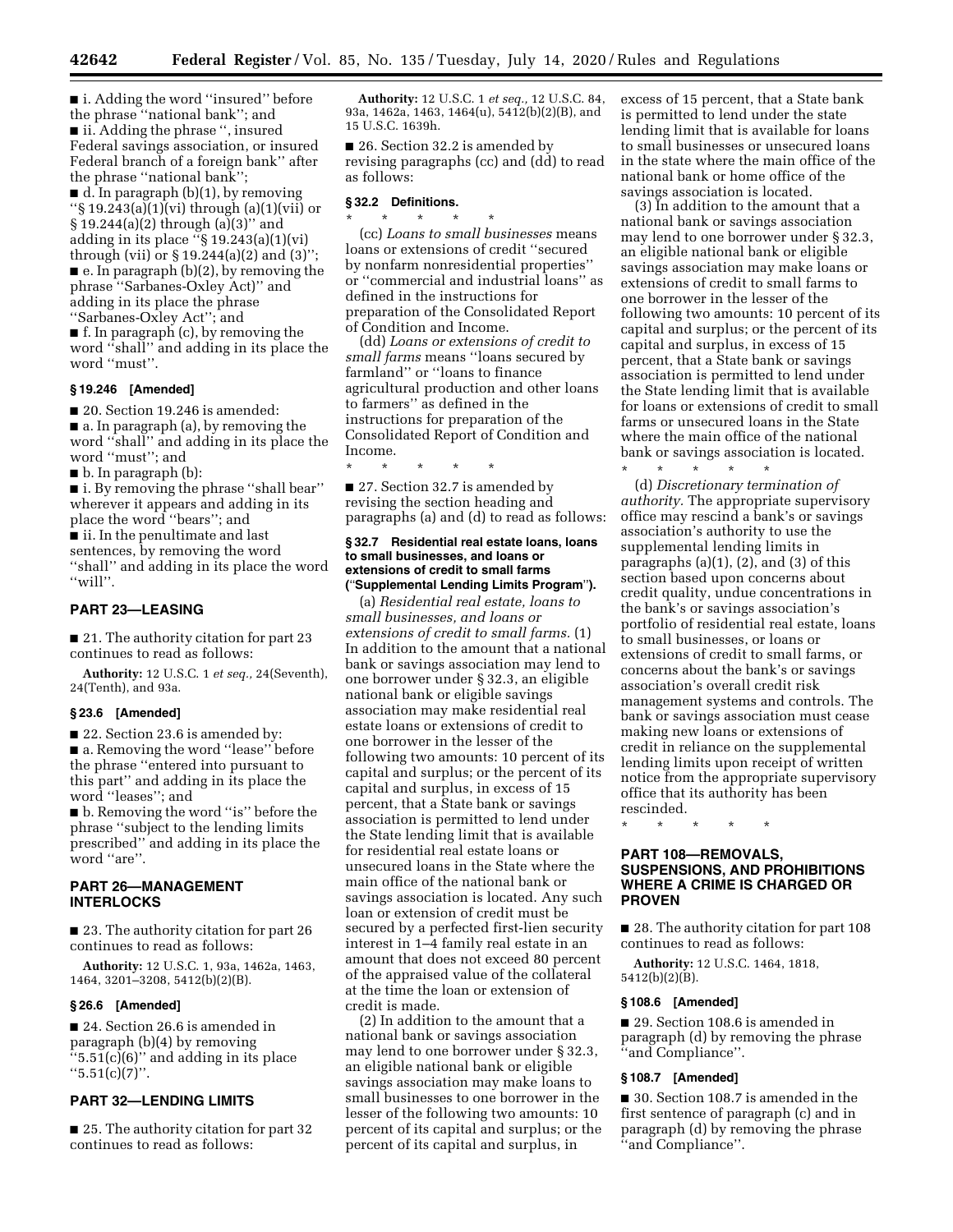#### **§ 108.13 [Amended]**

■ 31. Section 108.13 is amended in paragraph (c) by removing the phrase ''and Compliance''.

# **PART 112—RULES FOR INVESTIGATIVE PROCEEDINGS AND FORMAL EXAMINATION PROCEEDINGS**

■ 32. The authority citation for part 112 continues to read as follows:

**Authority:** 12 U.S.C. 1462a, 1463, 1464, 1467, 1467a, 1813, 1817(j), 1818(n), 1820(c), 5412(b)(2)(B); 15 U.S.C. 78*l*.

# **§ 112.4 [Amended]**

■ 33. Section 112.4 is amended in the second sentence by removing the phrase ''and Compliance''.

# **PART 141—DEFINITIONS FOR REGULATIONS AFFECTING FEDERAL SAVINGS ASSOCIATIONS**

■ 34. The authority citation for part 141 continues to read as follows:

**Authority:** 12 U.S.C. 1462a, 1463, 1464, 5412(b)(2)(B).

# **§ § 141.2, 141.8, 141.15, 141.16, 141.18, and 141.19 [Removed and Reserved]**

■ 35. Sections 141.2, 141.8, 141.15, 141.16, 141.18, and 141.19 are removed and reserved.

# **§ § 141.27 and 141.28 [Removed]**

■ 36. Sections 141.27 and 141.28 are removed.

# **PART 160—LENDING AND INVESTMENT**

■ 37. The authority for part 160 continues to read as follows:

**Authority:** 12 U.S.C. 1462a, 1463, 1464, 1467a, 1701j–3, 1828, 3803, 3806, 5412(b)(2)(B); 42 U.S.C. 4106.

# **§ 160.1 [Amended]**

■ 38. Section 160.1 is amended in paragraph (a) by removing ''OCC'' and adding in its place the phrase ''Office of the Comptroller of the Currency (OCC)''.

#### **§ 160.60 [Amended]**

■ 39. Section 160.60 is amended in paragraph (b)(3) by removing the phrase ''12 CFR part 32 and § 163.43 of this chapter'' and adding in its place ''12 CFR 31.2 and part 32 of this chapter''.

# **PART 161—DEFINITIONS FOR REGULATIONS AFFECTING All SAVINGS ASSOCIATIONS**

■ 40. The authority citation for part 161 continues to read as follows:

**Authority:** 12 U.S.C. 1462a, 1463, 1464, 1467a, 5412(b)(2)(B).

# **§ § 161.3, 161.6, 161.26, 161.27, 161.28. 161.29, 161.30, 161.31 [Removed and Reserved]**

■ 41. Sections 161.3, 161.6, 161.26, 161.27, 161.28, 161.29, 161.30, and 161.31 are removed and reserved.

#### **§ 161.37 [Amended]**

■ 42. Section 161.37 is amended by removing the first sentence.

#### **§ § 161.39 and 161.45 [Removed and Reserved]**

■ 43. Sections 161.39 and 161.45 are removed and reserved. ■ 44. Section 161.50 is revised to read as follows:

# **§ 161.50 State.**

The term ''State'' means any State of the United States, the District of Columbia, any territory of the United States, Puerto Rico, Guam, American Samoa, the Trust Territory of the Pacific Islands, the Virgin Islands, and the Northern Mariana Islands.

# **§ 161.51 [Removed and Reserved]**

■ 45. Section 161.51 is removed and reserved.

# **PART 163—SAVINGS ASSOCIATIONS—OPERATIONS**

■ 46. The authority citation for part 163 continues to read as follows:

**Authority:** 12 U.S.C. 1462a, 1463, 1464, 1467a, 1817, 1820, 1828, 1831o, 3806, 5101 *et seq.,* 5412(b)(2)(B); 31 U.S.C. 5318; 42 U.S.C. 4106.

#### **§ 163.39 [Removed and Reserved]**

■ 47. Section 163.39 is removed and reserved.

#### **§ 163.47 [Amended]**

■ 48. Section 163.47 is amended in paragraph (d) by removing ''OCC'' and adding in its place the phrase ''Office of the Comptroller of the Currency (OCC)''.

# **§ 163.76 [Amended]**

■ 49. Section 163.76 is amended: ■ a. In paragraph (b), by removing the phrase ''§ 197.10 of this chapter'' and adding in its place ''§ 16.32 of this chapter''; and

■ b. In paragraph (c), in the Form of Certification, by removing '']'' after the phrase ''I should call the Office of the Comptroller of the Currency''.

# **§ 163.80 [Amended]**

■ 50. Section 163.80 is amended in paragraph (c) by removing the phrase ''or the FDIC'' and adding in its place the phrase ''or the Federal Deposit Insurance Corporation (FDIC)''.

# **§ 163.180 [Amended]**

■ 51. Section 163.180 is amended by removing the first paragraph designation of (d)(12)(i)(A) and its subject heading ''General rule'' and redesignating the paragraph as paragraph (d)(12)(i) introductory text.

■ 52. Part 192 is revised to read as follows:

# **PART 192—CONVERSIONS FROM MUTUAL TO STOCK FORM**

#### Sec.

- 192.5 Purpose, prescribed forms, waiver.<br>192.7 Electronic filing.
- 192.7 Electronic filing.<br>192.8 Computation of
	- Computation of time.
	- 192.10 Forming a holding company upon conversion.
	- 192.15 Forming a charitable organization upon conversion.
	- 192.20 Acquiring another insured depository institution upon conversion.
	- 192.25 Definitions.

# **Subpart A—Standard Conversions**

*Prior to Conversion* 

- 192.100 Preparing for a conversion.
- 192.105 Information required in business plan.
- 192.110 Review of business plan by chief executive officer and board of directors.
- 192.115 Review of business plan by the appropriate Federal banking agency.
- 192.120 Confidentiality of conversion information.

#### *Plan of Conversion*

- 192.125 Adoption of plan of conversion by board of directors.
- 192.130 Information required in plan of conversion.
- 192.135 Notifying members of adopted plan of conversion.
- 192.140 Amendments to plan of conversion.

#### *Filing Requirements*

- 192.150 Information required in an application for conversion.
- 192.155 Filing an application for conversion.
- 192.160 Request for confidential treatment.
- 192.165 Amendments to an application for conversion.

*Notice of Filing of Application and Comment Process* 

- 192.180 Public notice of an application for conversion.
- 192.185 Public comment on application for conversion.

*Agency Review of the Application for Conversion* 

- 192.200 Review, approval, or denial of application for conversion.
- 192.205 Court review of final action on application for conversion.

#### *Vote by Members*

- 195.225 Approval of plan of conversion by members.
- 192.230 Members' voting eligibility.<br>192.235 Notice of members' meeting
- Notice of members' meeting.
	- 192.240 Submission of documents to the appropriate Federal banking agency after the members' meeting.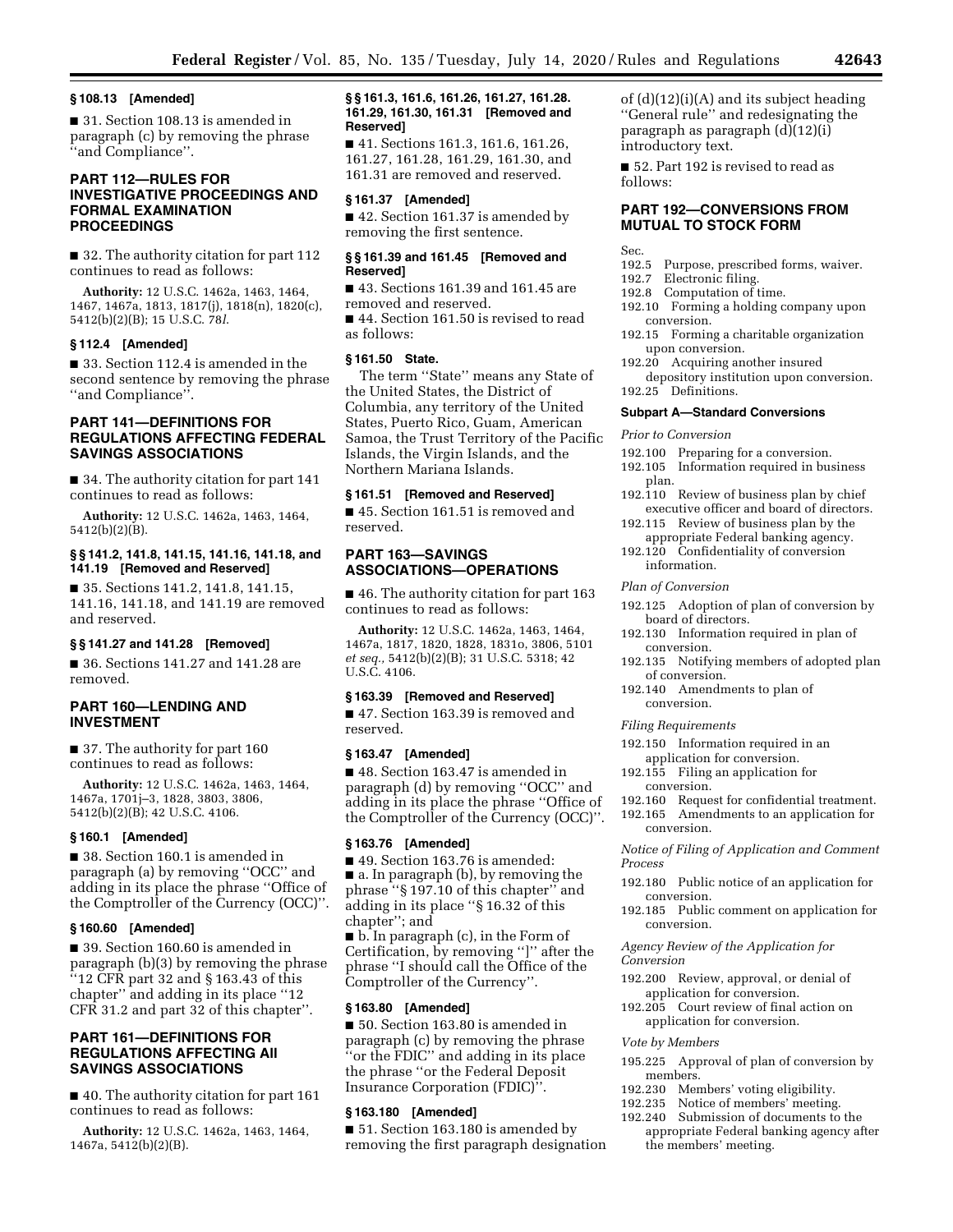*Proxy Solicitation* 

- 192.250 Compliance with proxy solicitation provisions.
- 192.255 Form of proxy requirements.
- 192.260 Previously executed proxies.
- 192.265 Proxies executed under this part.
- 192.270 Proxy statement requirements. 192.275 Filing revised proxy materials.
- 192.280 Mailing member's proxy solicitation materials.
- 192.285 Prohibited solicitations.
- 192.290 Remedial measures for prohibited solicitations.
- 192.295 Re-solicitation of proxies.
- *Offering Circular*
- 192.300 Offering circular requirements.
- 192.305 Distribution of offering circular.
- 192.310 Filing a post-effective amendment to an offering circular.
- *Offers and Sales of Stock*
- 192.320 Order of priority to purchase conversion shares.
- 192.325 Timing of offer to sell conversion shares.
- 192.330 Pricing of conversion shares.
- 192.335 Procedures for the sale of conversion shares.
- 192.340 Prohibited sales practices.
- 192.345 Permissible forms of subscriber payment.
- 192.350 Interest on payments for conversion shares.
- 192.355 Subscription rights for eligible account holders and supplemental eligible account holders.
- 192.360 Officers, directors, and associates as eligible account holders.
- 192.365 Purchase of conversion shares by other voting members.
- 192.370 Limits on aggregate purchases by officers, directors, and associates.
- 192.375 Allocation of oversubscribed conversion shares.
- 192.380 Purchase of conversion shares by employee stock ownership plan.
- 192.385 Purchase limitations.
- 192.390 Community offering of conversion shares.
- 192.395 Other conditions for community and public offerings.
- *Completion of the Offering*
- 192.400 Time period for completion of sale of stock.
- 192.405 Extension of the offering period.
- *Completion of the Conversion*
- 192.420 Time period for completion of the conversion.
- 192.425 Termination of conversion.
- 192.430 Charter amendments.
- 192.435 Corporate existence after conversion.
- 192.440 Stockholder voting rights after conversion.
- 192.445 Savings account holder's account after conversion.

#### *Liquidation Account*

- 192.450 Liquidation accounts.
- 192.455 Initial balance of liquidation account.
- 192.460 Initial balance of liquidation subaccount.
- 192.465 Retention of voting rights based on liquidation sub-accounts.
- 192.470 Required adjustments to liquidation sub-accounts.
- 192.475 Definition of liquidation.
- 192.480 Effect of liquidation account on net worth.
- 192.485 Required liquidation account provision in new Federal charter.

#### *Post-Conversion*

- 192.500 Possible management stock benefit plans after conversion.
- 192.505 Restrictions on the trading of shares by directors, officers, and associates.
- 192.510 Repurchase of shares after conversion.
- 192.515 Information to be filed with Federal banking agency prior to repurchase of shares.
- 192.520 Declaring and paying dividends after the conversion.
- 192.525 Restrictions on acquisition of shares after conversion.
- 192.530 Other post-conversion requirements.
- *Contributions to Charitable Organizations*
- 192.550 Donating conversion shares or conversion proceeds to a charitable organization.
- 192.555 Member approval of charitable contributions.
- 192.560 Limitations on charitable contributions.
- 192.565 Contents of organizational documents of charitable organization.
- 192.570 Conflicts of interest among directors.
- 192.575 Other requirements for charitable organizations.

#### **Subpart B—Voluntary Supervisory Conversions**

- 192.600 Voluntary supervisory conversions. 192.605 Conducting a voluntary
- supervisory conversion.
- 192.610 Member rights in a voluntary supervisory conversion.
- *Eligibility*
- 192.625 Eligibility for a voluntary supervisory conversion.
- 192.630 Eligibility of State-chartered savings bank for voluntary supervisory conversion.

#### *Plan of Supervisory Conversion*

- 192.650 Contents of plan of voluntary supervisory conversion.
- *Voluntary Supervisory Conversion Application*
- 192.660 Contents of voluntary supervisory conversion application.

*Appropriate Federal Banking Agency Review of the Voluntary Supervisory Conversion Application* 

- 192.670 Approval of voluntary supervisory conversion application.
- 192.675 Conditions imposed upon approval of voluntary supervisory conversion application.

#### *Offers and Sales of Stock*

192.680 Offer and sale of shares in a voluntary supervisory conversion.

#### *Post-Conversion*

192.690 Restrictions on acquisition of additional shares after voluntary supervisory conversion.

**Authority:** 12 U.S.C. 1462a, 1463, 1464, 1467a, 2901 *et seq.,* 5412(b)(2)(B); 15 U.S.C. 78c, 78*l*, 78m, 78n, 78w.

# **§ 192.5 Purpose, prescribed forms, waiver.**

(a) *General.* This part governs how a savings association may convert from the mutual to the stock form of ownership. Subpart A of this part governs standard mutual-to-stock conversions. Subpart B of this part governs voluntary supervisory mutualto-stock conversions. This part supersedes all inconsistent charter and bylaw provisions of Federal savings associations converting to stock form.

(b) *Prescribed forms.* A savings association must use the forms prescribed under this part and part 16 and provide such information as the appropriate Federal banking agency may require under the forms and by regulation. The forms required under this part include: Form AC (Application for Conversion); Form PS (Proxy Statement); Form OC (Offering Circular); Form OF (Order Form); and the applicable form for a registration statement under 12 CFR 16.15. Forms AC, PS, OC, and OF are available on the website of the Office of the Comptroller of the Currency (OCC) at *[http://](http://www.occ.gov) [www.occ.gov](http://www.occ.gov)*.

(c) *Waivers.* The appropriate Federal banking agency may waive any requirement of this part or a provision in any prescribed form. To obtain a waiver, a savings association must file a written request with the appropriate Federal banking agency that:

(1) Specifies the requirement(s) or provision(s) the savings association wants the appropriate Federal banking agency to waive;

(2) Demonstrates that the waiver is equitable; is not detrimental to the savings association, its account holders, or other savings associations; and is not contrary to the public interest; and

(3) Includes an opinion of counsel demonstrating that applicable law does not conflict with the waiver of the requirement or provision.

(d) *Financial statements.* The form and content of financial statements and related financial data in a filing under this part must be prepared and presented in accordance with U. S. generally accepted accounting principles and other applicable accounting guidance and requirements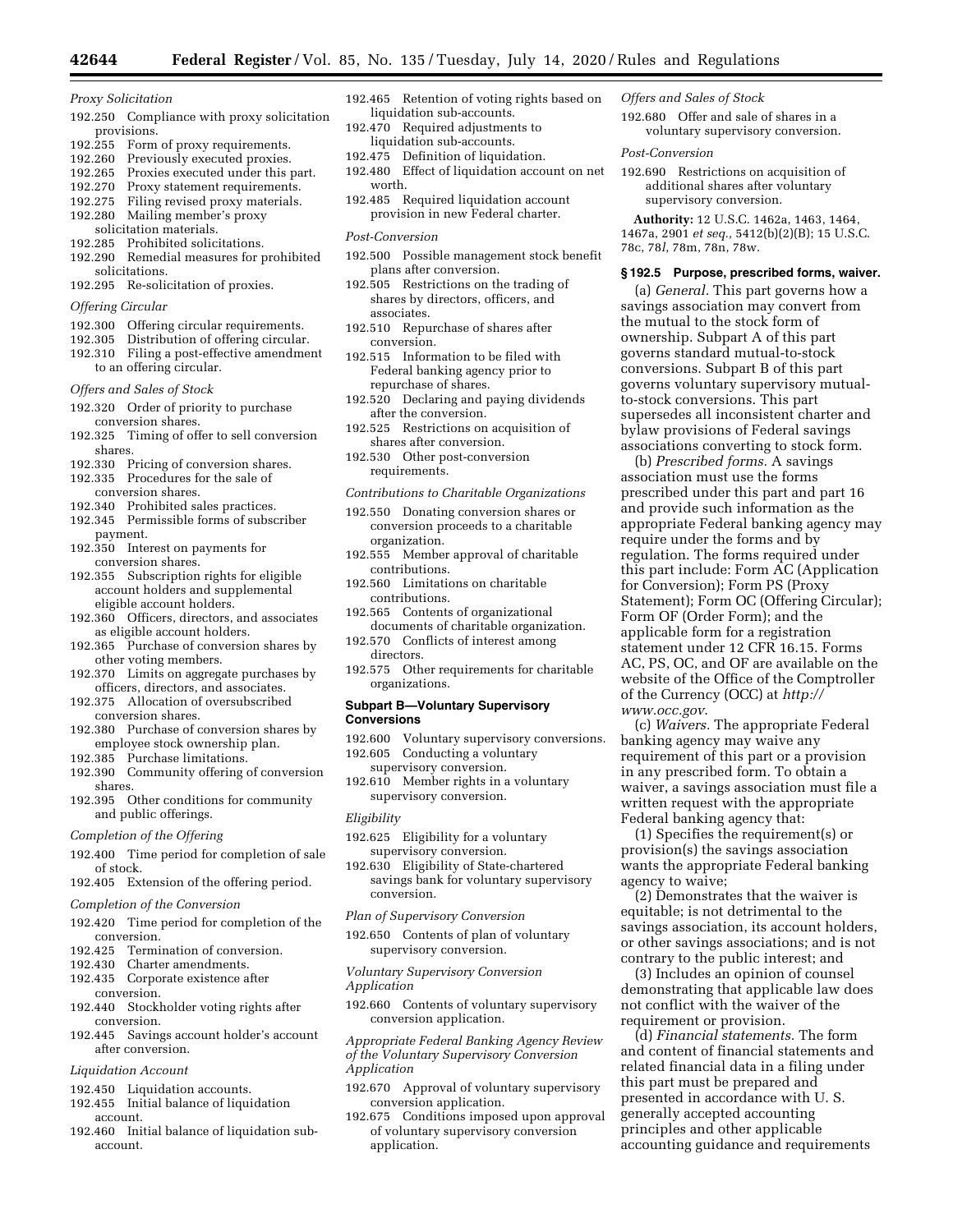as specified by the OCC in the forms required under paragraph (b) of this section.

# **§ 192.7 Electronic filing.**

For Federal savings associations, the OCC encourages the electronic filing of all applications, notices, or other documents required by this part through *<http://www.banknet.gov/>*. The Comptroller's Licensing Manual describes the OCC's electronic filing procedures.

#### **§ 192.8 Computation of time.**

In computing the period of days, the OCC excludes the day of the act or event (*e.g.,* the date an application is received by the OCC) from when the period begins to run. When the last day of a time period is a Saturday, Sunday, or Federal holiday, the time period runs until the end of the next day that is not a Saturday, Sunday, or Federal holiday.

## **§ 192.10 Forming a holding company upon conversion.**

A savings association may convert to the stock form of ownership as part of a transaction where the savings association organizes a holding company to acquire all of the savings association's shares upon their issuance. In this transaction, the savings association's holding company will offer rights to purchase its shares instead of the savings association's shares. Regulations of the Board of Governors of the Federal Reserve System address holding company application requirements.

#### **§ 192.15 Forming a charitable organization upon conversion.**

When a savings association converts to the stock form, it may form a charitable organization. A savings association's contributions to the charitable organization are governed by the requirements of §§ 192.550 through 192.575.

#### **§ 192.20 Acquiring another insured depository institution upon conversion.**

When a savings association converts to stock form, it may acquire for cash or stock another insured depository institution that is already in the stock form of ownership.

#### **§ 192.25 Definitions.**

The following definitions apply to this part and the forms prescribed under this part:

*Acting in concert* has the same meaning as in 12 CFR  $5.50(d)(2)$ . The rebuttable presumptions of 12 CFR 5.50(f)(2), other than 12 CFR  $5.50(f)(2)(ii)(A)$  and  $(B)$ , apply to the

share purchase limitations at §§ 192.355 through 192.395.

*Affiliate of,* or a person *affiliated with,*  a specified person is a person that directly or indirectly, through one or more intermediaries, controls, is controlled by, or is under common control with the specified person.

*Appropriate Federal banking agency*  means appropriate Federal banking agency as defined in section 3 of the Federal Deposit Insurance Act (12 U.S.C. 1813(q)).

*Associate* of a person is:

(1) A corporation or organization (other than a savings association or its majority-owned subsidiaries), if the person is a senior officer or partner, or beneficially owns, directly or indirectly, 10 percent or more of any class of equity securities of the corporation or organization.

(2) A trust or other estate, if the person has a substantial beneficial interest in the trust or estate or is a trustee or fiduciary of the trust or estate. For purposes of §§ 192.370 through 192.395 and 192.505, a person who has a substantial beneficial interest in a savings association's tax-qualified or non-tax-qualified employee stock benefit plan, or who is a trustee or a fiduciary of the plan, is not an associate of the plan. For the purposes of § 192.370, a savings association's taxqualified employee stock benefit plan is not an associate of a person.

(3) Any person who is related by blood or marriage to such person and: (i) Who lives in the same home as the person; or

(ii) Who is the savings association's director or senior officer, or a director or senior officer of the savings association's holding company or its subsidiary.

*Association members* or *members* are persons who, under applicable law, are eligible to vote at the meeting on conversion.

*Community offering* means the offer to sell to the members of the general public in the savings association's community the securities not subscribed for in the subscription offering. The community offering may occur concurrently with the subscription offering and any syndicated community offering, or upon conclusion of the subscription offering.

*Control* (including *controlling, controlled by,* and *under common control with*) means the direct or indirect power to direct or exercise a controlling influence over the management and policies of a person, whether through the ownership of voting securities, by contract, or otherwise as described in 12 CFR 5.50.

*Demand accounts* means non-interestbearing demand deposits that are subject to check or to withdrawal or transfer on negotiable or transferable order to the savings association and that are permitted to be issued by statute, regulation, or otherwise and are payable on demand.

*Eligibility record date* is the date for determining eligible account holders. The eligibility record date must be at least one year before the date a savings association's board of directors adopts the plan of conversion.

*Eligible account holders* are any persons holding qualifying deposits on the eligibility record date.

*Federal savings association* means a Federal savings association or Federal savings bank chartered under section 5 of the Home Owners' Loan Act (HOLA) (12 U.S.C. 1464).

*IRS* is the Internal Revenue Service. *Local community* includes:

(1) Every county, parish, or similar governmental subdivision in which a savings association has a home or branch office;

(2) Each county's, parish's, or subdivision's metropolitan statistical area;

(3) All zip code areas in a savings association's Community Reinvestment Act assessment area; and

(4) Any other area or category that a savings association sets out in its plan of conversion, as approved by the appropriate Federal banking agency.

*Offer, offer to sell,* or *offer for sale* is an attempt or offer to dispose of, or a solicitation of an offer to buy, a security or interest in a security for value. Preliminary negotiations or agreements with an underwriter, or among underwriters who are or will be in privity of contract with a savings association, are not offers, offers to sell, or offers for sale.

*Offering circular* means the securities offering materials for the conversion.

*Person* is an individual, a corporation, a partnership, an association, a jointstock company, a limited liability company, a trust, an unincorporated organization, or a government or political subdivision of a government.

*Proxy soliciting material* includes a proxy statement, form of proxy, or other written or oral communication regarding the conversion.

*Purchase* or *buy* includes every contract to acquire a security or interest in a security for value.

*Qualifying deposit* is the total balance in an account holder's savings accounts at the close of business on the eligibility or supplemental eligibility record date. A savings association's plan of conversion may provide that only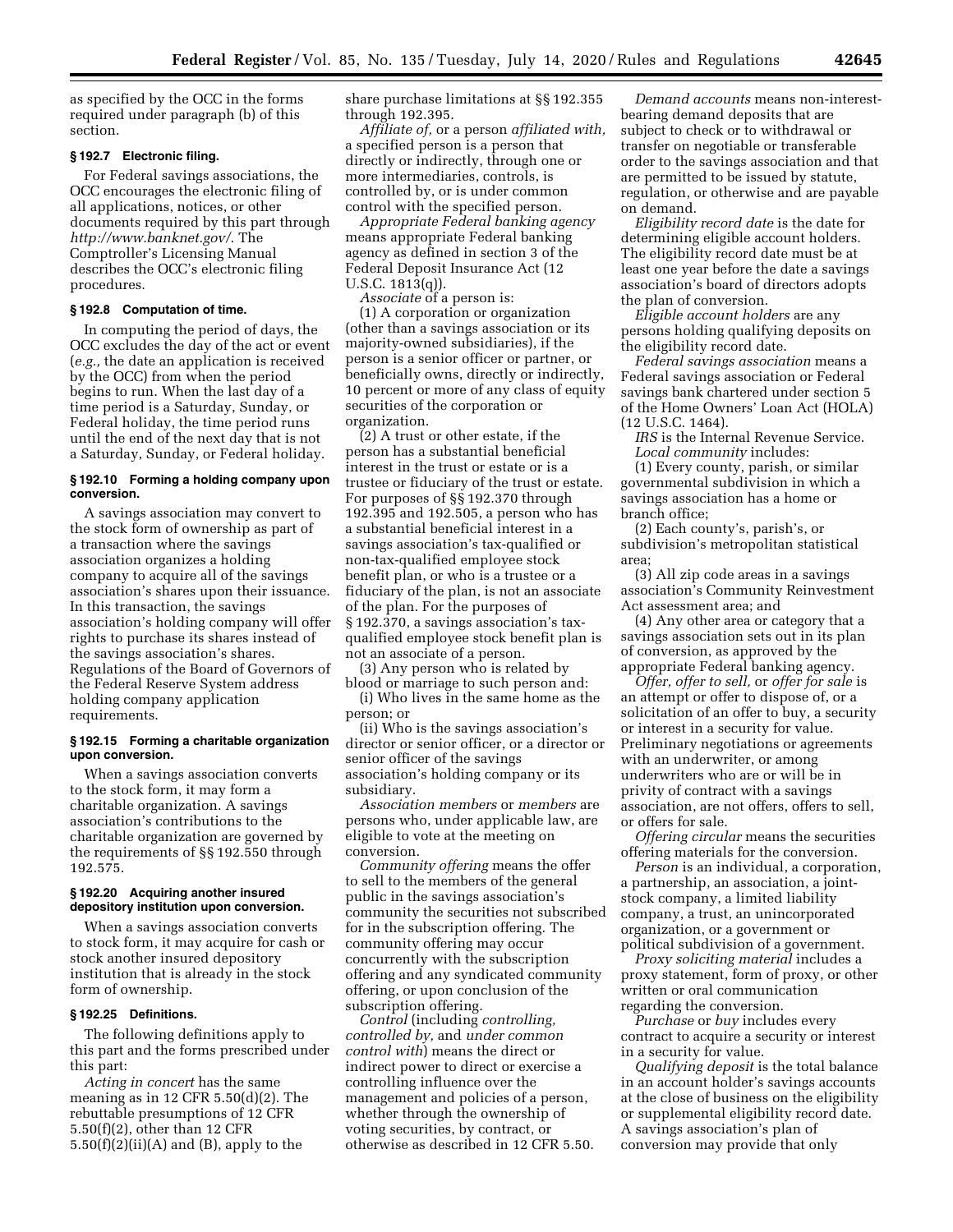savings accounts with total deposit balances of \$50 or more will qualify.

*Sale* or *sell* includes every contract to dispose of a security or interest in a security for value. An exchange of securities in a merger or acquisition approved by the appropriate Federal banking agency is not a sale.

*Savings account* means any withdrawable account, including a demand account, except this term does not mean a tax and loan account, a note account, a United States Treasury general account, or a United States Treasury time deposit-open account.

S*avings association* means a savings association as defined in section 3 of the Federal Deposit Insurance Act (12 U.S.C. 1813(b)(1)).

*Solicitation* and *solicit* is a request for a proxy, whether or not accompanied by or included in a form of proxy; a request to execute, not execute, or revoke a proxy; or the furnishing of a form of proxy or other communication reasonably calculated to cause a savings association's members to procure, withhold, or revoke a proxy. Solicitation or solicit does not include providing a form of proxy at the unsolicited request of a member, the acts required to mail communications for members, or ministerial acts performed on behalf of a person soliciting a proxy.

*State* means any State of the United States, the District of Columbia, any territory of the United States, Puerto Rico, Guam, American Samoa, the Trust Territory of the Pacific Islands, the Virgin Islands, and the Northern Mariana Islands.

*State* s*avings association* means a State savings association as defined in section 3 of the Federal Deposit Insurance Act (12 U.S.C. 1813(b)(3)).

*Subscription offering* is the offering of shares through nontransferable subscription rights to:

(1) Eligible account holders under § 192.355;

(2) Tax-qualified employee stock ownership plans under § 192.380;

(3) Supplemental eligible account holders under § 192.355; and

(4) Other voting members under § 192.365.

*Supplemental eligibility record date* is the date for determining supplemental eligible account holders. The supplemental eligibility record date is the last day of the calendar quarter before the appropriate Federal banking agency approves a savings association's conversion and will only occur if such agency has not approved such conversion within 15 months after the eligibility record date.

*Supplemental eligible account holders* are any persons, except a savings association's officers, directors, and their associates, holding qualifying deposits on the supplemental eligibility record date.

*Tax-qualified employee stock benefit plan* is any defined benefit plan or defined contribution plan, such as an employee stock ownership plan, stock bonus plan, profit-sharing plan, or other plan, and a related trust, that is qualified under section 401 of the Internal Revenue Code (26 U.S.C. 401).

*Underwriter* is any person who purchases any securities from a savings association with a view to distributing the securities, offers or sells securities for a savings association in connection with the securities' distribution, or participates or has a direct or indirect participation in the direct or indirect underwriting of any such undertaking. Underwriter does not include a person whose interest is limited to a usual and customary distributor's or seller's commission from an underwriter or dealer.

*Voluntary supervisory conversion* is a mutual to stock conversion for a savings association that is unable to complete a standard mutual to stock conversion under part 192, subpart A, and that meets the eligibility requirements of § 192.625.

# **Subpart A—Standard Conversions**

# **Prior to Conversion**

#### **§ 192.100 Preparing for a conversion.**

(a) *Meeting with appropriate Federal banking agency prior to passing plan.* A savings association's board, or a subcommittee of its board, must meet, in person or electronically, with the appropriate Federal banking agency before the savings association passes its plan of conversion. At this meeting the savings association must provide the appropriate Federal banking agency with a written strategic plan that outlines the objectives of the proposed conversion and the intended use of the conversion proceeds.

(b) *Consultation with appropriate Federal banking agency before filing application.* A savings association also should consult with the appropriate Federal banking agency before filing its application for conversion. The appropriate Federal banking agency will discuss the information that the savings association must include in the application for conversion, general issues that it may confront in the conversion process, and any other pertinent issues.

#### **§ 192.105 Information required in business plan.**

(a) *Minimum requirements.* Prior to filing an application for conversion, a savings association must adopt a business plan reflecting its intended plans for deployment of the proposed conversion proceeds. The savings association's business plan is required, under § 192.150, to be included in its application for conversion. At a minimum, the business plan must address:

(1) The savings association's projected operations and activities for three years following the conversion. These projections must include how the savings association will accomplish the following by the final year of the business plan:

(i) Deploy the conversion proceeds at the converted savings association (and holding company, if applicable);

(ii) What opportunities are available to reasonably achieve its planned deployment of conversion proceeds in the proposed market areas; and

(iii) How the deployment will provide a reasonable return on investment commensurate with investment risk, investor expectations, and industry norms. The savings association must include three years of projected financial statements. The business plan must provide that the converted savings association must retain at least 50 percent of the net conversion proceeds. The appropriate Federal banking agency may require that a larger percentage of proceeds remain in the institution.

(2) The savings association's plan for deploying conversion proceeds to meet credit and lending needs in the proposed market areas. The appropriate Federal banking agencies strongly discourage business plans that provide for a substantial investment in mortgage securities or other securities, except as an interim measure to facilitate orderly, prudent deployment of proceeds during the three years following the conversion or as part of a properly managed leverage strategy.

(3) The risks associated with the savings association's plan for deployment of conversion proceeds, and the effect of this plan on management resources, staffing, and facilities.

(4) The expertise of the savings association's management and board of directors, or plans for adequate staffing and controls to prudently manage the growth, expansion, new investment, and other operations and activities proposed in the business plan.

(b) *Prohibited information.* The savings association may not project returns of capital or special dividends in any part of the business plan. A newly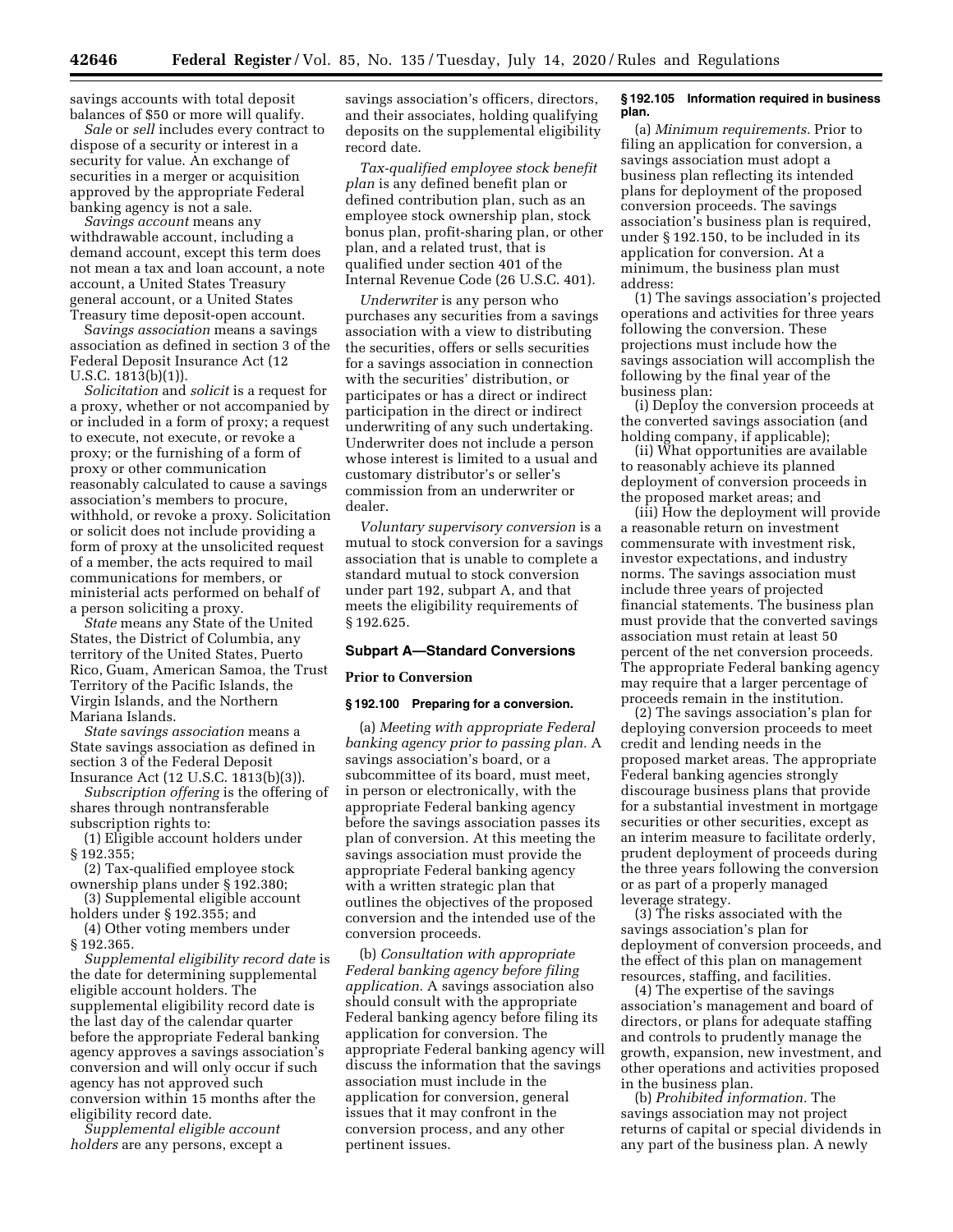converted company may not plan on stock repurchases in the first year of the business plan.

# **§ 192.110 Review of business plan by chief executive officer and board of directors.**

(a) *Review and approval.* A savings association's chief executive officer and members of the board of directors must review, and at least two-thirds of the board of directors must approve, the business plan.

(b) *Certification.* A savings association's chief executive officer and at least two-thirds of the board of directors must certify that the business plan accurately reflects the intended plans for deployment of conversion proceeds, and that any new initiatives reflected in the business plan are reasonably achievable. The savings association must submit these certifications with its business plan, as part of its application for conversion under § 192.150.

# **§ 192.115 Review of business plan by the appropriate Federal banking agency.**

(a) *Agency review.* The appropriate Federal banking agency will review the savings association's business plan to determine that it demonstrates a safe and sound deployment of conversion proceeds, as part of its review of the application for conversion. In making its determination, the appropriate Federal banking agency will consider how the savings association has addressed the applicable factors of § 192.105. No single factor will be determinative.

(b) *Filing of business plan.* A savings association must file its business plan as a separate confidential exhibit to the Form AC with the appropriate OCC licensing office if it is a Federal savings association, or with the appropriate Federal Deposit Insurance Corporation (FDIC) region if it is a State savings association. The appropriate Federal banking agency may request additional information, if necessary, to support its determination under paragraph (a) of this section.

(c) *Operation within business plan.* If the appropriate Federal banking agency approves a savings association's application for conversion and the conversion is completed, the savings association must operate within the parameters of its business plan. The savings association must obtain the prior written approval of the appropriate Federal banking agency for any material deviations from its business plan.

#### **§ 192.120 Confidentiality of conversion information.**

(a) *Permitted disclosure.* A savings association may discuss information

about its conversion with individuals that the savings association authorizes to prepare documents for its conversion.

(b) *Confidential information.* Except as permitted under paragraph (a) of this section, a savings association must keep all information about its conversion confidential until its board of directors adopts the plan of conversion.

(c) *Violations of confidentiality.* If a savings association violates this section, the appropriate Federal banking agency may require the savings association to take remedial action. For example, the appropriate Federal banking agency may require the savings association to take any or all of the following actions:

(1) Publicly announce that the savings association is considering a conversion;

(2) Set an eligibility record date acceptable to the appropriate Federal banking agency;

(3) Limit the subscription rights of any person who violates or aids a violation of this section; or

(4) Any other action to assure that the conversion is fair and equitable.

## **Plan of Conversion**

## **§ 192.125 Adoption of plan of conversion by board of directors.**

Prior to filing an application for conversion, a savings association's board of directors must adopt a plan of conversion that conforms to §§ 192.320 through 192.485 and 192.505. The savings association's board of directors must adopt the plan by at least a twothirds vote. Pursuant to § 192.150, the savings association must include the plan of conversion in the application for conversion.

# **§ 192.130 Information required in plan of conversion.**

A savings association must include the information included in §§ 192.320 through 192.485 and 192.505 in its plan of conversion. The appropriate Federal banking agency may require the savings association to delete or revise any provision in its plan of conversion if it determines the provision is inequitable; is detrimental to the savings association, its account holders, or other savings associations; or is contrary to public interest.

#### **§ 192.135 Notifying members of adopted plan of conversion.**

(a) *Notice.* A savings association must promptly notify its members that the board of directors adopted a plan of conversion and that a copy of the plan is available for the members' inspection in the savings association's home office and in its branch offices. The savings association must provide this notice by sending to each member a letter,

through the mail or electronically if the member receives electronic communication, or by publishing a notice in the local newspaper in every local community where the savings association has an office. The savings association also may issue a press release and may make this notice available on its website. The appropriate Federal banking agency may require broader publication, if necessary, to ensure adequate notice to the savings association's members.

(b) *Contents of notice.* The savings association may include only the following statements and descriptions in the letter, notice, or press release.

(1) The savings association's board of directors adopted a proposed plan to convert from a mutual to a stock savings institution.

(2) The savings association will send its members a proxy statement with detailed information on the proposed conversion before the savings association convenes a members' meeting to vote on the conversion.

(3) The savings association's members will have an opportunity to approve or disapprove the proposed conversion at a meeting. A majority of the eligible votes must approve the conversion.

(4) The savings association will not vote existing proxies to approve or disapprove the conversion. The savings association will solicit new proxies for voting on the proposed conversion.

(5) The appropriate Federal banking agency, and in the case of a Statechartered savings association, the appropriate State regulator, must approve the conversion before the conversion will be effective. The savings association's members will have an opportunity to file written comments, including objections and materials supporting the objections, with the appropriate Federal banking agency.

(6) The IRS must issue a favorable tax ruling, or a tax expert must issue an appropriate tax opinion, on the tax consequences of the savings association's conversion before the appropriate Federal banking agency will approve the conversion. The ruling or opinion must indicate the conversion will be a tax-free reorganization.

(7) The appropriate Federal banking agency, and in the case of a Statechartered savings association, the appropriate State regulator, might not approve the conversion, and the IRS or a tax expert might not issue a favorable tax ruling or tax opinion.

(8) Savings account holders will continue to hold accounts in the converted savings association with the same dollar amounts, rates of return, and general terms as existing deposits.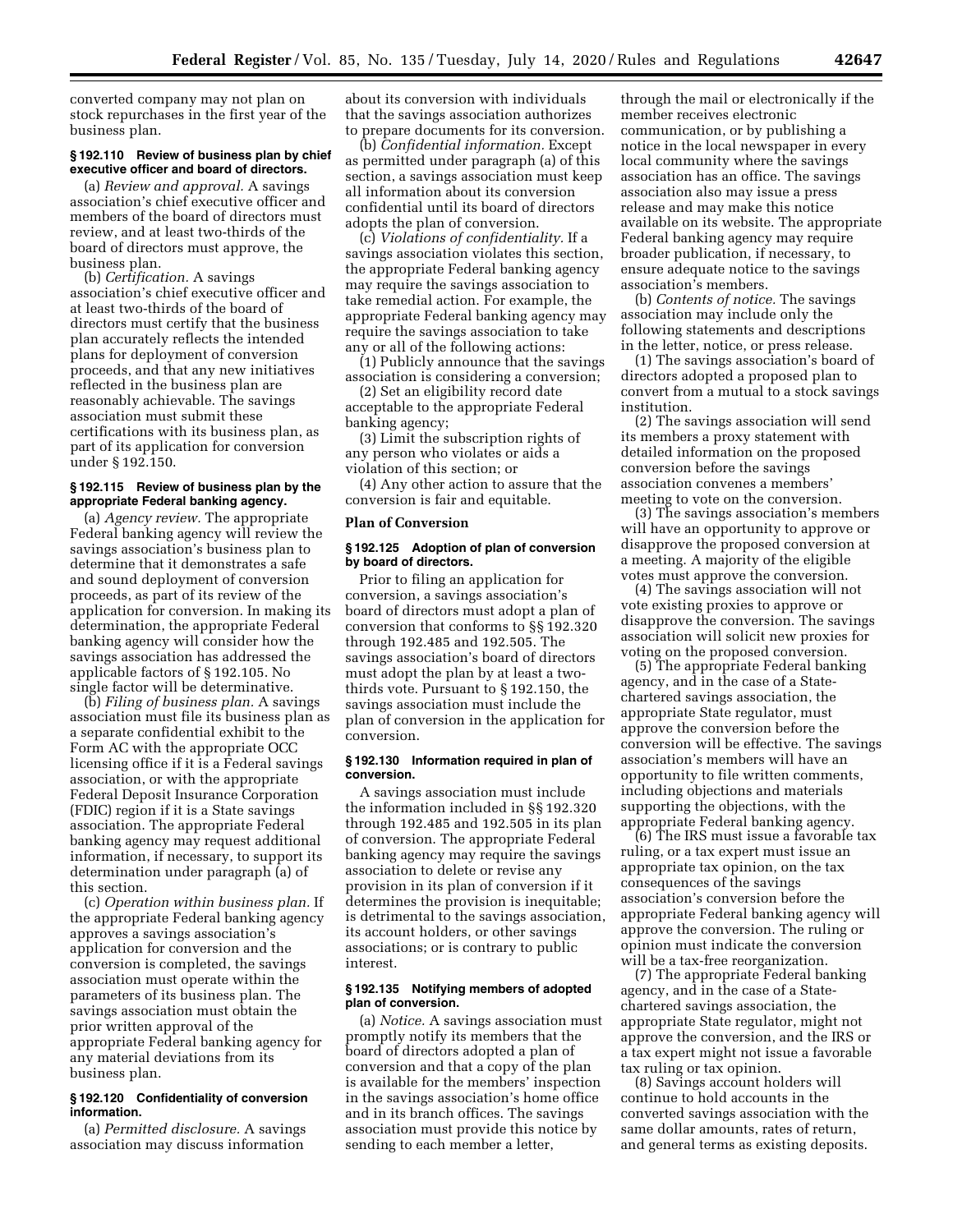The FDIC will continue to insure the accounts.

(9) The savings association's conversion will not affect borrowers' loans, including the amount, rate, maturity, security, and other contractual terms.

(10) The savings association's business of accepting deposits and making loans will continue without interruption.

(11) The savings association's current management and staff will continue to conduct current services for depositors and borrowers under current policies and in existing offices.

(12) The savings association may substantively amend its proposed plan of conversion before the members' meeting.

(13) The savings association may terminate the proposed conversion.

(14) After the appropriate Federal banking agency, and in the case of a State-chartered savings association, the appropriate State regulator, approves the proposed conversion, the savings association will send proxy materials providing additional information. After the savings association sends proxy materials, members may telephone or write to the savings association with additional questions.

(15) The proposed record date for determining the eligible account holders who are entitled to receive subscription rights to purchase the savings association's shares.

(16) A brief description of the circumstances under which supplemental eligible account holders will receive subscription rights to purchase the savings association's shares.

(17) A brief description of how voting members may participate in the conversion.

(18) A brief description of how directors, officers, and employees will participate in the conversion.

(19) A brief description of the proposed plan of conversion.

(20) The par value (if any) and approximate number of shares the savings association will issue and sell in the conversion.

(c) *Other requirements.* (1) The savings association may not solicit proxies, provide financial statements, describe the benefits of conversion, or estimate the value of its shares upon conversion in the letter, notice, or press release.

(2) If the savings association responds to inquiries about the conversion, it may address only the matters listed in paragraph (b) of this section.

## **§ 192.140 Amendments to plan of conversion.**

A savings association may amend its plan of conversion before it solicits proxies. After the savings association solicits proxies, it may amend the plan of conversion only if the appropriate Federal banking agency concurs.

#### **Filing Requirements**

#### **§ 192.150 Information required in an application for conversion.**

(a) *Required information.* A savings association's application for conversion must include all of the following information.

(1) The savings association's plan of conversion.

(2) Pricing materials meeting the requirements of § 192.200(b).

(3) Proxy soliciting materials under § 192.270, including:

(i) A preliminary proxy statement with signed financial statements;

(ii) A form of proxy meeting the requirements of § 192.255; and

(iii) Any additional proxy soliciting materials, including press releases, personal solicitation instructions, radio or television scripts that the savings association plans to use or furnish to its members, and a legal opinion indicating that any marketing materials comply with all applicable securities laws.

(4) An offering circular described in § 192.300.

(5) The documents and information required by Form AC. The savings association may obtain Form AC from the appropriate Federal banking agency.

(6) Where indicated, written consents, signed and dated, of any accountant, attorney, investment banker, appraiser, or other professional who prepared, reviewed, passed upon, or certified any statement, report, or valuation for use. *See* Form AC, instructions.

(7) The savings association's business plan, submitted as a separately bound, confidential exhibit. *See* § 192.160.

(8) Any additional information that the appropriate Federal banking agency requests.

(b) *Rejection of filing.* The appropriate Federal banking agency will not accept for filing, and may return, any application for conversion that is executed improperly, materially deficient, substantially incomplete, or that provides for unreasonable conversion expenses.

#### **§ 192.155 Filing an application for conversion.**

A Federal savings association must file Form AC with the appropriate OCC licensing office. A State savings association must file its application with the appropriate FDIC region.

#### **§ 192.160 Request for confidential treatment.**

(a) *In general.* The appropriate Federal banking agency makes all filings under this part available to the public, but may keep portions of the application for conversion confidential under paragraph (b) of this section.

(b) *Requests for confidential treatment.* A savings association may request that the appropriate Federal banking agency keep portions of the savings association's application confidential. To make this request, the savings association must clearly designate as ''confidential'' any portion of its application for conversion that it deems confidential. The savings association must provide a written statement specifying the grounds supporting its request for confidentiality. The appropriate Federal banking agency will not treat as confidential the portion of a savings association's application describing how it plans to meet Community Reinvestment Act (CRA) objectives. The CRA portion of a savings association's application may not incorporate by reference information contained in the confidential portion of the application.

(c) *Determination of confidential treatment.* The appropriate Federal banking agency will determine whether confidential information must be made available to the public under 5 U.S.C. 552 and 12 CFR part 4 or 12 CFR part 309, as appropriate. The appropriate Federal banking agency will advise the savings association before it makes information designated as ''confidential'' available to the public.

## **§ 192.165 Amendments to an application for conversion.**

To amend its application for conversion, a savings association must:

(a) File an amendment with an appropriate facing sheet;

(b) Number each amendment consecutively;

(c) Respond to all issues raised by the appropriate Federal banking agency; and

(d) Demonstrate that the amendment conforms to all applicable regulations.

# **Notice of Filing of Application and Comment Process**

#### **§ 192.180 Public notice of an application for conversion.**

(a) *In general.* A Federal savings association must publish a public notice of the application in accordance with the procedures in 12 CFR 5.8. The Federal savings association must simultaneously prominently post the notice in its home office and all branch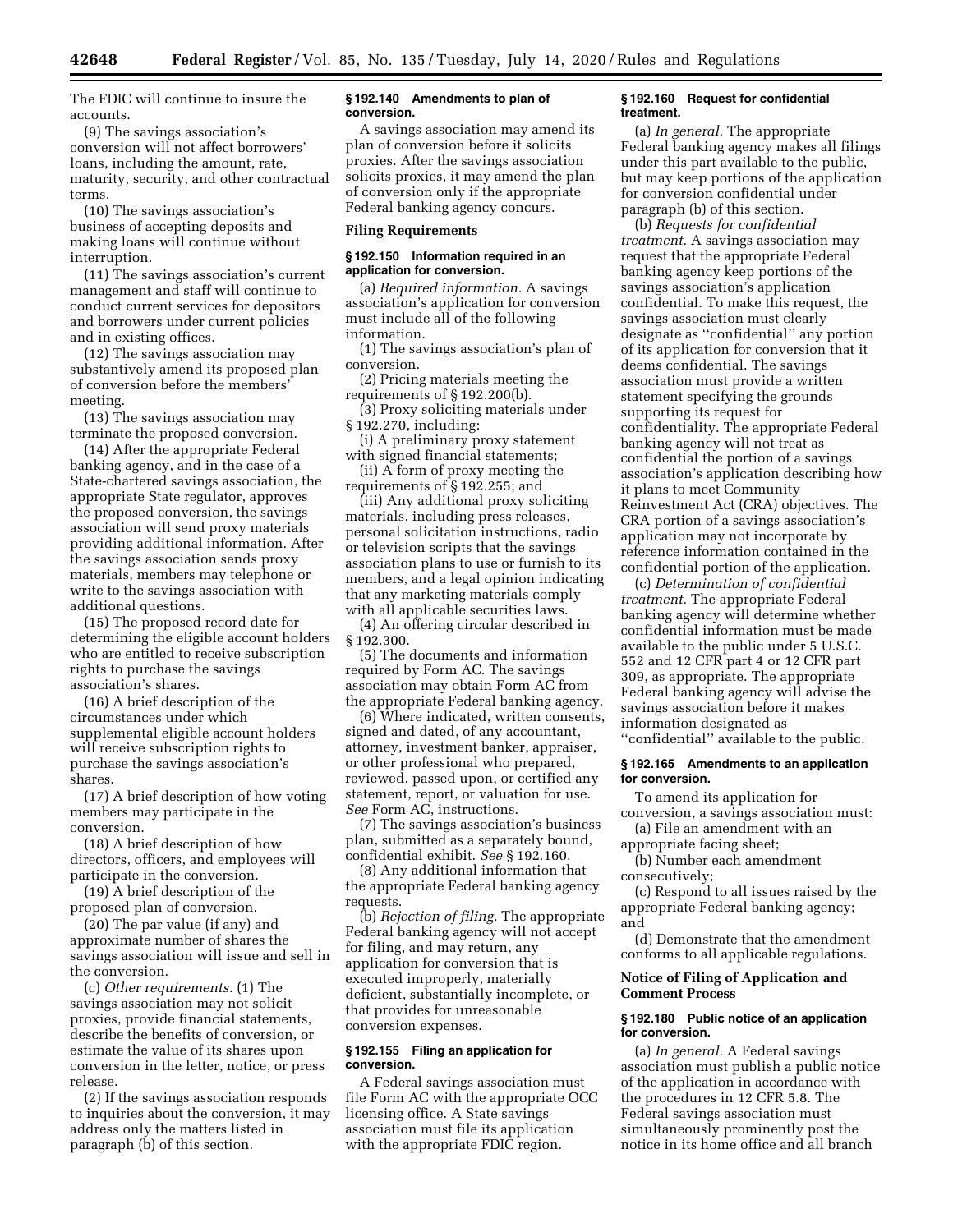offices and may also make this notice available on its website.

(b) *Additional notice.* If the appropriate Federal banking agency does not accept a savings association's application for conversion under § 192.200 and requires the savings association to file a new application, the savings association must publish and post a new notice and allow an additional 30 calendar days for comment.

# **§ 192.185 Public comment on application for conversion.**

Commenters may submit comments on a Federal savings association's application in accordance with the procedures in 12 CFR 5.10.

# **Agency Review of the Application for Conversion**

# **§ 192.200 Review, approval, or denial of application for conversion.**

(a) *Standards for review of application.* The appropriate Federal banking agency may approve an application for conversion only if:

(1) The conversion complies with this part;

(2) The savings association will meet its regulatory capital requirements under 12 CFR part 3 or part 324, as applicable, after the conversion; and

(3) The conversion will not result in a taxable reorganization under the Internal Revenue Code of 1986, as amended.

(b) *Standards for review of appraisal.*  The appropriate Federal banking agency will review the appraisal required by § 192.150(a)(2) in determining whether to approve the application. The appropriate Federal banking agency will review the appraisal under the following requirements.

(1) Independent persons experienced and expert in corporate appraisal, and acceptable to the appropriate Federal banking agency, must prepare the appraisal report.

(2) An affiliate of the appraiser may serve as an underwriter or selling agent, if the savings association ensures that the appraiser is separate from the underwriter or selling agent affiliate and the underwriter or selling agent affiliate does not make recommendations or affect the appraisal.

(3) The appraiser may not receive any fee in connection with the conversion other than for appraisal services.

(4) The appraisal report must include a complete and detailed description of the elements of the appraisal, a justification for the appraisal methodology, and sufficient support for the conclusions.

(5) If the appraisal is based on a capitalization of the savings association's pro forma income, it must indicate the basis for determining the income to be derived from the sale of shares, and demonstrate that the earnings multiple used is appropriate, including future earnings growth assumptions.

(6) If the appraisal is based on a comparison of the savings association's shares with outstanding shares of existing stock associations, the existing stock associations must be reasonably comparable in size, market area, competitive conditions, risk profile, profit history, and expected future earnings.

(7) The appropriate Federal banking agency may decline to process the application for conversion and deem it materially deficient or substantially incomplete if the initial appraisal report is materially deficient or substantially incomplete.

(8) A savings association may not represent or imply that the appropriate Federal banking agency approved the appraisal.

(c) *Compliance with the Community Reinvestment Act.* The appropriate Federal banking agency will review the savings association's compliance record under 12 CFR part 195 and its business plan to determine how the savings association will serve the convenience and needs of its communities after the conversion.

(1) Based on this review, the appropriate Federal banking agency may approve the application, deny the application, or approve the application on the condition that the savings association will improve its CRA performance or that the savings association will address the particular credit or lending needs of the communities that it will serve.

(2) The appropriate Federal banking agency may deny the application if the savings association's business plan does not demonstrate that its proposed use of conversion proceeds will help the savings association to meet the credit and lending needs of the communities that it will serve.

(d) *Additional information.* The appropriate Federal banking agency may request that a savings association amend its application if further explanation is necessary, material is missing, or material needs correction.

(e) *Denial of application.* The appropriate Federal banking agency will deny an application if the application does not meet the requirements of this subpart, unless the appropriate Federal banking agency waives the requirement under § 192.5(c).

#### **§ 192.205 Court review of final action on application for conversion.**

(a) *In general.* Any person aggrieved by the appropriate Federal banking agency's final action on a savings association's application for conversion may ask the court of appeals of the United States for the circuit in which the principal office or residence of such person is located, or the U.S. Court of Appeals for the District of Columbia Circuit, to review the action under 12 U.S.C. 1464(i)(2)(B).

(b) *Filing procedures.* To obtain court review of the action, this statute requires the aggrieved person to file a written petition requesting that the court modify, terminate, or set aside the final appropriate Federal banking agency action. The aggrieved person must file the petition with the court within the later of 30 calendar days after the appropriate Federal agency publishes notice of its final action in the **Federal Register** or 30 calendar days after the savings association mails the proxy statement to its members under § 192.235.

#### **Vote by Members**

#### **§ 192.225 Approval of plan of conversion by members.**

(a) *In general.* After the appropriate Federal banking agency approves a plan of conversion, the savings association must submit the plan of conversion to its members for approval. The savings association must obtain this approval at a meeting of its members, which may be a special or annual meeting, unless the savings association is State-chartered and State law requires approval via an annual meeting.

(b) *Approval.* The savings association's members must approve the plan of conversion by a majority of the total outstanding votes, unless the savings association is State-chartered and State law prescribes a higher percentage.

(c) *Voting method.* Savings association members may vote in person or by proxy.

(d) *Notification to non-voting members.* The savings association may notify eligible account holders or supplemental eligible account holders who are not voting members of its proposed conversion. The savings association may include only the information in § 192.135 in its notice.

# **§ 192.230 Members' voting eligibility.**

A savings association determines members' eligibility to vote by setting a voting record date. The savings association must set a voting record date that is not more than 60 calendar days nor less than 20 calendar days before its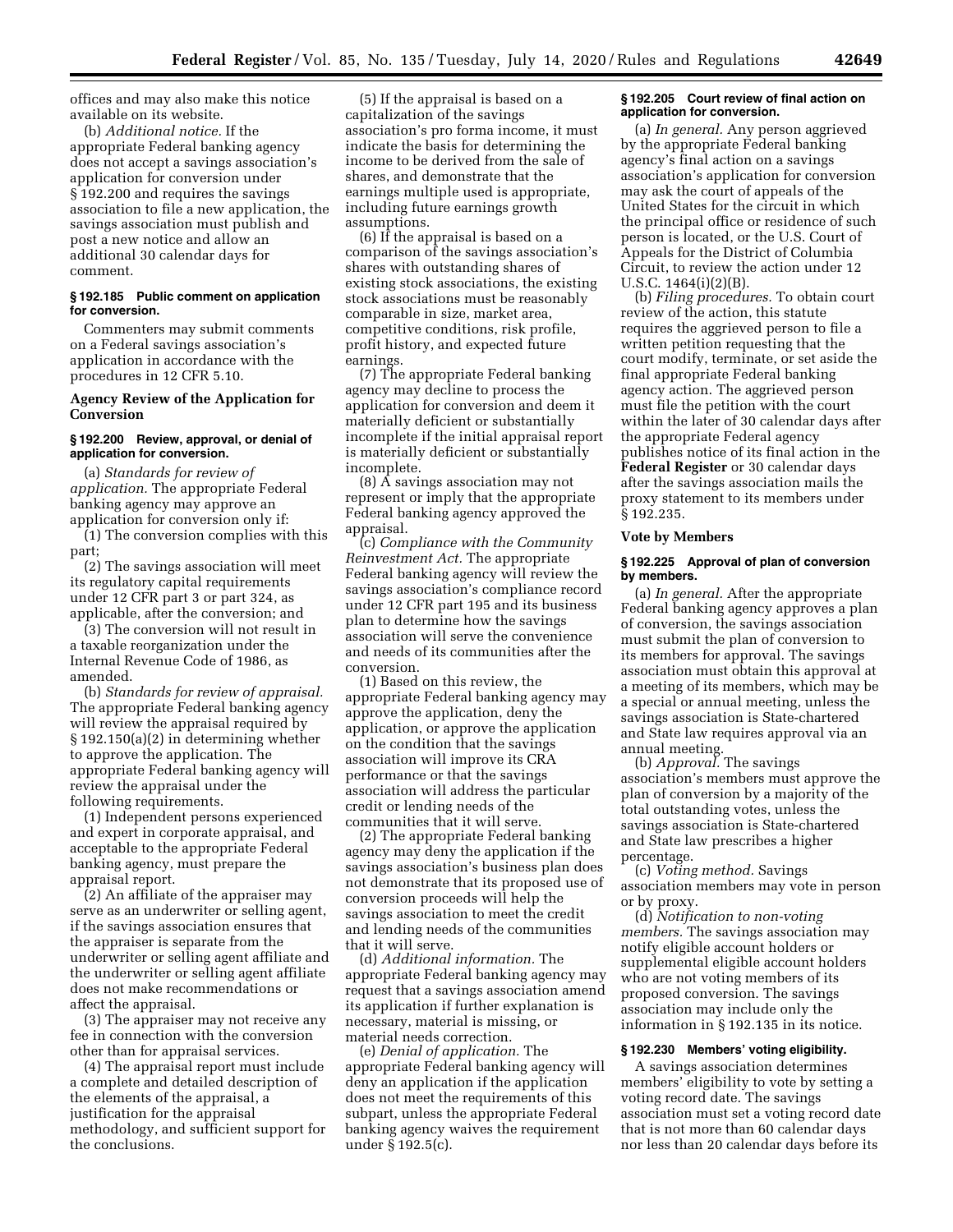meeting, unless the savings association is State-chartered and State law requires a different voting record date.

# **§ 192.235 Notice of members' meeting.**

(a) *In general.* A savings association must notify its members of the meeting to consider its conversion by sending the members a proxy statement cleared by the appropriate Federal banking agency.

(b) *Timing of notice.* The savings association must notify its members 20 to 45 calendar days before the meeting, unless the savings association is Statechartered and State law requires a different notice period.

(c) *Notice to beneficial account holders.* The savings association must also notify each beneficial holder of an account held in a fiduciary capacity:

(1) If the savings association is a Federal savings association, and the name of the beneficial holder is disclosed on the savings association's records; or

(2) If the savings association is a Statechartered savings association and the beneficial holder possesses voting rights under State law.

## **§ 192.240 Submission of documents to the appropriate Federal banking agency after the members' meeting.**

(a) *Filings after members' meeting.*  Promptly after the members' meeting, a savings association must file all of the following information with the appropriate OCC licensing office, if the savings association is Federallychartered, and with the appropriate FDIC region if the savings association is State-chartered.

(1) A certified copy of each adopted resolution on the conversion.

(2) The total votes eligible to be cast. (3) The total votes represented in

person or by proxy. (4) The total votes cast in favor of and

against each matter.

(5) The percentage of votes necessary to approve each matter.

(6) An opinion of counsel that the savings association conducted the members' meeting in compliance with all applicable State or Federal laws and regulations.

(b) *Filing after conversion.* Promptly after completion of the conversion, the savings association must submit an opinion of counsel that it complied with all laws applicable to the conversion.

#### **Proxy Solicitation**

## **§ 192.250 Compliance with proxy solicitation provisions.**

(a) *Savings association compliance.* A savings association must comply with these proxy solicitation provisions

when it provides proxy solicitation material to members for the meeting to vote on the plan of conversion.

(b) *Member compliance.* Members of the savings association must comply with these proxy solicitation provisions when they provide proxy solicitation materials to members for the meeting to vote on the conversion, pursuant to § 192.280, except where:

(1) The member solicits 50 people or fewer and does not solicit proxies on the savings association's behalf; or

(2) The member solicits proxies through newspaper advertisements after the savings association's board of directors adopts the plan of conversion. Any newspaper advertisements may include only the following information:

(i) The name of the savings association;

(ii) The reason for the advertisement; (iii) The proposal or proposals to be voted upon;

(iv) Where a member may obtain a copy of the proxy solicitation material; and

(v) A request for the savings association's members to vote at the meeting.

#### **§ 192.255 Form of proxy requirements.**

The form of proxy must include all of the following:

(a) A statement in bold face type stating that management is soliciting the proxy.

(b) Blank spaces where the member must date and sign the proxy.

(c) Clear and impartial identification of each matter or group of related matters that members will vote upon. The savings association must include any proposed charitable contribution as an item to be voted on separately.

(d) The phrase ''Revocable Proxy'' in bold face type (at least 18 point).

(e) A description of any charter or State law requirement that restricts or conditions votes by proxy.

(f) An acknowledgment that the member received a proxy statement before he or she signed the form of proxy.

(g) The date, time, and the place of the meeting, when available.

(h) A way for the member to specify by ballot whether he or she approves or disapproves of each matter that members will vote upon.

(i) A statement that management will vote the proxy in accordance with the member's specifications.

(j) A statement in bold face type indicating how management will vote the proxy if the member does not specify a choice for a matter.

## **§ 192.260 Previously executed proxies.**

A savings association may not use previously executed proxies for the plan of conversion vote. If members consider the plan of conversion at an annual meeting, the savings association may vote proxies obtained through other proxy solicitations only on matters not related to the plan of conversion.

## **§ 192.265 Proxies executed under this part.**

A savings association may vote a proxy obtained under this part on matters that are incidental to the conduct of the meeting. The savings association may not vote a proxy obtained under this subpart at any meeting other than the meeting (or any adjournment of the meeting) to vote on the plan of conversion.

#### **§ 192.270 Proxy statement requirements.**

(a) *Content requirements.* A savings association must prepare its proxy statement in compliance with this part and Form PS.

(b) *Other requirements.* (1) The appropriate Federal banking agency will review the proxy solicitation material when it reviews the application for conversion and will clear the proxy solicitation material.

(2) The savings association must provide a cleared written proxy statement to its members before or at the same time it provides any other soliciting material. The savings association must mail cleared proxy solicitation material to its members within 10 calendar days after the appropriate Federal banking agency clears the solicitation.

#### **§ 192.275 Filing revised proxy materials.**

(a) *In general.* A savings association must file revised proxy solicitation materials as an amendment to its application for conversion. The proxy solicitation materials must be in the form in which it furnished the materials to its members.

(b) *Content of filing.* To revise its proxy solicitation materials, the savings association must file:

(1) Its revised proxy materials as required by Form PS;

(2) Its revised form of proxy, if applicable;

(3) Any additional proxy solicitation material subject to § 192.270; and

(4) A copy of the revised proxy solicitation materials marked to clearly indicate changes from the prior filing.

(c) *When to file.* The savings association must file no later than the date that it sends or gives the proxy solicitation material to its members. The savings association must indicate the date that it will release the materials.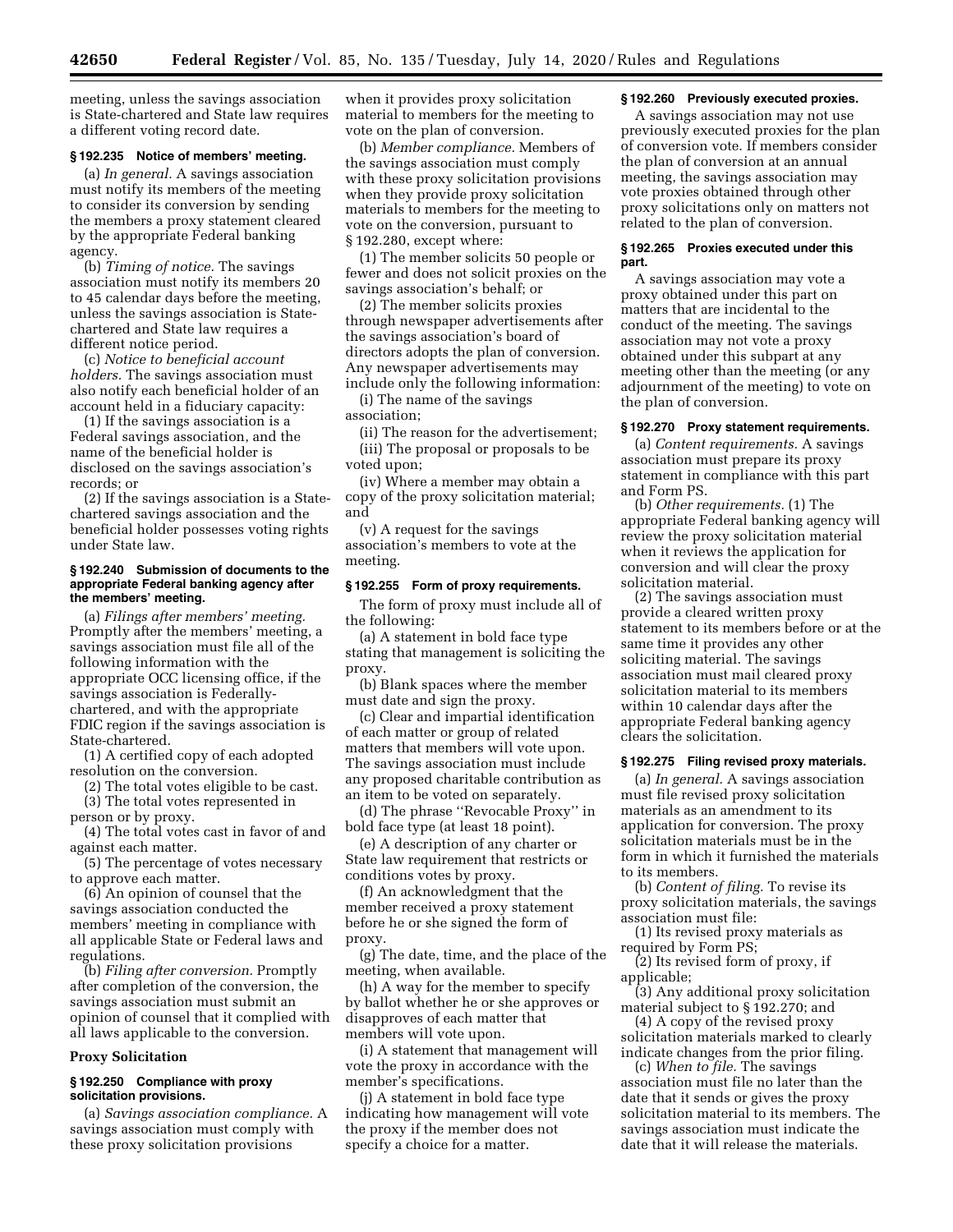(d) *Material not required to be filed.*  Unless requested by the appropriate Federal banking agency, the savings association does not have to file copies of replies to inquiries from its members or copies of communications that merely request members to sign and return proxy forms.

## **§ 192.280 Mailing member's proxy solicitation materials.**

(a) *In general.* A savings association must mail the member's cleared proxy solicitation material if:

(1) The savings association's board of directors adopted a plan of conversion;

(2) A member requests in writing that the savings association mail the proxy solicitation material;

(3) The appropriate Federal banking agency has cleared the member's proxy solicitation; and

(4) The member agrees to defray the savings association's reasonable expenses.

(b) *Required information.* As soon as practicable after the savings association receives a request under paragraph (a) of this section, it must mail or otherwise furnish the following information to the member:

(1) The approximate number of members that the savings association solicited or will solicit, or the approximate number of members of any group of account holders that the member designates; and

(2) The estimated cost of mailing the proxy solicitation material for the member.

(c) *Timing.* The savings association must mail cleared proxy solicitation material to the designated members promptly after the member furnishes the materials, envelopes (or other containers), and postage (or payment for postage) to the savings association.

(d) *Content.* The savings association is not responsible for the content of a member's proxy solicitation material.

(e) *Sharing of proxy material.* A member may furnish other members its own proxy solicitation material, cleared by the appropriate Federal banking agency, subject to the rules in this section.

## **§ 192.285 Prohibited solicitations.**

(a) *False or misleading statements.* (1) No one may use proxy solicitation material for the members' meeting if the material contains any statement which, considering the time and the circumstances of the statement:

(i) Is false or misleading with respect to any material fact;

(ii) Omits any material fact that is necessary to make the statements not false or misleading; or

(iii) Omits any material fact that is necessary to correct a statement in an earlier communication that has become false or misleading.

(2) No one may represent or imply that the appropriate Federal banking agency determined that the proxy solicitation material is accurate, complete, not false or not misleading, or passed upon the merits of or approved any proposal.

(b) *Other prohibited solicitations.* No person may solicit:

(1) An undated or post-dated proxy; (2) A proxy that states it will be dated after the date it is signed by a member;

(3) A proxy that is not revocable at will by the member; or

(4) A proxy that is part of another document or instrument.

#### **§ 192.290 Remedial measures for prohibited solicitations.**

(a) *In general.* If a solicitation violates § 192.285, the appropriate Federal banking agency may require remedial measures, including:

(1) Correction of the violation by a retraction and a new solicitation;

(2) Rescheduling the members' meeting; or

(3) Any other actions necessary to ensure a fair vote.

(b) *Other action.* The appropriate Federal banking agency also may bring an enforcement action against the violator.

#### **§ 192.295 Re-solicitation of proxies.**

If a savings association amends its application for conversion, the appropriate Federal banking agency may require the savings association to resolicit proxies for its members' meeting as a condition of approval of the amendment.

#### **Offering Circular**

## **§ 192.300 Offering circular requirements.**

(a) *Content and filing requirements.* A savings association must prepare and file its offering circular in compliance with this part, Form OC, and the applicable SEC registration statement form required under 12 CFR 16.15. A Federal savings association must file its offering circular with the appropriate OCC licensing office and a State savings association must file its offering circular with the appropriate FDIC region. If filing an amendment, the savings association also must comply with §§ 192.155 and 192.165.

(b) *Member approval.* A savings association must condition its stock offering upon member approval of its plan of conversion.

(c) *Agency review.* The appropriate Federal banking agency will review the

offering circular and may comment on the included disclosures and financial statements. The appropriate Federal banking agency will not approve the adequacy or accuracy of the offering circular or the disclosures.

(d) *Revised filings.* A savings association must file any revised offering circular, final offering circular, and any post-effective amendment to the final offering circular in accordance with the procedures in §§ 192.155 and 192.165.

(e) *Request for effectiveness.* After a savings association satisfactorily addresses the appropriate Federal banking agency's comments, the savings association must request that the appropriate Federal banking agency declare the offering circular effective for a time period. The time period may not exceed the maximum time period for the completion of the sale of all of the savings association's shares under § 192.400.

#### **§ 192.305 Distribution of offering circular.**

(a) *Preliminary offering circular.* A savings association may distribute a preliminary offering circular at the same time as or after it mails the proxy statement to its members.

(b) *Early distribution prohibited.* A savings association may not distribute a final offering circular for stock issued in the transaction until after the appropriate Federal banking agency declares the offering circular effective or the Securities and Exchange Commission declares the registration statement for the offering circular effective. The savings association must have the offering circular delivered in accordance with this part.

(c) *Effective offering circular.* A savings association must distribute a final offering circular for stock issued in the transaction to persons listed in its plan of conversion within 10 calendar days after the appropriate Federal banking agency declares the offering circular effective or the Securities and Exchange Commission declares the registration statement for the offering circular effective.

# **§ 192.310 Filing a post-effective amendment to an offering circular.**

(a) *In general.* A savings association must file a post-effective amendment to the offering circular with the appropriate Federal banking agency or have its proposed stock holding company file a post-effective amendment to its registration statement for the offering circular with the Securities and Exchange Commission, when a material event or change of circumstances occurs.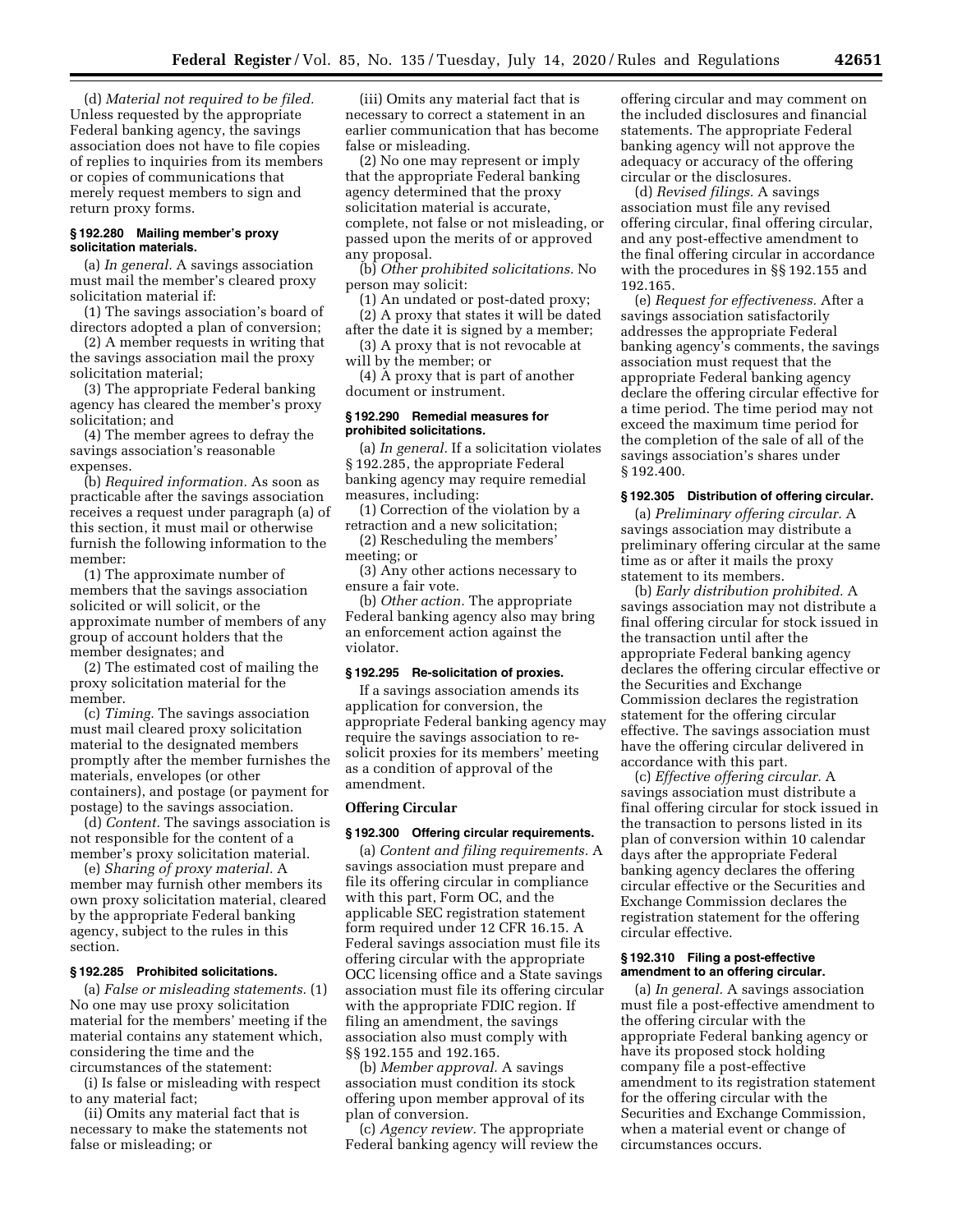(b) *Timing of delivery.* After the appropriate Federal banking agency or the Securities and Exchange Commission declares the post-effective amendment effective, the savings association must immediately have the amendment to the offering circular delivered to each person who subscribed for or ordered shares in the offering.

(c) *Content.* The post-effective amendment must indicate that each person may increase, decrease, or rescind their subscription or order.

(d) *Post-effective offering period.* The post-effective offering period must remain open no less than 10 calendar days nor more than 20 calendar days, unless the appropriate Federal banking agency approves a longer rescission period.

#### **Offers and Sales of Stock**

# **§ 192.320 Order of priority to purchase conversion shares.**

A savings association must offer to sell its shares in the following order:

(a) Eligible account holders.

(b) Tax-qualified employee stock

ownership plans. (c) Supplemental eligible account

holders. (d) Other voting members who have

subscription rights. (e) The savings association's community, its community and the general public, or the general public.

#### **§ 192.325 Timing of offer to sell conversion shares.**

(a) *In general.* A savings association may offer to sell its conversion shares after the appropriate Federal banking agency approves the conversion, clears the proxy statement, and declares the offering circular effective.

(b) *Timing.* The offer may commence at the same time the savings association starts the proxy solicitation of its members.

#### **§ 192.330 Pricing of conversion shares.**

(a) *In general.* A savings association must sell its conversion shares at a uniform price per share and at a total price that is equal to the estimated pro forma market value of its shares after the conversion.

(b) *Maximum price.* The maximum price must be no more than 15 percent above the midpoint of the estimated price range in the savings association's offering circular.

(c) *Minimum price.* The minimum price must be no more than 15 percent below the midpoint of the estimated price range in the savings association's offering circular.

(d) *Increase in price.* If the appropriate Federal banking agency permits, the savings association may increase the maximum price of conversion shares sold. The maximum price, as adjusted, must be no more than 15 percent above the maximum price computed under paragraph (b) of this section.

(e) *Price range.* The maximum price must be between \$5 and \$50 per share.

(f) *Inclusion in preliminary offering circular.* The savings association must include the estimated price in any preliminary offering circular.

#### **§ 192.335 Procedures for the sale of conversion shares.**

(a) *Distribution of order forms.* A savings association must distribute order forms to all eligible account holders, supplemental eligible account holders, and other voting members to enable them to subscribe for the conversion shares they are permitted under the plan of conversion. The savings association may either send the order forms with its offering circular or after the savings association distributes its offering circular.

(b) *Sale of shares.* A savings association may sell its conversion shares in a community offering, a public offering, or both. The savings association may begin the community offering, the public offering, or both at any time during the subscription offering or upon conclusion of the subscription offering.

(c) *Underwriting commissions and fees.* A savings association may pay underwriting commissions (including underwriting discounts). The appropriate Federal banking agency may object to the payment of unreasonable commissions. The savings association may reimburse an underwriter for accountable expenses in a subscription offering if the public offering is limited. If no public offering occurs, the savings association may pay an underwriter a consulting fee. The appropriate Federal banking agency may object to the payment of unreasonable consulting fees.

(d) *Sequence of order fulfillment.* If a savings association conducts the community offering, the public offering, or both at the same time as the subscription offering, the savings association must fill all subscription orders first.

(e) *Preparation of order form.* A savings association must prepare its order form in compliance with this part and Form OF.

#### **§ 192.340 Prohibited sales practices.**

(a) *Offers, sales, or purchases of conversion shares.* In connection with offers, sales, or purchases of conversion shares under this part, a savings association and its directors, officers, agents, or employees may not:

(1) Employ any device, scheme, or artifice to defraud;

(2) Obtain money or property by means of any untrue statement of a material fact or any omission of a material fact necessary to make the statements, in light of the circumstances under which they were made, not misleading; or

(3) Engage in any act, transaction, practice, or course of business that operates or would operate as a fraud or deceit upon a purchaser or seller.

(b) *Conversion.* During the conversion, no person may:

(1) Transfer, or enter into any agreement or understanding to transfer, the legal or beneficial ownership of subscription rights for the savings association's conversion shares or the underlying securities to the account of another;

(2) Make any offer, or any announcement of an offer, to purchase any of the savings association's conversion shares from anyone but the savings association; or

(3) Knowingly acquire more than the maximum purchase allowable under the savings association's plan of conversion.

(c) *Exceptions.* The restrictions in paragraphs (b)(1) and (2) of this section do not apply to offers for more than 10 percent of any class of conversion shares by:

(1) An underwriter or a selling group, acting on the savings association's behalf, that makes the offer with a view toward public resale; or

(2) One or more of the savings association's tax-qualified employee stock ownership plans so long as the plan or plans do not beneficially own more than 25 percent of any class of the savings association's equity securities in the aggregate.

(d) *Violations.* Any person found to have violated the restrictions in paragraph (a) or (b) of this section may become subject to an enforcement action, civil money penalties, criminal prosecution, or other legal action.

#### **§ 192.345 Permissible forms of subscriber payment.**

(a) *In general.* A subscriber may purchase conversion shares with cash, by a withdrawal from a savings account, or a withdrawal from a certificate of deposit. If a subscriber purchases shares by a withdrawal from a certificate of deposit, the savings association may not assess a penalty for the withdrawal.

(b) *Prohibition.* A savings association may not extend credit to any person to purchase the savings association's conversion shares.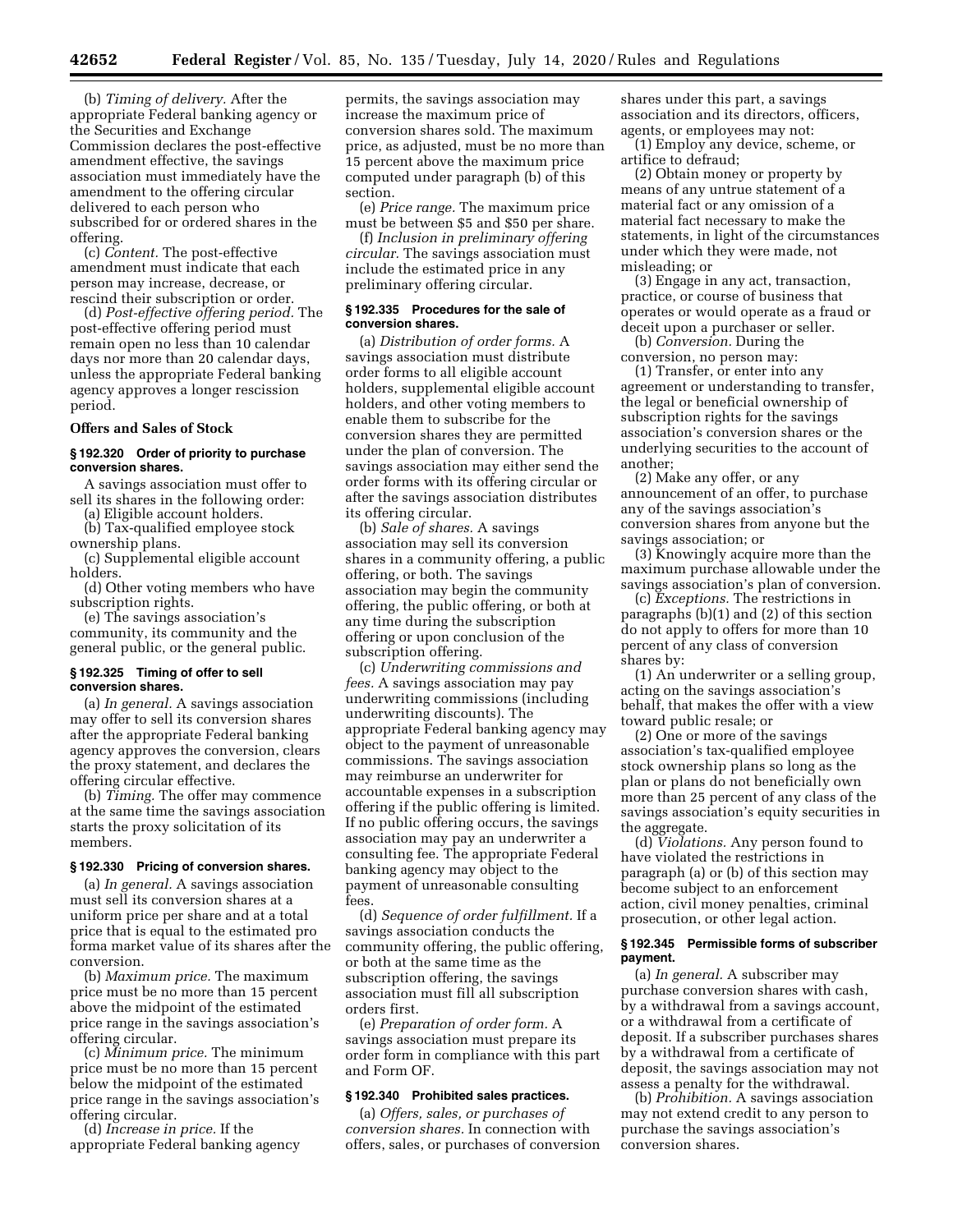#### **§ 192.350 Interest on payments for conversion shares.**

(a) *In general.* A savings association must pay interest from the date the savings association receives a payment for conversion shares until the date the savings association completes or terminates the conversion. The savings association must pay interest at no less than its passbook rate for amounts paid in cash, check, or money order.

(b) *Interest on withdrawals from savings accounts.* If a subscriber withdraws money from a savings account to purchase conversion shares, the savings association must pay interest on the payment until the savings association completes or terminates the conversion as if the withdrawn amount remained in the account.

(c) *Interest on withdrawals from certificates of deposit.* If a depositor fails to maintain the applicable minimum balance requirement because he or she withdraws money from a certificate of deposit to purchase conversion shares, the savings association may cancel the certificate and pay interest at no less than its passbook rate on any remaining balance.

### **§ 192.355 Subscription rights for eligible account holders and supplemental eligible account holders.**

(a) *Eligible account holders.* A savings association must give each eligible account holder subscription rights to purchase conversion shares in an amount equal to the greater of:

(1) The maximum purchase limitation established for the community offering or the public offering under § 192.395;

(2) One-tenth of one percent of the total stock offering; or

(3) Fifteen times the following number: The total number of conversion shares that the savings association will issue, multiplied by the following fraction. The numerator is the total qualifying deposit of the eligible account holder. The denominator is the total qualifying deposits of all eligible account holders. The savings association must round down the product of this multiplied fraction to the next whole number.

(b) *Supplemental eligible account holders.* The savings association must give subscription rights to purchase shares to each supplemental eligible account holder in the same amount as described in paragraph (a) of this section, except that the savings association must compute the fraction described in paragraph (a)(3) of this section as follows: The numerator is the total qualifying deposit of the supplemental eligible account holder.

The denominator is the total qualifying deposits of all supplemental eligible account holders.

# **§ 192.360 Officers, directors, and associates as eligible account holders.**

A savings association's officers, directors, and their associates may be eligible account holders. However, if an officer, director, or his or her associate receives subscription rights based on increased deposits in the year before the eligibility record date, the savings association must subordinate subscription rights for these deposits to subscription rights exercised by other eligible account holders.

# **§ 192.365 Purchase of conversion shares by other voting members.**

(a) *In general.* A savings association must give rights to purchase its conversion shares in the conversion to voting members who are neither eligible account holders nor supplemental eligible account holders. The savings association must allocate rights to each voting member that are equal to the greater of:

(1) The maximum purchase limitation established for the community offering and the public offering under § 192.395; or

(2) One-tenth of one percent of the total stock offering.

(b) *Subordination of voting rights.* The savings association must subordinate the voting members' rights to the rights of eligible account holders, tax-qualified employee stock ownership plans, and supplemental eligible account holders.

#### **§ 192.370 Limits on aggregate purchases by officers, directors, and associates.**

(a) *In general.* When a savings association converts, its officers, directors, and their associates may not purchase, in the aggregate, more than the following percentage of the savings association's total stock offering:

# TABLE 1 TO § 192.370(a)

| Institution size          | Officer and<br>director<br>purchases<br>(percent) |
|---------------------------|---------------------------------------------------|
| \$50.000,000 or less      | 35                                                |
| \$50.000.001-100.000.000  | 34                                                |
| \$100,000,001-150,000,000 | 33                                                |
| \$150.000.001-200.000.000 | 32                                                |
| \$200.000,001-250,000,000 | 31                                                |
| \$250.000.001-300.000.000 | 30                                                |
| \$300.000.001-350.000.000 | 29                                                |
| \$350.000.001-400.000.000 | 28                                                |
| \$400,000,001-450,000,000 | 27                                                |
| \$450.000.001-500.000.000 | 26                                                |
| Over \$500,000,000        | 25                                                |

(b) *Exception.* The purchase limitations in this section do not apply to shares held in tax-qualified employee stock benefit plans that are attributable to the savings association's officers, directors, and their associates.

## **§ 192.375 Allocation of oversubscribed conversion shares.**

(a) *Eligible account holders.* If a savings association's conversion shares are oversubscribed by its eligible account holders, the savings association must allocate shares among the eligible account holders so that each, to the extent possible, may purchase 100 shares.

(b) *Supplemental eligible account holders.* If a savings association's conversion shares are oversubscribed by its supplemental eligible account holders, the savings association must allocate shares among the supplemental eligible account holders so that each, to the extent possible, may purchase 100 shares.

(c) *Eligible and supplemental eligible account holders.* If a person is an eligible account holder and a supplemental eligible account holder, the savings association must include the eligible account holder's allocation in determining the number of conversion shares that the savings association may allocate to the person as a supplemental eligible account holder.

(d) *Additional allocations.* For conversion shares that the savings association does not allocate under paragraphs (a) and (b) of this section, the savings association must allocate the shares among the eligible or supplemental eligible account holders equitably, based on the amounts of qualifying deposits. The savings association must describe this method of allocation in its plan of conversion.

(e) *Oversubscription.* If shares remain after the savings association has allocated shares as provided in paragraphs (a) and (b) of this section, and if the savings association's voting members oversubscribe, the savings association must allocate its conversion shares among those members equitably. The savings association must describe the method of allocation in its plan of conversion.

# **§ 192.380 Purchase of conversion shares by employee stock ownership plan.**

(a) *In general.* A savings association's tax-qualified employee stock ownership plan may purchase up to 10 percent of the total offering of the savings association's conversion shares.

(b) *Revised stock valuation range.* If the appropriate Federal banking agency approves a revised stock valuation range as described in § 192.330(e), and the final conversion stock valuation range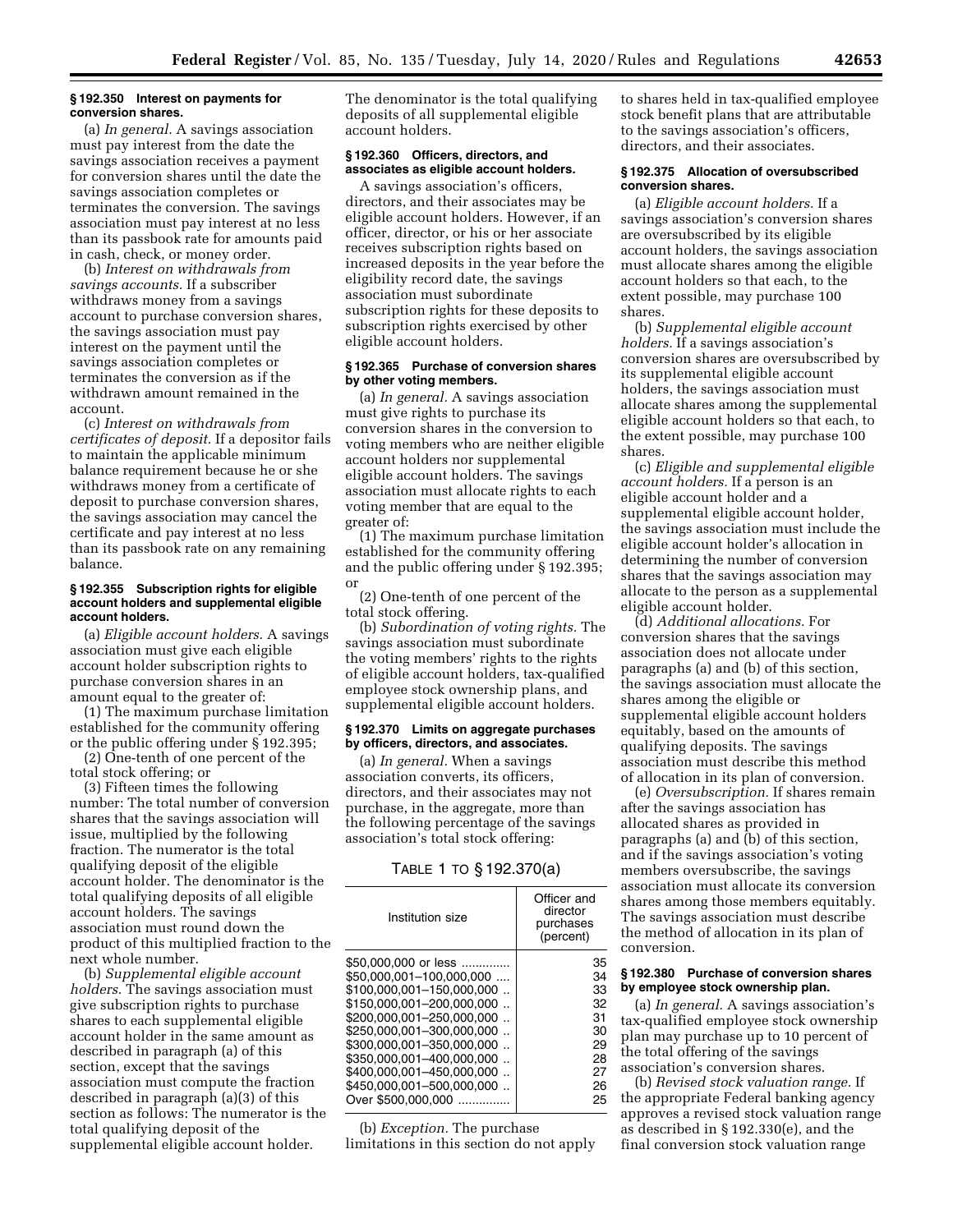exceeds the former maximum stock offering range, a savings association may allocate conversion shares to its taxqualified employee stock ownership plan, up to the 10 percent limit in paragraph (a) of this section.

(c) *Open market purchase.* If a savings association's tax-qualified employee stock ownership plan is not able to or chooses not to purchase stock in the offering, it may, with prior appropriate Federal banking agency approval and appropriate disclosure in the savings association's offering circular, purchase stock in the open market, or purchase authorized but unissued conversion shares.

(d) *Charitable organizations.* A savings association may include stock contributed to a charitable organization in the conversion in the calculation of the total offering of conversion shares under paragraphs (a) and (b) of this section, unless the appropriate Federal banking agency objects on supervisory grounds.

#### **§ 192.385 Purchase limitations.**

(a) *In general.* A savings association may limit the number of shares that any person, group of associated persons, or persons otherwise acting in concert, may subscribe to up to five percent of the total stock sold.

(b) *Modification of purchase limit.* If a savings association sets a limit of five percent under paragraph (a) of this section, the savings association may modify that limit with appropriate Federal banking agency approval to provide that any person, group of associated persons, or persons otherwise acting in concert subscribing for five percent, may purchase between five and 10 percent as long as the aggregate amount that the subscribers purchase does not exceed 10 percent of the total stock offering.

(c) *Minimum purchase.* A savings association may require persons exercising subscription rights to purchase a minimum number of conversion shares. The minimum number of shares must equal the lesser of the number of shares obtained by a \$500 subscription or 25 shares.

(d) *Aggregation.* In setting purchase limitations under this section, a savings association may not aggregate conversion shares attributed to a person in the savings association's tax-qualified employee stock ownership plan with shares purchased directly by, or otherwise attributable to, that person.

# **§ 192.390 Community offering of conversion shares.**

(a) *Purchase preference in subscription offering.* In a subscription

offering, a savings association may give a purchase preference to eligible account holders, supplemental eligible account holders, and voting members residing in its local community.

(b) *Purchase preference in community offering.* In a community offering, a savings association must give a purchase preference to natural persons residing in its local community.

#### **§ 192.395 Other conditions for community and public offerings.**

A savings association must offer and sell its stock to achieve a widespread distribution of the stock. If a savings association offers shares in a community offering, a public offering, or both, it must first fill orders for its stock up to a maximum of two percent of the conversion stock on a basis that will promote a widespread distribution of stock. The savings association must allocate any remaining shares on an equal number of shares per order basis until it fills all orders.

# **Completion of the Offering**

# **§ 192.400 Time period for completion of sale of stock.**

A savings association must complete all sales of its stock within 45 calendar days after the last day of the subscription period, unless the offering is extended under § 192.405.

#### **§ 192.405 Extension of the offering period.**

(a) *In general.* A savings association must submit a request in writing to the appropriate Federal banking agency for an extension of any offering period. The appropriate Federal banking agency will not grant any single extension of more than 90 calendar days.

(b) *Post-effective amendment to offering circular.* If the appropriate Federal banking agency grants a savings association's request for an extension of time, the savings association must provide a post-effective amendment to the offering circular under § 192.310 to each person who subscribed for or ordered stock. The amendment must indicate that the appropriate Federal banking agency extended the offering period and that each person who subscribed for or ordered stock may increase, decrease, or rescind their subscription or order within the time remaining in the extension period.

#### **Completion of the Conversion**

#### **§ 192.420 Time period for completion of conversion.**

In its plan of conversion, a savings association must set a date by which the conversion must be completed. This date must not be more than 24 months from the date that the savings

association's members approve the plan of conversion. The date, once set, may not be extended by the savings association or by the appropriate Federal banking agency. The savings association must terminate the conversion if it is not completed by that date. The conversion is complete on the date that the savings association accepts the offers for its stock.

#### **§ 192.425 Termination of conversion.**

A conversion may be terminated by: (a) A savings association's members failing to approve the conversion at its members' meeting;

(b) A savings association before its members' meeting; or

(c) A savings association after the members' meeting, but only if the appropriate Federal banking agency concurs.

# **§ 192.430 Charter amendments.**

(a) *Conversion from Federallychartered mutual savings association or savings bank to Federally-chartered stock savings association or savings bank.* If the savings association is a Federally-chartered mutual savings association or savings bank and it converts to a Federally-chartered stock savings association or savings bank, it must apply to the OCC to amend its charter and bylaws consistent with 12 CFR 5.22, as part of the savings association's application for conversion. The savings association may only include OCC pre-approved anti-takeover provisions in its amended charter and bylaws. *See* 12 CFR 5.22(g)(7).

(b) *Conversion from Federallychartered mutual savings association or savings bank to State-chartered stock savings association or savings bank.* If the savings association is a Federallychartered mutual savings association or savings bank and is converting to a State-chartered stock savings association under this part, the savings association must surrender its charter to the OCC for cancellation promptly after the State issues its new State stock charter. The savings association must promptly file a copy of its new State stock charter with the FDIC.

(c) *Conversion from State-chartered mutual savings association or savings bank to Federally State-chartered stock savings association or savings bank.* If the savings association is a Statechartered mutual savings association or savings bank, and is converting to a Federally chartered stock savings association or savings bank, it must apply to the OCC for a new charter and bylaws consistent with 12 CFR 5.22. The savings association may only include OCC pre-approved anti-takeover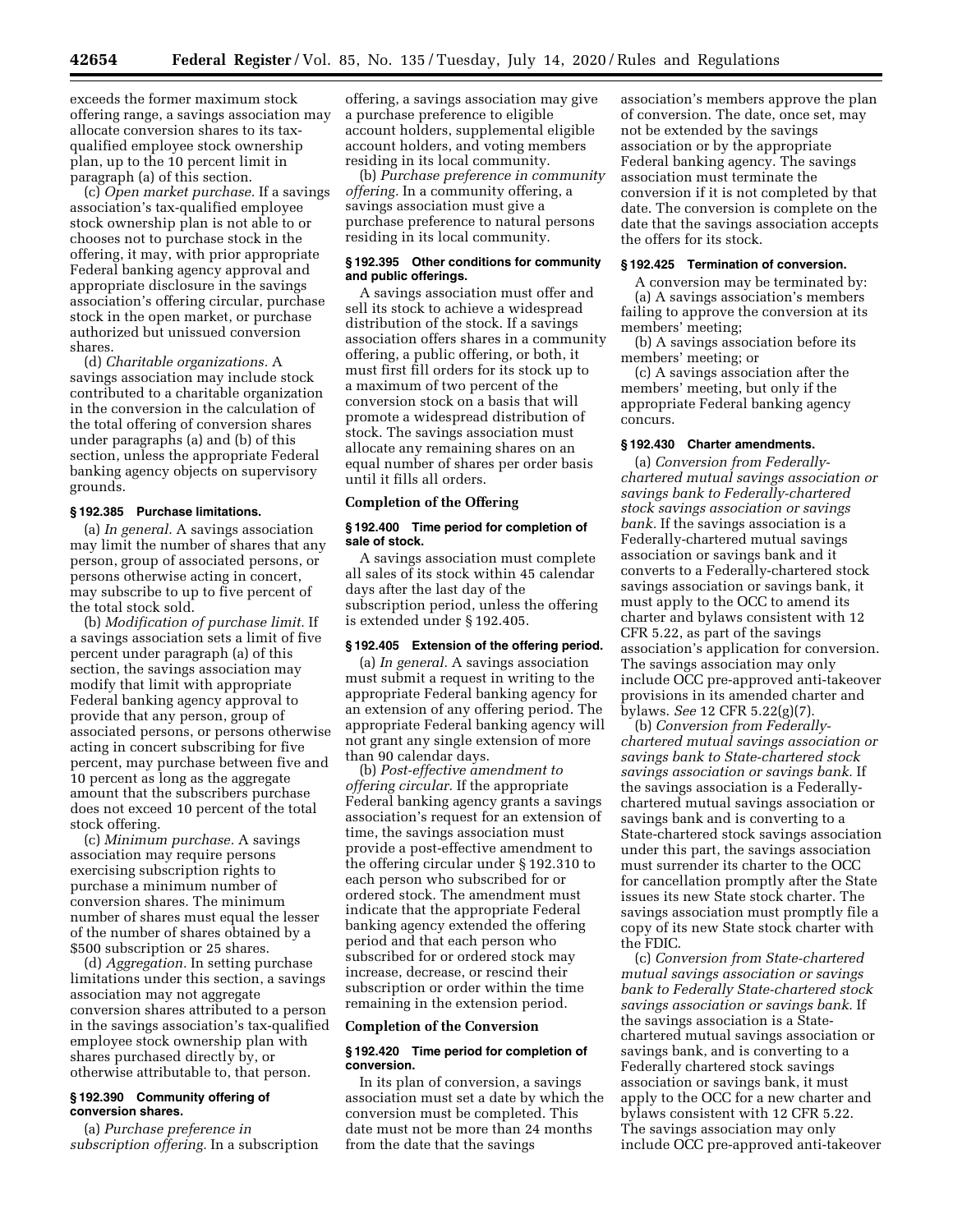provisions in its charter and bylaws. *See*  **Liquidation Account**  12 CFR 5.22(g)(7).

(d) *Priority of accounts.* In any conversion described in this section that involves a mutual holding company, the charter of each resulting subsidiary savings association of the holding company must contain the following provision:

In any situation in which the priority of the accounts of the association is in controversy, all such accounts must, to the extent of their withdrawable value, be debts of the association having the same priority as the claims of general creditors of the association not having priority (other than any priority arising or resulting from consensual subordination) over other general creditors of the association.

(e) *Liquidation account.* The savings association's new or amended charter must require the savings association to establish and maintain a liquidation account for eligible and supplemental eligible account holders under § 192.450.

# **§ 192.435 Corporate existence after conversion.**

A savings association's corporate existence will continue following its conversion, unless it converts to a Statechartered stock savings association and State law prescribes otherwise.

# **§ 192.440 Stockholder voting rights after conversion.**

A savings association must provide its stockholders with exclusive voting rights, except as provided in § 192.445(c).

#### **§ 192.445 Savings account holder's account after conversion.**

(a) *In general.* The savings association must provide each savings account holder, without payment, a withdrawable savings account or accounts in the same amount and under the same terms and conditions as their accounts before the conversion.

(b) *Liquidation account.* The savings association must provide a liquidation account for each eligible and supplemental eligible account holder under § 192.450.

(c) *Voting rights.* If the savings association is State-chartered and State law requires the savings association to provide voting rights to savings account holders or borrowers, the charter must:

(1) Limit these voting rights to the minimum required by State law; and

(2) Require the savings association to solicit proxies from the savings account holders and borrowers in the same manner that the savings association solicits proxies from its stockholders.

#### **§ 192.450 Liquidation accounts.**

(a) *In general.* A liquidation account represents the potential interest of eligible account holders and supplemental eligible account holders in the savings association's net worth at the time of conversion. A savings association must maintain a sub-account to reflect the interest of each account holder.

(b) *Distribution of liquidation.* Before a savings association may provide a liquidation distribution to common stockholders, it must give a liquidation distribution to those eligible account holders and supplemental eligible account holders who hold savings accounts from the time of conversion until liquidation.

(c) *Recording of liquidation account in financial statements.* A savings association may not record the liquidation account in its financial statements. The savings association must disclose the liquidation account in the footnotes to the savings association's financial statements.

#### **§ 192.455 Initial balance of liquidation account.**

The initial balance of the liquidation account is the savings association's net worth in the statement of financial condition included in the final offering circular.

## **§ 192.460 Initial balance of liquidation subaccount.**

(a) *General rule.* (1) A savings association must calculate the initial liquidation sub-account balance of each eligible and supplemental eligible account holder at the time of the conversion.

(2) The initial liquidation sub-account balance for a savings account held by an eligible account holder, for a savings account not held by the eligible account holder on the supplemental eligibility record date, is calculated by multiplying the initial liquidation account balance by the following fraction: The numerator is the qualifying deposit in the savings account on the eligibility record date and the denominator is the calculation in paragraph (a)(5) of this section.

(3) The initial liquidation sub-account balance for a savings account held by a supplemental eligible account holder, for a savings account not held by the supplemental eligible account holder on the eligibility record date, is calculated by multiplying the initial liquidation account balance by the following fraction: The numerator is the qualifying deposit in the savings account on the

supplemental eligibility record date and the denominator is the calculation in paragraph (a)(5) of this section.

(4) For a savings account held on both the eligibility record date and the supplemental eligibility record date, the amount of the qualifying deposit for calculating the initial liquidation subaccount is the higher account balance of the savings account on either the eligibility record date or the supplemental eligibility record date. The initial liquidation sub-account balance is calculated by multiplying the liquidation account balance by the following fraction: The numerator is the higher amount of the qualifying deposit in the savings account on either the eligibility record date or the supplemental eligibility record date and the denominator is the calculation in paragraph (a)(5) of this section.

(5) The denominator for calculating the initial liquidation sub-account balance of each eligible and supplemental eligible account holder is the sum of the numerator calculations in paragraphs (a)(2) through (4) of this section.

(b) *Balance increases and decreases.*  A savings association must not increase the initial liquidation and sub-account balances. It must decrease the initial liquidation account and the sub-account balances under § 192.470 as depositors reduce or close their savings accounts.

#### **§ 192.465 Retention of voting rights based on liquidation sub-accounts.**

Eligible account holders or supplemental eligible account holders do not retain any voting rights based on their liquidation sub-accounts.

## **§ 192.470 Required adjustments to liquidation sub-accounts.**

(a) *Reductions.* (1) A savings association must reduce the balance of an eligible account holder's or supplemental eligible account holder's liquidation sub-account if the deposit balance in the account holder's savings account at the close of business on any annual closing date, which for purposes of this section is the savings association's fiscal year end, falls below the lesser of:

(i) The deposit balance in the account holder's savings account as of the relevant eligibility record date; or

(ii) The deposit balance in the account holder's savings account as of its lowest balance as of any subsequent annual closing date.

(2) The reduction in the account holder's liquidation sub-account from its balance at the time of conversion must be proportionate to the reduction in the account holder's savings account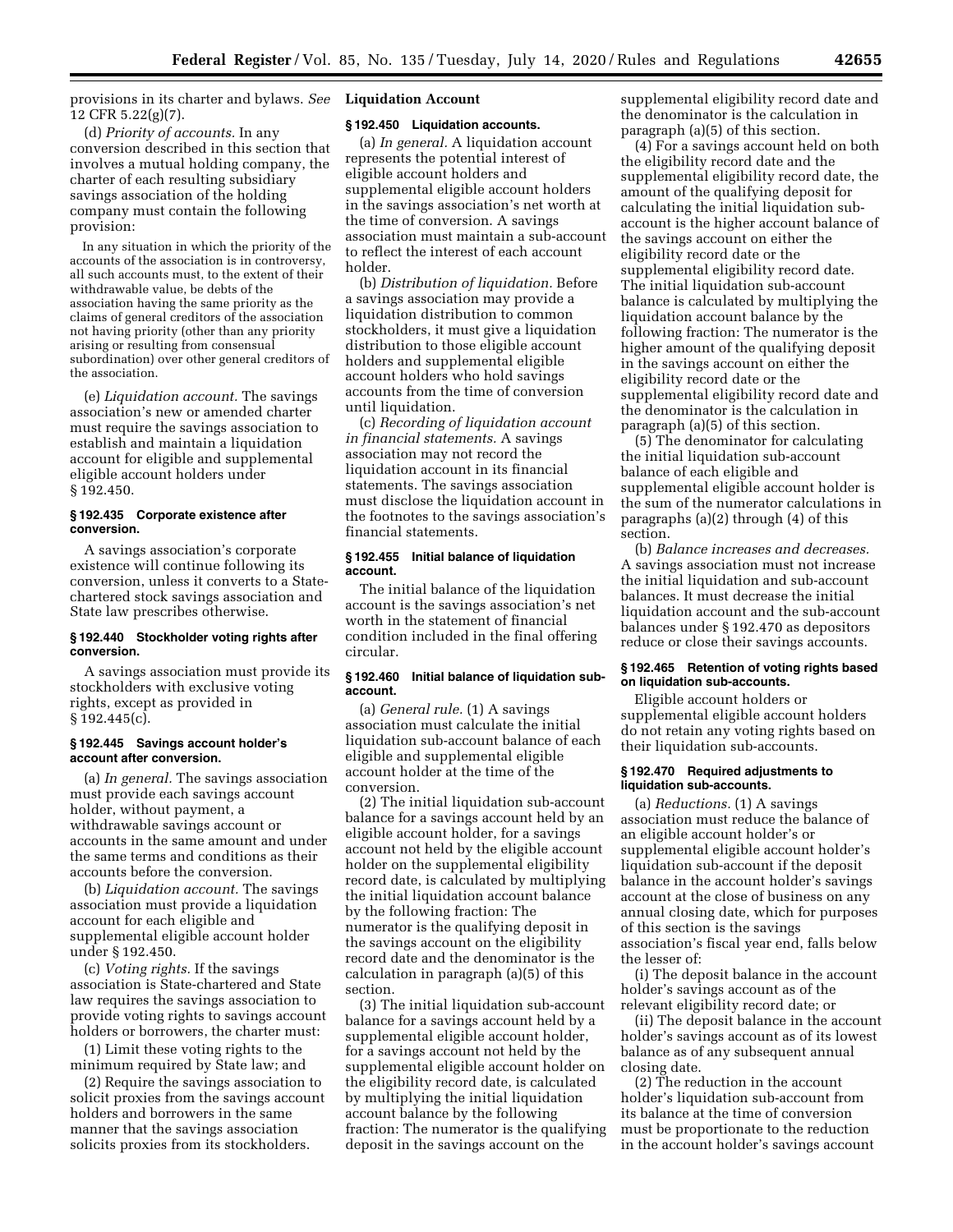from its balance at the time of conversion.

(b) *Prohibition on increases.* If a savings association reduces the balance of a liquidation sub-account, it may not subsequently increase it if the deposit balance increases.

(c) *Liquidation account adjustments.*  A savings association is not required to adjust the liquidation account and subaccount balances at each annual closing date if the savings association maintains sufficient records to make the computations if a liquidation subsequently occurs.

(d) *Maintenance of liquidation subaccount.* A savings association must maintain the liquidation sub-account for each account holder as long as the account holder maintains an account with the same social security number.

(e) *Complete liquidation.* If there is a complete liquidation, the savings association must provide the account holder of a liquidation sub-account with a liquidation distribution in the amount of the account holder's remaining liquidation sub-account balance.

# **§ 192.475 Definition of liquidation.**

(a) *In general.* A liquidation is a sale of a savings association's assets and settlement of its liabilities with the intent to cease operations and close. Upon liquidation, a savings association must return its charter to the governmental agency that issued it. The government agency must cancel the savings association's charter.

(b) *Other transactions.* A merger, consolidation, or similar combination or transaction with another depository institution, is not a liquidation. If a savings association is involved in such a transaction, the surviving institution must assume the liquidation account.

## **§ 192.480 Effect of liquidation account on net worth.**

The liquidation account does not affect a savings association's net worth.

#### **§ 192.485 Required liquidation account provision in new Federal charter.**

If a savings association converts to Federal stock form, it must include the following provision in its new charter: ''Liquidation Account. Under appropriate Federal banking agency regulations, the association must establish and maintain a liquidation account for the benefit of its savings<br>account holders as of Fig. 1. If the account holders as of \_\_\_\_\_\_. If the<br>association undergoes a complete liquidation, it must comply with appropriate Federal banking agency regulations with respect to the amount and priorities on liquidation of each of the savings account holder's interests in

the liquidation account. A savings account holder's interest in the liquidation account does not entitle the savings account holder to any voting rights.''

#### **Post-Conversion**

# **§ 192.500 Permissible management stock benefit plans after conversion.**

(a) *In general.* During the 12 months after its conversion, a savings association may implement a stock option plan (Option Plan), an employee stock ownership plan or other taxqualified employee stock benefit plan (collectively, ESOP), and a management recognition plan (MRP), provided that the savings association meets all of the following requirements:

(1) The savings association discloses the plans in its proxy statement and offering circular and indicates in its offering circular that there will be a separate shareholder vote on the Option Plan and the MRP at least six months after the conversion. No shareholder vote is required to implement the ESOP. The savings association's ESOP must be tax-qualified.

(2) The savings association's Option Plan does not encompass more than 10 percent of the number of shares that the savings association issued in the conversion.

(3)(i) The savings association's ESOP and MRP do not encompass, in the aggregate, more than 10 percent of the number of shares that the savings association issued in the conversion. If the savings association has tangible capital of 10 percent or more following the conversion, the appropriate Federal banking agency may permit the ESOP and MRP to encompass, in the aggregate, up to 12 percent of the number of shares issued in the conversion; and

(ii) The savings association's MRP does not encompass more than three percent of the number of shares that the savings association issued in the conversion. If the savings association has tangible capital of 10 percent or more after the conversion, the appropriate Federal banking agency may permit the MRP to encompass up to four percent of the number of shares that the savings association issued in the conversion.

(4) No individual receives more than 25 percent of the shares under any plan.

(5) The savings association's directors who are not officers of the savings association do not receive more than five percent of the shares of the MRP or Option Plan individually, or 30 percent of any such plan in the aggregate.

(6) The savings association's shareholders approve each of the Option Plan and the MRP by a majority of the total votes eligible to be cast at a duly called meeting before the savings association establishes or implements the plan. The savings association may not hold this meeting until six months after its conversion.

(7) When the savings association distributes proxies or related material to shareholders in connection with the vote on a plan, the savings association states that the plan complies with the appropriate Federal banking agency's regulations and that the appropriate Federal banking agency does not endorse or approve the plan in any way. The savings association may not make any written or oral representations to the contrary.

(8) The savings association does not grant stock options at less than the market price at the time of grant.

(9) The savings association does not fund the Option Plan or the MRP at the time of the conversion.

(10) The savings association's plan does not begin to vest earlier than one year after shareholders approve the plan, and does not vest at a rate exceeding 20 percent per year.

(11) The savings association's plan permits accelerated vesting only for disability or death, or if the savings association undergoes a change of control.

(12) The savings association's plan provides that its executive officers or directors must exercise or forfeit their options in the event the institution becomes critically undercapitalized (as defined in 12 CFR 6.4 or 324.403, as applicable), is subject to appropriate Federal banking agency enforcement action, or receives a capital directive under 12 CFR part 6, subpart B or 12 CFR 308.201, as applicable.

(13) The savings association files a copy of the proposed Option Plan or MRP with the appropriate Federal banking agency and certify to such agency that the plan approved by the shareholders is the same plan that the savings association filed with, and disclosed in, the proxy materials distributed to shareholders in connection with the vote on the plan.

(14) The savings association files the plan and the certification with the appropriate Federal banking agency within five calendar days after its shareholders approve the plan.

(b) *Stock splits or other adjustments.*  The savings association may provide dividend equivalent rights or dividend adjustment rights to allow for stock splits or other adjustments to its stock in the ESOP, MRP, and Option Plan.

(c) *Plans implemented more than 12 months after conversion.* The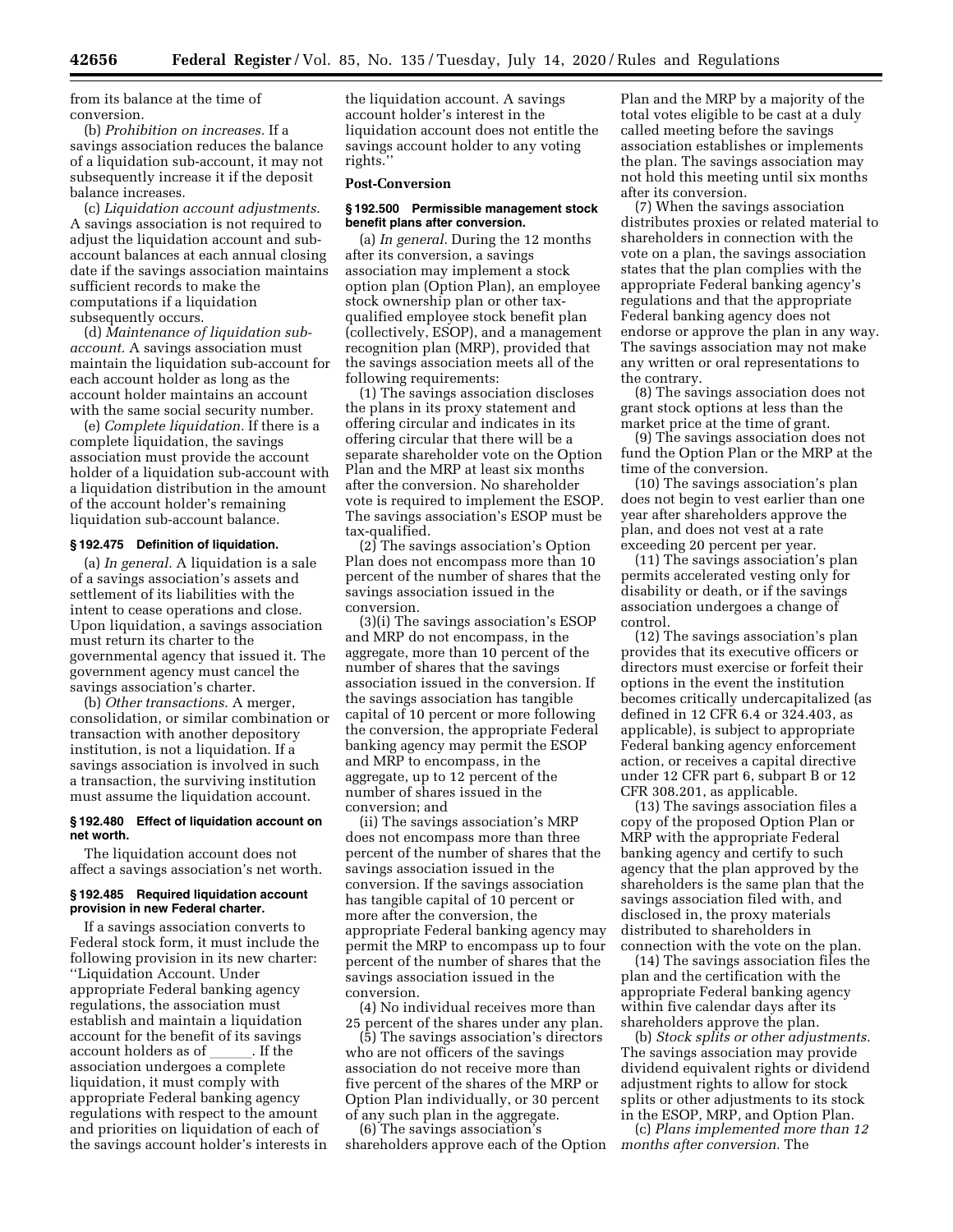restrictions in paragraph (a) of this section do not apply to plans implemented more than 12 months after the conversion, provided that materials pertaining to any shareholder vote regarding such plans are not distributed within the 12 months after the conversion. If a plan adopted in conformity with paragraph (a) of this section is amended more than 12 months following the conversion, shareholders must ratify any material deviations to the requirements in paragraph (a).

#### **§ 192.505 Restrictions on the trading of shares by directors, officers, and associates.**

(a) *Sales restriction.* Directors and officers who purchase conversion shares may not sell the shares for one year after the date of purchase, except that in the event of the death of the officer or director, the successor in interest may sell the shares.

(b) *Notice of sales restriction on stock certificate.* The savings association must include notice of the restriction described in paragraph (a) of this section on each certificate of stock that a director or officer purchases during the conversion or receives in connection with a stock dividend, stock split, or otherwise with respect to such restricted shares.

(c) *Stock purchase restrictions.* For three years after the conversion, the savings association's officers, directors, and their associates may purchase the savings association's stock only from a broker or dealer registered with the Securities and Exchange Commission. However, the savings association's officers, directors, and their associates may engage in a negotiated transaction involving more than one percent of the savings association's outstanding stock, and may purchase stock through any of the savings association's management or employee stock benefit plans.

(d) *Communication of restrictions with transfer agent.* The savings association must instruct its stock transfer agent about the transfer restrictions in this section.

#### **§ 192.510 Repurchase of shares after conversion.**

(a) *Repurchases during first year after conversion.* A savings association may not repurchase its shares in the first year after the conversion except:

(1) In extraordinary circumstances, a savings association may make open market repurchases of up to five percent of its outstanding stock in the first year after the conversion if the savings association files a notice under § 192.515(a) and the appropriate Federal

banking agency does not disapprove the repurchase. The appropriate Federal banking agency will not approve such repurchases unless the repurchase meets the standards in § 192.515(c), and the repurchase is consistent with paragraph (c) of this section.

(2) A savings association may repurchase qualifying shares of a director or conduct an appropriate Federal banking agency-approved repurchase pursuant to an offer made to all shareholders of the savings association.

(3) Repurchases to fund management recognition plans that have been ratified by shareholders do not count toward the repurchase limitations in this section. Repurchases in the first year to fund such plans require prior written notification to the appropriate Federal banking agency.

(4) Purchases to fund tax qualified employee stock benefit plans do not count toward the repurchase limitations in this section.

(b) *Repurchases following first year after conversion.* After the first year, a savings association may repurchase its shares, subject to all other applicable regulatory and supervisory restrictions and paragraph (c) of this section.

(c) *Restrictions on all repurchases.* All stock repurchases are subject to the following restrictions.

(1) A savings association may not repurchase its shares if the repurchase will reduce the savings association's regulatory capital below the amount required for its liquidation account under § 192.450. The savings association must comply with the capital distribution requirements at 12 CFR 5.55.

(2) The restrictions on share repurchases apply to a charitable organization under § 192.550. A savings association must aggregate purchases of shares by the charitable organization with the savings association's repurchases.

#### **§ 192.515 Information to be filed with Federal banking agency prior to repurchase of shares.**

(a) *Notice requirement.* To repurchase stock in the first year following conversion, other than repurchases under § 192.510(a)(3) or (4), a savings association must file a written notice with the appropriate OCC licensing office if Federally chartered, and with the appropriate FDIC region if Statechartered. The savings association must provide the following information:

(1) The proposed repurchase program; (2) The effect of the repurchases on the savings association's regulatory capital; and

(3) The purpose of the repurchases and, if applicable, an explanation of the extraordinary circumstances necessitating the repurchases.

(b) *Filing of notice.* A Federal savings association must file its notice with the appropriate OCC licensing office, and a State savings association must file its notice with the appropriate regional director of the FDIC, at least 10 calendar days before the savings association begins its repurchase program.

(c) *Agency review.* A savings association may not repurchase its shares if the appropriate Federal banking agency objects to the repurchase program. The appropriate Federal banking agency will not object to a repurchase program if:

(1) The repurchase program will not adversely affect the savings association's financial condition;

(2) The savings association submits sufficient information to evaluate the proposed repurchases;

(3) The savings association demonstrates extraordinary circumstances and a compelling and valid business purpose for the share repurchases; and

(4) The repurchase program would not be contrary to other applicable regulations.

#### **§ 192.520 Declaring and paying dividends after the conversion.**

A savings association may declare or pay a dividend on its shares after the conversion if:

(a) The dividend will not reduce the savings association's regulatory capital below the amount required for the liquidation account under § 192.450;

(b) The savings association complies with all capital requirements under 12 CFR part 3 after it declares or pays dividends;

(c) The savings association complies with the capital distribution requirements under 12 CFR 5.55; and

(d) The savings association does not return any capital, other than ordinary dividends, to purchasers during the term of the business plan submitted with the conversion.

#### **§ 192.525 Restrictions on acquisition of shares after conversion.**

(a) *Prior agency approval.* For three years after conversion, no person may, directly or indirectly, acquire or offer to acquire the beneficial ownership of more than 10 percent of any class of the savings association's equity securities without the appropriate Federal banking agency's prior written approval. If a person violates this prohibition, the savings association may not permit the person to vote shares in excess of 10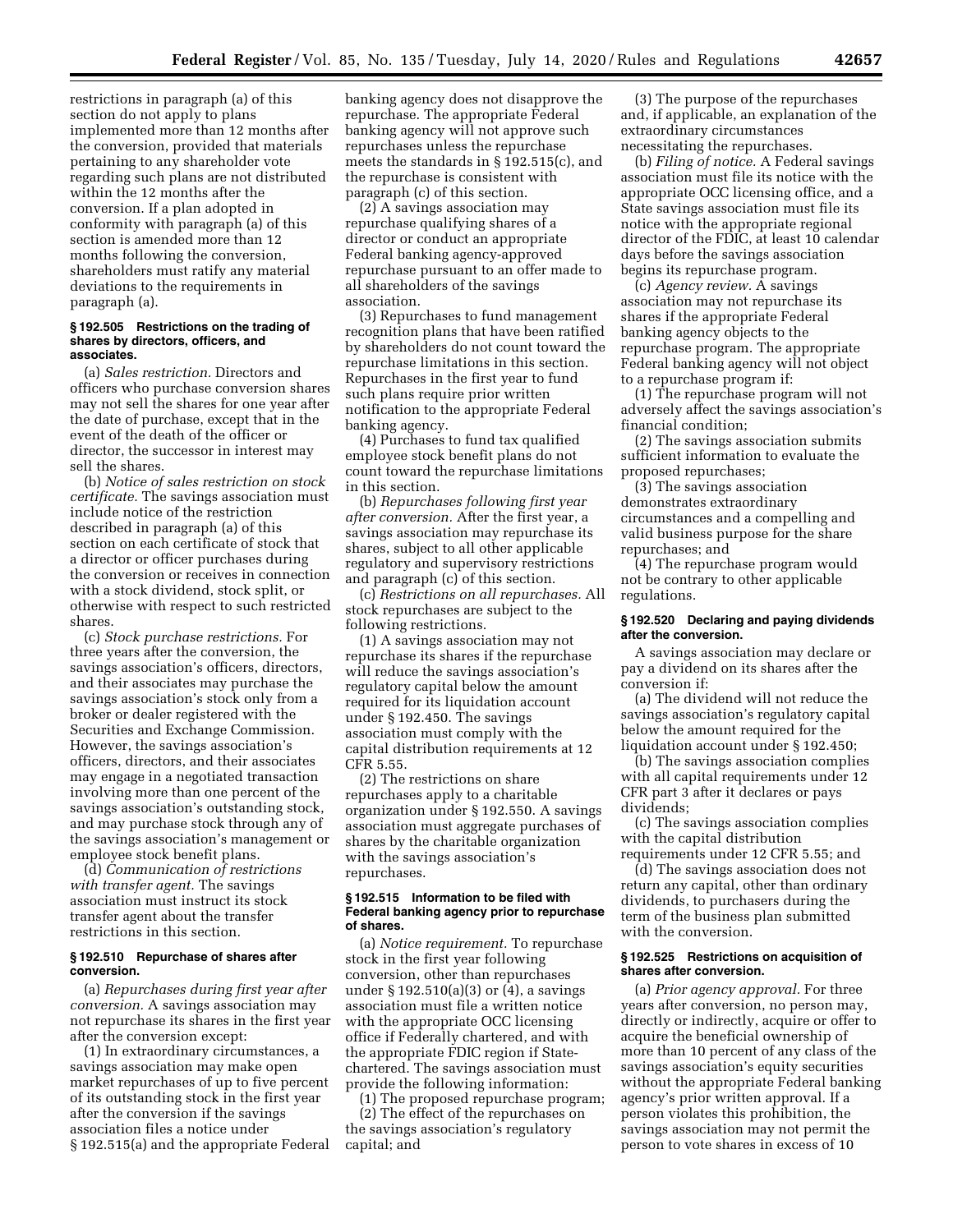percent, and may not count the shares in excess of 10 percent in any shareholder vote.

(b) *Beneficial ownership.* A person acquires beneficial ownership of more than 10 percent of a class of shares when he or she holds any combination of the savings association's stock or revocable or irrevocable proxies under circumstances that give rise to a conclusive control determination or rebuttable control determination under 12 CFR 5.50. The appropriate Federal banking agency will presume that a person has acquired shares if the acquiror entered into a binding written agreement for the transfer of shares. For purposes of this section, an offer is made when it is communicated. An offer does not include non-binding expressions of understanding or letters of intent regarding the terms of a potential acquisition.

(c) *Exceptions.* Notwithstanding the restrictions in this section:

(1) Paragraphs (a) and (b) of this section do not apply to any offer with a view toward public resale made exclusively to the savings association, to the underwriters, or to a selling group acting on the savings association's behalf.

(2) Unless the appropriate Federal banking agency objects in writing, any person may offer or announce an offer to acquire up to one percent of any class of shares. In computing the one percent limit, the person must include all of his or her acquisitions of the same class of shares during the prior 12 months.

(3) A corporation whose ownership is, or will be, substantially the same as the savings association's ownership may acquire or offer to acquire more than 10 percent of the savings association's common stock, if it makes the offer or acquisition more than one year after the savings association's conversion.

(4) One or more of the savings association's tax-qualified employee stock benefit plans may acquire the savings association's shares, if the plan or plans do not beneficially own more than 25 percent of any class of the savings association's shares in the aggregate.

(5) An acquiror does not have to file a separate application to obtain the appropriate Federal banking agency's approval under paragraph (a) of this section if the acquiror files an application under 12 CFR 5.50 that specifically addresses the criteria listed under paragraph (d) of this section and the savings association does not oppose the proposed acquisition.

(d) *Factors for agency denial.* The appropriate Federal banking agency may deny an application under paragraph (a)

of this section if the proposed acquisition:

(1) Is contrary to the purposes of this part;

(2) Is manipulative or deceptive; (3) Subverts the fairness of the conversion;

(4) Is likely to injure the savings association;

(5) Is inconsistent with the savings association's plan to meet the credit and lending needs of its proposed market area;

(6) Otherwise violates laws or regulations; or

(7) Does not prudently deploy the savings association's conversion proceeds.

# **§ 192.530 Other post-conversion requirements.**

After a savings association converts, it must:

(a) Promptly register its shares under the Securities Exchange Act of 1934 (15 U.S.C. 78a–78jj, as amended). The savings association may not deregister the shares for three years.

(b) Encourage and assist a market maker to establish and to maintain a market for its shares. A market maker for a security is a dealer who:

(1) Regularly publishes bona fide competitive bid and offer quotations for the security in a recognized inter-dealer quotation system;

(2) Furnishes bona fide competitive bid and offer quotations for the security on request; or

(3) May effect transactions for the security in reasonable quantities at quoted prices with other brokers or dealers.

(c) Use its best efforts to list its shares on a national or regional securities exchange or on the National Association of Securities Dealers Automated Quotation system.

(d) File all post-conversion reports that the appropriate Federal banking agency requires.

# **Contributions to Charitable Organizations**

#### **§ 192.550 Donating conversion shares or conversion proceeds to a charitable organization.**

A savings association may contribute some of its conversion shares or proceeds to a charitable organization if:

(a) The savings association's plan of conversion provides for the proposed contribution;

(b) The savings association's members approve the proposed contribution; and

(c) The IRS either has approved, or approves within two years after formation, the charitable organization as a tax-exempt charitable organization under the Internal Revenue Code.

#### **§ 192.555 Member approval of charitable contributions.**

At the meeting to consider the conversion, a savings association's members must separately approve, by a majority of the total eligible votes, a charitable contribution of conversion shares or proceeds. If the savings association is in mutual holding company form and adding a charitable contribution as part of a second step stock conversion, the savings association must also have its minority shareholders separately approve the charitable contribution by a majority of their total eligible votes.

#### **§ 192.560 Limitations on charitable contributions.**

A savings association may contribute a reasonable amount of conversion shares or proceeds to a charitable organization if such contribution will not exceed limits for charitable deductions under the Internal Revenue Code and the appropriate Federal banking agency does not object on supervisory grounds. If the savings association is well-capitalized, the appropriate Federal banking agency generally will not object if the savings association contributes an aggregate amount of eight percent or less of the conversion shares or proceeds.

#### **§ 192.565 Contents of organizational documents of charitable organization.**

The charitable organization's charter (or trust agreement) and gift instrument must provide that:

(a) The charitable organization's primary purpose is to serve and make grants in the savings association's local community;

(b) As long as the charitable organization controls shares, it must vote those shares in the same ratio as all other shares voted on each proposal considered by the savings association's shareholders;

(c) For at least five years after its organization, one seat on the charitable organization's board of directors (or board of trustees) is reserved for an independent director (or trustee) from the savings association's local community. This director may not be an officer, director, or employee of the savings association or of an affiliate of the savings association, and should have experience with local community charitable organizations and grant making; and

(d) For at least five years after its organization, one seat on the charitable organization's board of directors (or board of trustees) is reserved for a director from the savings association's board of directors or the board of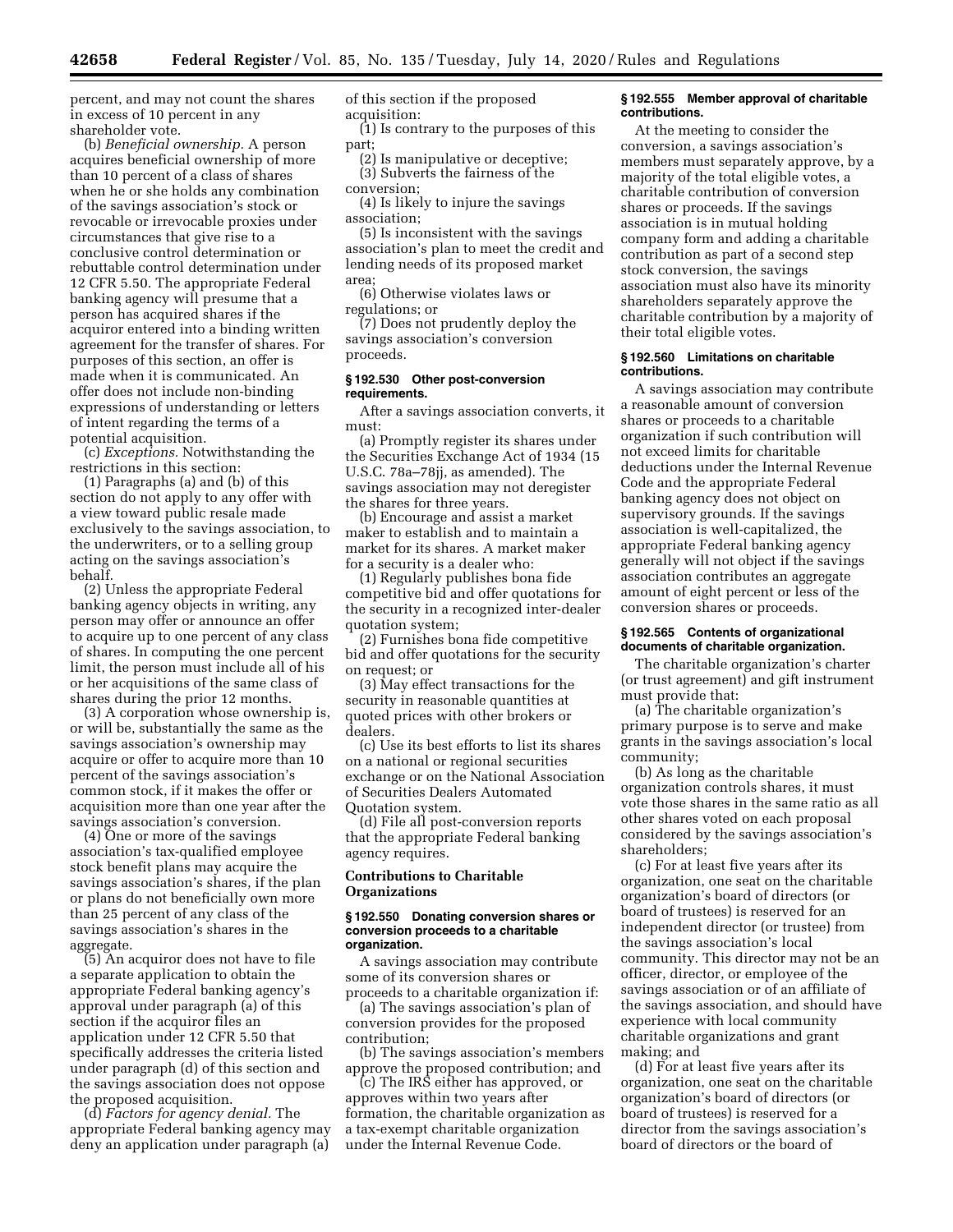directors of an acquiror or resulting institution in the event of a merger or acquisition of the savings association.

## **§ 192.570 Conflicts of interest among directors.**

(a) *In general.* A person is subject to 12 CFR 163.200 if that person:

(1) Is a director, officer, or employee of the savings association; has the power to direct the savings association's management or policies; or otherwise owes a fiduciary duty to the savings association (for example, holding company directors); and

(2) Will serve as an officer, director, or employee of the charitable organization. *See* Form AC for further information on operating plans and conflict of interest plans.

(b) *Identification and recusal of directors.* Before the savings association's board of directors may adopt a plan of conversion that includes a charitable organization, the savings association must identify its directors that will serve on the charitable organization's board. These directors may not participate in the board's discussions concerning contributions to the charitable organization, and may not vote on the matter.

# **§ 192.575 Other requirements for charitable organizations.**

(a) *Charter and gift instrument requirements.* The charitable organization's charter (or trust agreement) and the gift instrument for the contribution must provide that:

(1) The appropriate Federal banking agency may examine the charitable organization at the charitable organization's expense;

(2) The charitable organization must comply with all supervisory directives that the appropriate Federal banking agency imposes;

(3) The charitable organization must operate according to written policies adopted by its board of directors (or board of trustees), including a conflict of interest policy;

(4) The charitable organization must not engage in self-dealing; and

(5) The charitable organization must comply with all laws necessary to maintain its tax-exempt status under the Internal Revenue Code.

(b) *Stock certificate requirement.* The savings association must include the following legend in the stock certificates of shares that the savings association contributes to the charitable organization or that the charitable organization otherwise acquires: ''The board of directors must consider the shares that this stock certificate represents as voted in the same ratio as

all other shares voted on each proposal considered by the shareholders, as long as the shares are controlled by the charitable organization.''

(c) *Voting ratio.* As long as the charitable organization controls shares, the savings association must consider those shares as voted in the same ratio as all of the shares voted on each proposal considered by the savings association's shareholders.

(d) *Filing requirement.* After the savings association completes its stock offering, it must submit copies of the following documents to the appropriate OCC licensing office if it is a Federal savings association or with the appropriate FDIC region if it is a State savings association:

(1) The charitable organization's charter and bylaws (or trust agreement);

(2) The charitable organization's operating plan (within six months after the savings association's stock offering);

(3) The charitable organization's conflict of interest policy; and

(4) The gift instrument for the contributions of either stock or cash to the charitable organization.

# **Subpart B—Voluntary Supervisory Conversions**

#### **§ 192.600 Voluntary supervisory conversions.**

(a) *In general.* A savings association must comply with this subpart and part 16 to engage in a voluntary supervisory conversion. This subpart applies to all voluntary supervisory conversions under sections  $5(i)(1)$ ,  $(i)(2)$ , and  $(p)$  of HOLA, 12 U.S.C. 1464(i)(1), (i)(2), and  $(p)$ 

(b) *Application of subpart A.* Subpart A of this part also applies to a voluntary supervisory conversion, unless a requirement is clearly inapplicable.

#### **§ 192.605 Conducting a voluntary supervisory conversion.**

A savings association may conduct a voluntary supervisory conversion through one of the following methods:

(a) A savings association may sell its shares or the shares of a holding company to the public under the requirements of subpart A of this part.

(b) A savings association may convert to stock form by merging into an interim Federal- or State-chartered stock association.

(c) A savings association may sell its shares directly to an acquiror, who may be a person, company, depository institution, or depository institution holding company.

(d) A savings association may merge or consolidate with an existing or newly created depository institution. The

merger or consolidation must be authorized by, and is subject to, other applicable laws and regulations.

#### **§ 192.610 Member rights in a voluntary supervisory conversion.**

Savings association members do not have the right to approve or participate in a voluntary supervisory conversion, and will not have any legal or beneficial ownership interests in the converted association, unless the appropriate Federal banking agency provides otherwise. Savings association members may have interests in a liquidation account, if one is established.

# **Eligibility**

## **§ 192.625 Eligibility for a voluntary supervisory conversion.**

(a) *Eligibility.* An insured savings association may be eligible to convert under this subpart B if:

(1) The savings association is significantly undercapitalized (or undercapitalized and a standard conversion that would make the savings association adequately capitalized is not feasible) and the savings association will be a viable entity following the conversion;

(2) Severe financial conditions threaten the savings association's stability and a conversion is likely to improve its financial condition;

(3) The FDIC will assist the savings association under section 13 of the Federal Deposit Insurance Act, 12 U.S.C. 1823; or

(4) The savings association is in receivership and a conversion will assist the savings association.

(b) *Requirements for viability after conversion.* The savings association will be a viable entity following the conversion if it satisfies all of the following:

(1) The savings association will be adequately capitalized as a result of the conversion;

(2) The savings association, its proposed conversion, and its acquiror(s) comply with applicable supervisory policies;

(3) The transaction is in the savings association's best interest, and the best interest of the Deposit Insurance Fund and the public; and

(4) The transaction will not injure or be detrimental to the savings association, the Deposit Insurance Fund, or the public interest.

### **§ 192.630 Eligibility of State-chartered savings bank for voluntary supervisory conversion.**

A State-chartered savings bank may be eligible to convert to a Federal stock savings bank under this subpart if: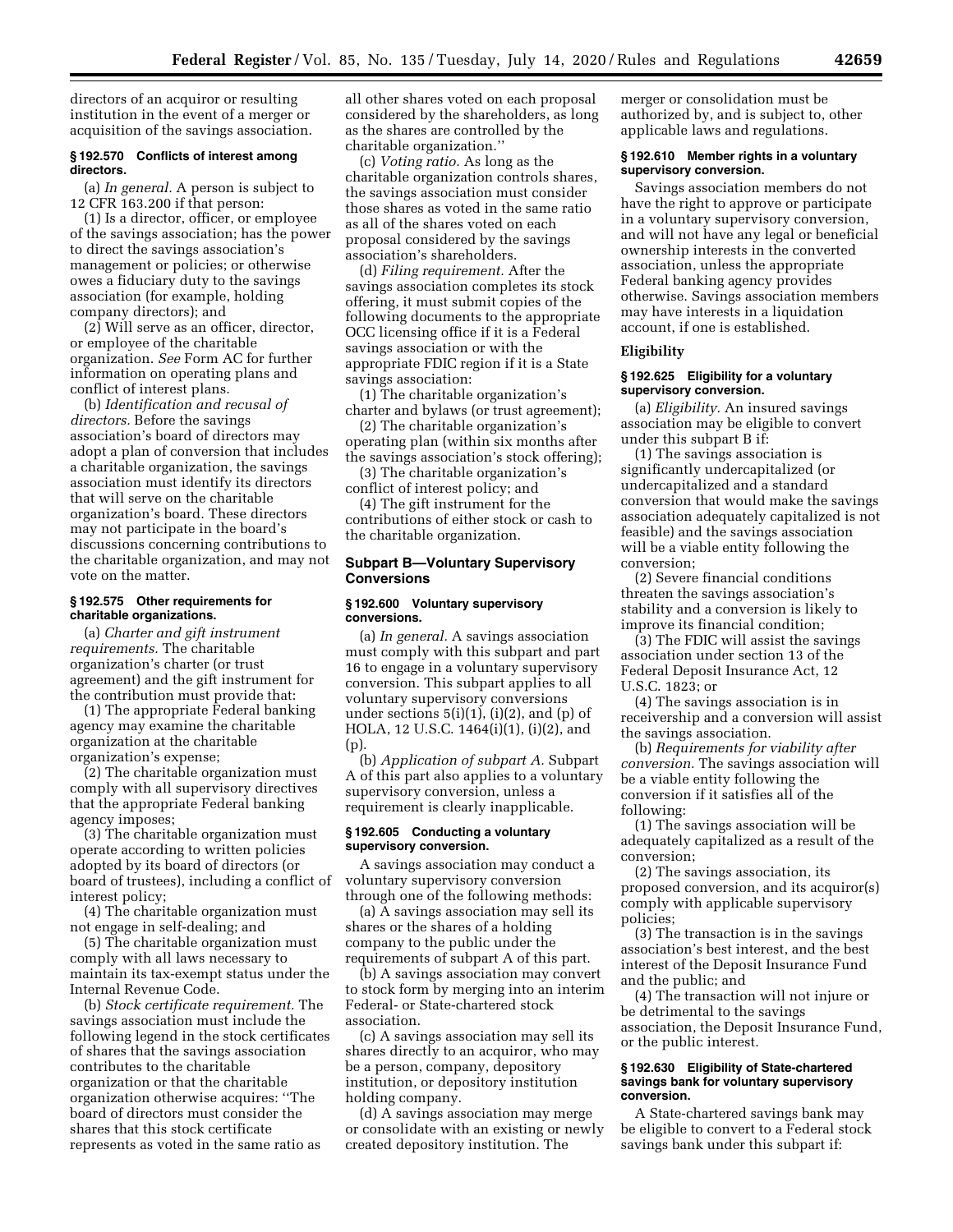(a) The FDIC certifies under section 5(o)(2)(C) of the HOLA that severe financial conditions threaten the savings bank's stability and that the voluntary supervisory conversion is likely to improve its financial condition; or

(b) The savings bank meets the following conditions:

(1) The savings bank's liabilities exceed its assets, as calculated under generally accepted accounting principles, assuming the savings bank is a going concern; and

(2) The savings bank will issue a sufficient amount of permanent capital stock to meet its applicable FDIC capital requirement immediately upon completion of the conversion, or the FDIC determines that the savings bank will achieve an acceptable capital level within an acceptable time period.

#### **Plan of Supervisory Conversion**

## **§ 192.650 Contents of plan of voluntary supervisory conversion.**

A majority of the board of directors of the savings association must adopt a plan of voluntary supervisory conversion. The savings association must include all of the following information in its plan of voluntary supervisory conversion.

(a) The savings association's name and address.

(b) A complete description of the proposed voluntary supervisory conversion transaction that also describes plans for any liquidation account.

(c) Certified copies of all resolutions relating to the conversion adopted by the board of directors of the savings association.

# **Voluntary Supervisory Conversion Application**

#### **§ 192.660 Contents of voluntary supervisory conversion application.**

A savings association must include all of the following information and documents in a voluntary supervisory conversion application to the appropriate OCC licensing office if it is a Federal savings association and to the appropriate FDIC region if it is a State savings association under this subpart:

(a) *Eligibility.* (1) Evidence establishing that the savings association meets the eligibility requirements under § 192.625 or § 192.630.

(2) An opinion of qualified, independent counsel or an independent, certified public accountant regarding the tax consequences of the conversion, or an IRS ruling indicating that the transaction qualifies as a tax-free reorganization.

(3) An opinion of independent counsel indicating that applicable State law authorizes the voluntary supervisory conversion, if the conversion involves a State-chartered savings association converting to State stock form.

(b) *Plan of conversion.* A plan of voluntary supervisory conversion that complies with § 192.650.

(c) *Business plan.* A business plan that complies with § 192.105, when required by the appropriate Federal banking agency.

(d) *Financial data.* (1) The savings association's most recent audited financial statements and Consolidated Reports of Condition and Income or Call Report, as appropriate. The savings association must explain how its current capital levels make the savings association eligible to engage in a voluntary supervisory conversion under § 192.625 or § 192.630.

(2) A description of the savings association's estimated conversion expenses.

(3) Evidence supporting the value of any non-cash asset contributions. Appraisals must be acceptable to the appropriate Federal banking agency and the non-cash assets must meet all other appropriate Federal banking agency policy guidelines.

(4) Pro forma financial statements that reflect the effects of the transaction. The savings association must identify its tangible, core, and risk-based capital levels and show the adjustments necessary to compute the capital levels. The savings association must prepare its pro forma statements in conformance with the appropriate Federal banking agency's regulations and the applicable accounting requirements.

(5) A statement describing the aggregate number and percentage of shares that each director, officer, and any affiliates or associates of the director or officer will purchase.

(e) *Proposed documents.* (1) The savings association's proposed charter and bylaws.

(2) The savings association's proposed stock certificate form.

(3) Any securities offering circular and other securities disclosure materials to be used in connection with the proposed voluntary supervisory conversion.

(f) *Agreements.* (1) A copy of any agreements between the savings association and proposed purchasers.

(2) A copy and description of all existing and proposed employment contracts. The savings association must describe the term, salary, and severance provisions of the contract, the identity and background of the officer or employee to be employed, and the amount of any conversion shares to be

purchased by the officer or employee or his or her affiliates or associates.

(g) *Related filings and applications.*  (1) All filings required under the securities offering rules of 12 CFR parts 16 and 192.

(2) Any required Change in Bank Control Act notice and rebuttal of control submissions under 12 U.S.C. 1817(j) and 12 CFR 5.50, or copies of any Holding Company Act applications, including prior-conduct certifications listed under the appropriate Federal banking agency's regulatory guidance.

(3) A subordinated debt application, if applicable.

(4) Applications for permission to organize a stock association and for approval of a merger, if applicable, and a copy of any application for FDIC insurance of accounts, if applicable.

(5) A statement describing any other applications required under Federal or State banking laws for all transactions related to the conversion, copies of all dispositive documents issued by regulatory authorities relating to the applications, and, if requested by the appropriate Federal banking agency, copies of the applications and related documents.

(h) *Other information.* (1) A statement indicating the role each director, officer, and affiliate of the savings association or associate of the director or officer will have after the conversion.

(2) Any additional information requested by the OCC, as authorized by law.

(i) *Waiver request.* A description of any of the features of the savings association's application that do not conform to the requirements of this subpart, including any request for waiver of these requirements.

# **Appropriate Federal Banking Agency Review of the Voluntary Supervisory Conversion Application**

# **§ 192.670 Approval of voluntary supervisory conversion application.**

The appropriate Federal banking agency will generally approve a savings association's application to engage in a voluntary supervisory conversion unless it determines:

(a) The savings association does not meet the eligibility requirements for a voluntary supervisory conversion under § 192.625 or § 192.630 or because the proceeds from the sale of conversion stock, less the expenses of the conversion, would be insufficient to satisfy any applicable viability requirement;

(b) The transaction is detrimental to or would cause potential injury to the savings association or the Deposit